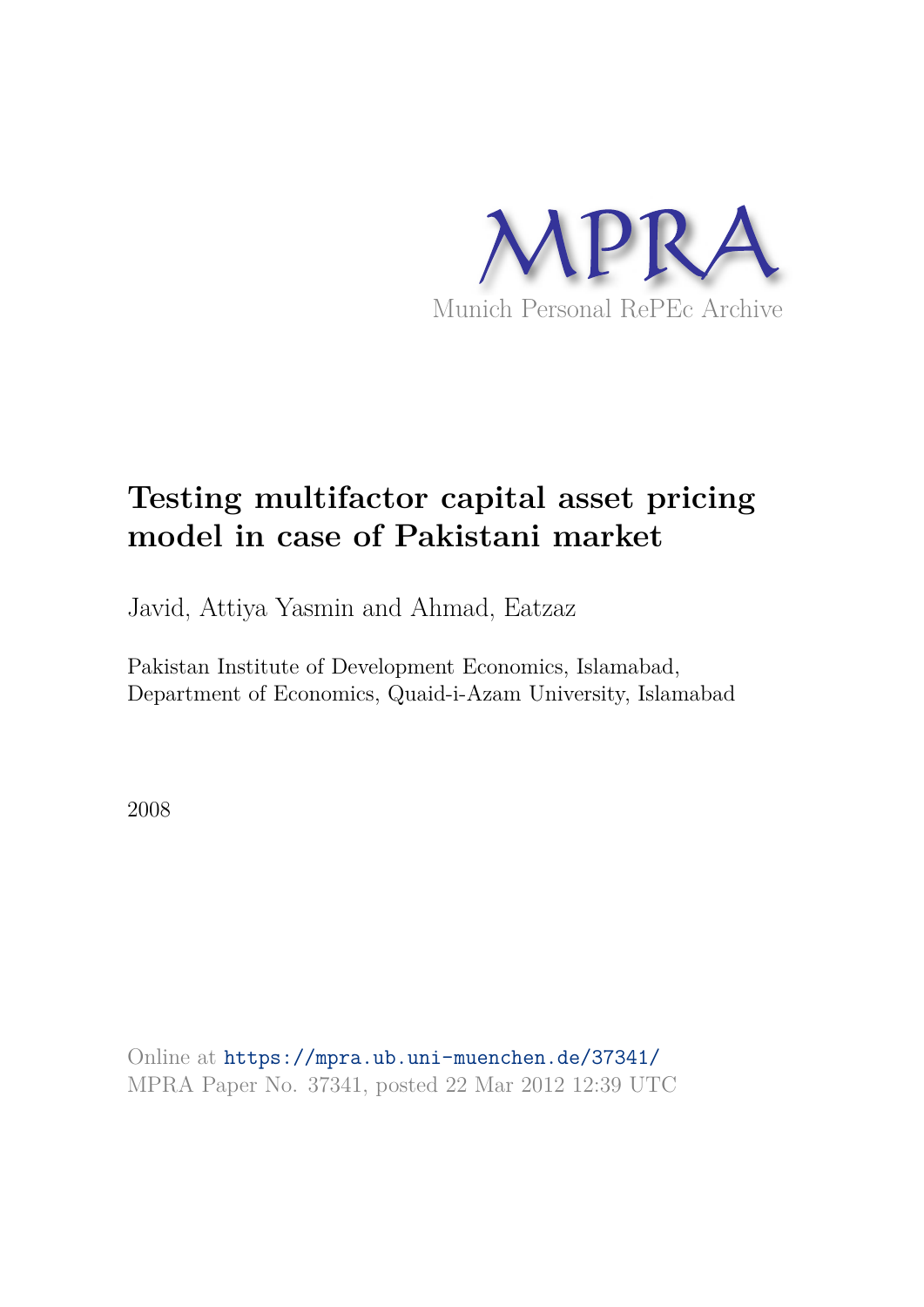# **Testing Multifactor Capital Asset Pricing Model in Case of Pakistani Market**

# **Attiya Y. Javid Pakistan Institute of Development Economics, Islamabad attiyajavid@gmial.com Eatzaz Ahmad Department of Economics, Quaid-i-Azam University, Islamabad eatzaz@qau.edu.pk**

#### **Abstract**

The analysis of this study explores a set of macroeconomic variables along with market return as the systematic sources of risks explaining variations in expected stock returns for 49 stocks traded at Karachi Stock Exchange for the period 1993-2004. Some of these economic variables are found to be significant in explaining expected stock returns. The test of conditional multifactor CAPM is carried out by specifying conditional variance as a GARCH (1,1)-M process. The results of the conditional multifactor CAPM-with-GARCH-M model reveal that conditional model shows very marginal improvement in explaining risk-return relationship in Pakistani Market during the sample period. As regards the risk premium for variance risk, the results are not so supportive, only for a few stocks significant compensation for variance risk to investors is observed. The model is then extended to allow variability in economic risk variables and conditioning information is taken as lagged macroeconomic variables that influence business conditions in Pakistan. The results show evidence in support of conditional multifactor CAPM. The economic variables that are observed to perform relatively well in explaining variations in assets' returns include consumption growth, inflation risk, call money rate, term structure. However, the market return, foreign exchange risk and oil price risk, which explain a significant portion of the time series variability of stock returns, have limited influence on the asset pricing. Therefore we can conclude that expected returns variation could be explained by macroeconomic variations and this variability has some business cycle correlations.

### **JEL Classification:** C53 E44 G11

**Keywords**: Multifactor capital asset pricing model, information set, business-cycle variables, time varying risk, time varying risk premium, GARCH-M model and market efficiency.

### **1. Introduction**

 $\overline{a}$ 

The asset returns and macroeconomic events are connected as the marginal value of wealth that derives the asset market is also important for macroeconomic analysis. In dynamic macroeconomics theory the most important relationships are the equality of saving and investment, the equality of marginal rate of substitution with marginal rate of transformation and the factors that determine the allocation of consumption and investment across time and states of nature. The asset markets provide mechanism that performs all these equilibrating processes. Asset returns underlie the price line that draws together marginal rates of substitution and marginal rates of transformation. The asset market gives the marginal value of wealth, and measurement of important variables depends on modern and dynamic macroeconomics (Cochrane, 2005).

The multifactor asset pricing model implies that the expected returns of assets are related to their sensitivity to change in state of the economy.<sup>1</sup> The first empirical research connecting financial market

<sup>&</sup>lt;sup>1</sup> The expected returns vary over time and are correlated with business cycles. For example, Fama and Schwert (1977) find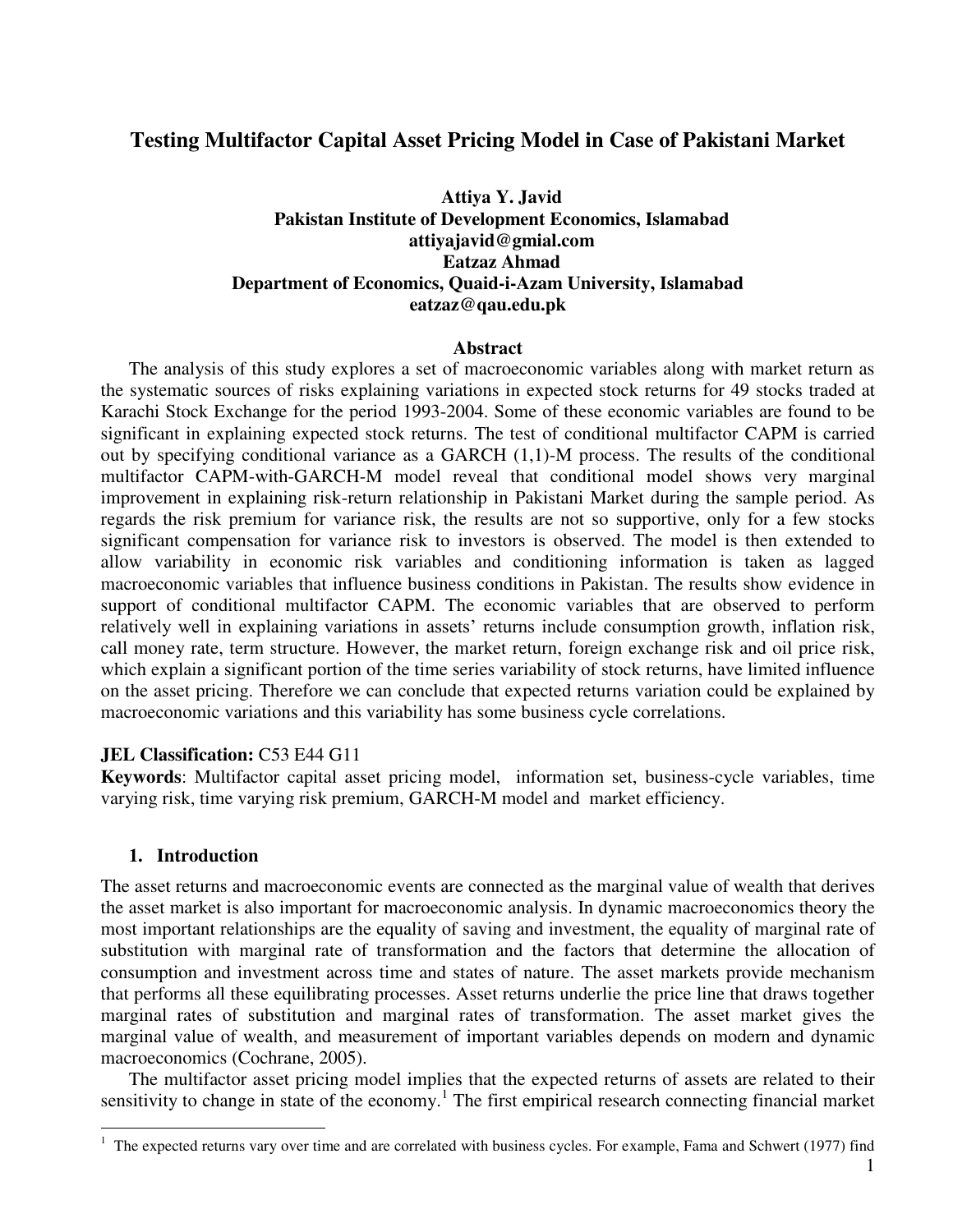to real economy is the study of Chen, *et al.* (1986). The study uses a set of economic variables as proxies for economic risks and investigates that these risks are rewarded in the stock market.

Many researchers find the evidence of time varying behavior of risks and risk premiums associated with these economic variables (Ferson and Harvey, 1991; 1993 and 1999). The conditional multifactor model provides the specification of information environment that investors use to form their expectations. Therefore, in this study the multifactor model is extended to include conditional information set consist of business-cycle variables, which generate time-varying risks and premiums associated with these risks.

 The conditional multifactor CAPM implies that the expected returns of an asset is related to its sensitivity of changes in the state of the economy; therefore we can estimate a time series of betas for the change in the state of economy. For each relevant state there is market price or premium per unit of beta. So the multifactor model is extended in such a way that the expected returns are generated by change in betas and change in compensation of betas over time (Ferson and Harvey, 1993).

 The research on linking macroeconomic variables to asset returns are extensively done for developed markets. It is relatively new area for developing markets. Although it is commonly believed that macroeconomic factors affect stock returns, the nature and direction of influence on stock prices is not so clear in case of Pakistani market. The linkage of asset prices and macro-economy is investigated for Pakistan in statistic and dynamic settings. The main purpose of this study is to explain the sources and nature of macroeconomic risks that drive risk premiums in Pakistani Stock Market. The emerging markets have special characteristics, which make them different from developed markets. This study contributes to existing literature by choosing the economic variables and information variables according to the business conditions of Pakistan. These two sets are selected following two criteria. First, the economic variables should be representative of pervasive source of risk for investor in Pakistan and second, they are extensively used in empirical literature. The instrument variables in information set are standard and commonly used in literature and they drive the business conditions in Pakistan. Another contribution of this study is that the firm level analysis of multifactor model for different time intervals provides more insight in the issue. In addition in exploring the time variability of the risk-return relationship in the information set both past variances (GARCH-M specification) and business-cycle variables are used.

 The plan of this study is as follows. Section 2 briefly reviews the previous empirical findings. The macroeconomic risk factors which are expected to be priced in the stock market and their data sources are discussed in section 3. In section 4, the empirical methodology is outlined. The analytical framework of unconditional multifactor model is presented using observed economic variables as suggested by Chen, *et al.* (1986). Then the multifactor model is extended by including conditional moments and, finally, the behavior of time varying risks and risk premiums associated with economic variables are incorporated into the model. Section 5 discusses the results and last section concludes the study.

### **2. Review of Previous Empirical Findings**

<u>.</u>

The Intertemporal Capital Asset Pricing Model introduce by Merton (1973, 1980) and Arbitrage Pricing Theory propose by Ross (1976) provide the theoretical foundation that in order to explain the cross-section variation in expected returns, we need state variable or sources of risk factors in addition to market portfolio. In empirical literature two basic approaches are used to test the Arbitrage Pricing

that expected returns are related with inflation. Fama and French (1989) show that prices that forecast returns are correlated with business cycles. A number of authors including Estrella and Harddouvelis (1991) and Ang and Piazzesi (2004) have also documented those price variables that forecast returns also forecast economic activity. Most importantly the term premium (long term bond yield minus short term bond yield) is high in the bottom of recessions, forecasts large stocks and bond returns, and also forecasts that GDP growth is large as we emerge from recession.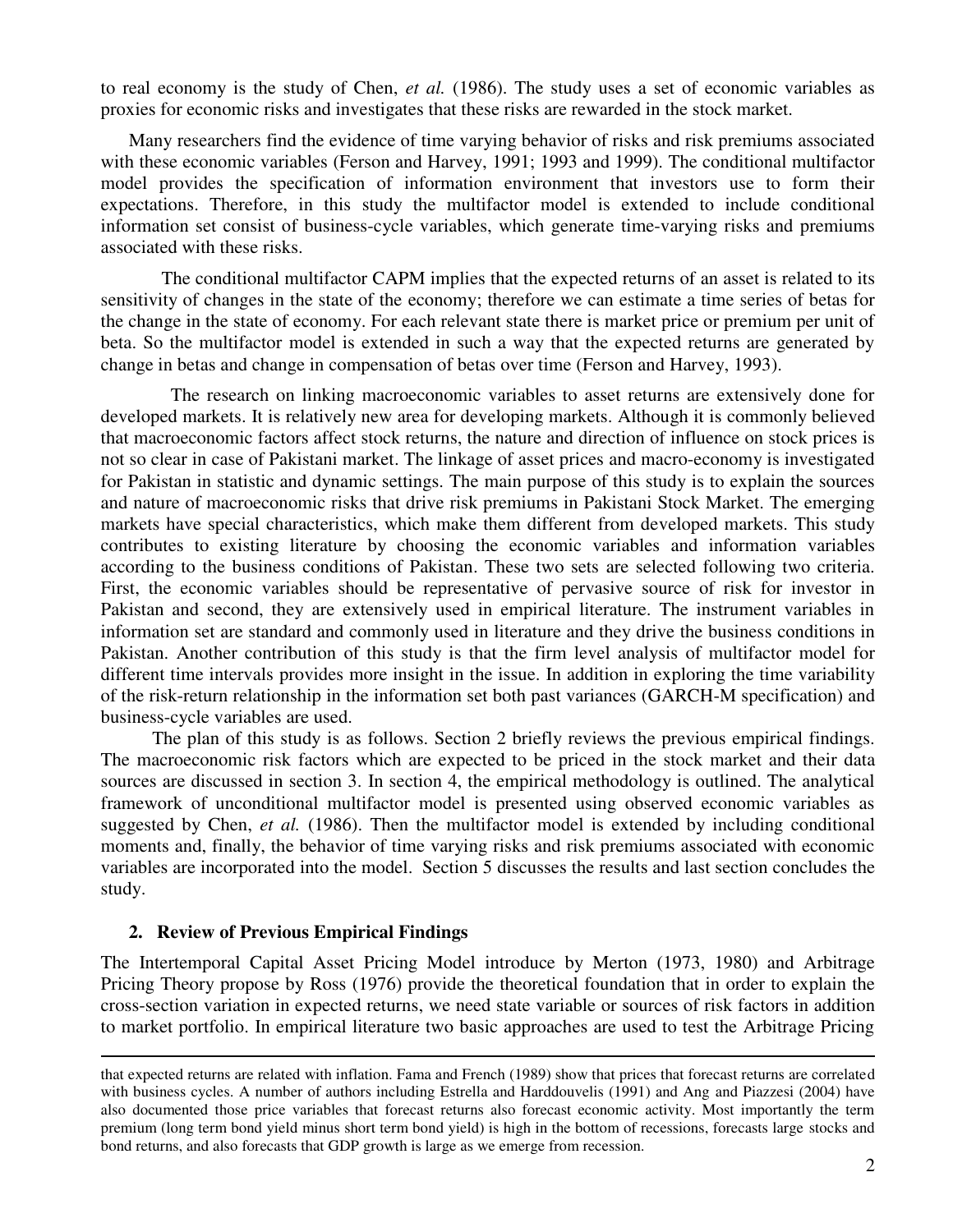Theory (APT); statistical and theoretical. The statistical approaches use factor analysis to extract the common factors and then test whether the expected returns are explained by the cross-sectional loadings of asset returns on the factors. In estimating unspecified factors through factor analysis approach one only knows that there are risk factors other than those explained by CAPM that might affect the asset returns, but one does not know what exactly are these other factors. So it is intellectually more satisfying and practically beneficent, if observed economic variables are used as the specified factors because measured economic factors introduce potentially rich additional information, thereby linking asset prices behavior to economic events.

The theoretical approaches specify variables that are correlated with asset returns and test whether the loadings of returns on these economic factors explain the cross-section of expected returns. In turn, the theoretical approaches are of two main types. The first, initiated by Chen, *et al.* (1986), specifies macroeconomic and financial market variables that are thought to capture the systematic risks of the economy. A second method is to specify characteristics of the firm, which are likely to explain the anomalies in asset returns. Some of such anomalies documented in literature are small firm effect, January effect, earning-to-price ratio, book-to-market value, leverage, etc. The most prominent work in this regard is the series of papers by Fama and French (1992, 1993, 1995, 1996, 1998 and 2004) constructing hedge portfolios with long/short positions in firms with attributes known to be associated with mean returns. For instance, the small minus big stocks (SMB) differential returns and the high book-value minus low book-value stocks (HML) differential returns affect the differences in returns on hedge portfolios associated with firm size and book-to-market equity ratios, respectively. In case of Pakistani market Iqbal and Brooks (2007) and Javid (2008) show that Fama-French variables have some role in explaining the beta-return relationship in Pakistani Market.

In their noteworthy study Chen, *et al.* (1986) test whether macroeconomic variables can represent the risks that are rewarded in the stock market. The variables Chen, *et al.* include are the growth rate of industrial production, the difference between the returns on high and low-grade bonds, the difference between the returns on long and short-term bonds and unexpected inflation. The study finds that these sources of risk, especially the industrial production, yield-spread and term-structure are significantly priced. They find that compared to the economic state variables, market and consumption betas have less influence on pricing and the index of oil prices do not have any compensation. There are a number of studies which use macro-economic variables as factors in order to examine the stock performance during good or bad macroeconomic times determining average returns. These variables include investment-capital ratio and consumption-wealth ratio (Lettan and Ludnigon, 2000). Other variables influencing excess returns include term-structure, spread between long-term and short-term bonds, the default spread, treasury-bill rate and earning-dividend ratio. The relationship between inflation and common stock returns has also been studied extensively. In particular, Nelson (1976), Jaffee and Mandelleer (1976), Fama and Schwert (1977), Schwert (1981) and Gulltekin (1983) present evidence that stock returns are related to both expected and unexpected inflation.

The introduction of floating exchange rate regime in most of the countries during 1970s result in increase in exchange rate volatility and with it the level of foreign exchange risk increases. Joulion (1991) using the multifactor model of Chen, *et al.* (1986) report that exchange-rate risk is not priced in the US market. Dumas and Solnik (1995) and DeSanta and Gerard (1998) show that time varying exchange-rate risk receives statistically significant price in international capital market, consistent with International Capital Asset Pricing Model (ICAPM) of Solnik (1994) and Adler and Dumas (1983). These results imply that the investors are sometime subjected to currency risk exposures and therefore are expected to be compensated for bearing currency risk takers.

 As regards the conditional multifactor model, Ferson and Harvey (1991) in their study of US stocks and bond returns, reveal that the time variation in the premium for beta-risk is more important than the changes in the betas themselves. This is because equity risk premiums are found to vary with market conditions and business cycles. Schwert (1989) attributes differential risk premiums between up and down markets due to varying systematic risk over the business cycle. Jagannathan and Wang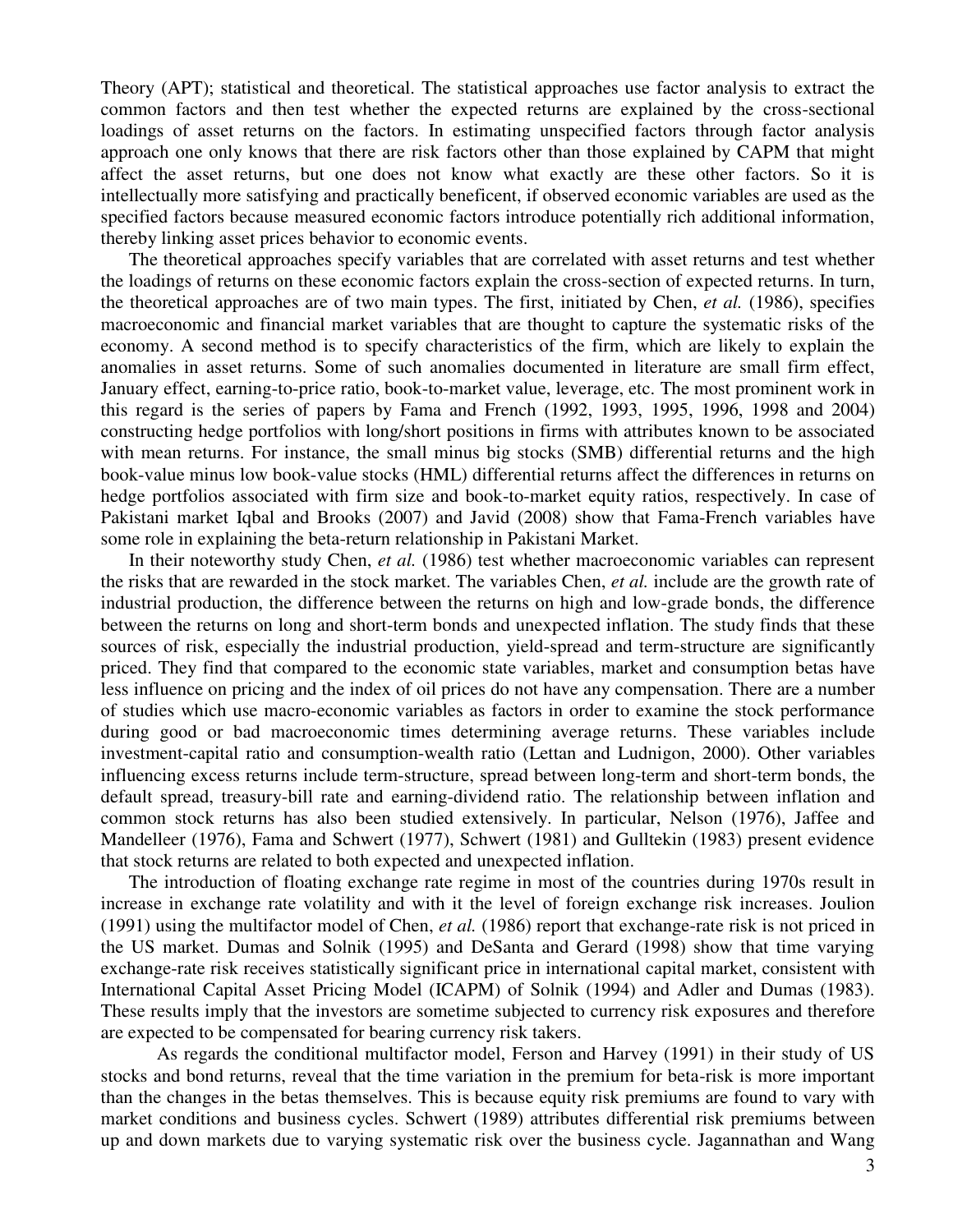(1996) show that fifty percent cross-sectional variation in average returns are explained by conditional CAPM model; however, the firm size does not have any additional explanatory power. They find that when a proxy for return on human capital is also included in measuring aggregate wealth, the pricing errors are found to be statistically insignificant.

 The introduction of ARCH type processes by Engle (1982) and others, motivate the testing for time-varying volatility of stock market returns (and hence the time-varying betas) is given considerable attention in the literature (Bollerslev *et al.,* 1988; Ng, 1991 and Bollerslev *et al*,*.* 1994). The ARCHbased empirical models appear to provide stronger evidence, of the risk-return relationship than do the unconditional models (Morgan and Morgan, 1987). However, very little work has been done on multifactor model-with GARCH specification (Soufian, 2004).

As regards the Pakistani market, Ahmed and Zaman (1999) investigate the risk-return relationship applying the GARCH-M model and show the presence of strong volatility clusters implying that the time path of stock returns follows a cyclical trend. Hussain and Mahmood (2001) estimate the causal relationship between stock market and consumption expenditure, investment expenditure and economic activity. Their analysis indicates the presence of a one-way causation from macro-variables to stock returns, implying that in Pakistani market fluctuations in macroeconomic variables cause changes in stock prices. Iqbal *et al.* (2008) document that conditional standard and Fama-French model scaled by trading volume and dividend yield result in smaller prediction error but conditioning information do not improve the explanatory power of models. They conclude that unconditional Fama-French model augmented with a cubic market factor perform better in case of Pakistani market. Javid (2008a) find that conditional Fama-French CAPM and conditional consumption CAPM perform relatively well in explaining risk-return relationship in Pakistan. Javid (2008b) documents that in evaluating the forecasting ability of the conditional asset pricing models, the forecasting power of conditional multifactor CAPM is relatively better compared to conditional CAPM model and conditional consumption CAPM model. The conditioning information set is taken as lagged macroeconomic variables that influence business conditions in Pakistan.

It is well documented that macroeconomic variables influence the asset returns in developed markets.<sup>2</sup> There is a surge of interest to uncover the relationship of macroeconomic variables with stock prices among financial economist in Pakistan. Since, economists have started taking interest in this issue only recently, many areas on research are still not covered. In this perspective the present study aims to make a contribution to the literature by investigating the firm level multifactor price behavior with reference to Karachi Stock Exchange, the main equity market in Pakistan.

## **3. Macroeconomic Risk Variables**

The idea of using macroeconomic variables as proxies for pervasive risk factors is very intuitive, as some co-movement is commonly observed between asset returns and economy-wide factors such as inflation, interest rate and changes in industrial production etc. In order to specify ex-ante the economic factors that have some relationship with asset returns, the motivation comes from the rational valuation formula (RVF), which sets the current price as a function of all expected dividends and expectation of discount rate. Poterba and Summers (1988) linearize the rational valuation formula to the following approximation,

$$
P_{it} = E_t(\delta_{t+1}D_{t+1}) + E_t(\delta_{t+1}\delta_{t+2}D_{t+2}) + E_t(\delta_{t+1}\delta_{t+2}\delta_{t+3}D_{t+3} + \dots
$$
 (1)

 2 Lintner (1975), Modigliani and Cohn (1979), Chen, *et al.* (1986), Fama (1981), Chen (1991), Antoniou *et al.* (1998), Kaoutoulas and Kryzanowski (1998), Ferson and Harvey (1991, 1993, 1999) and other studies.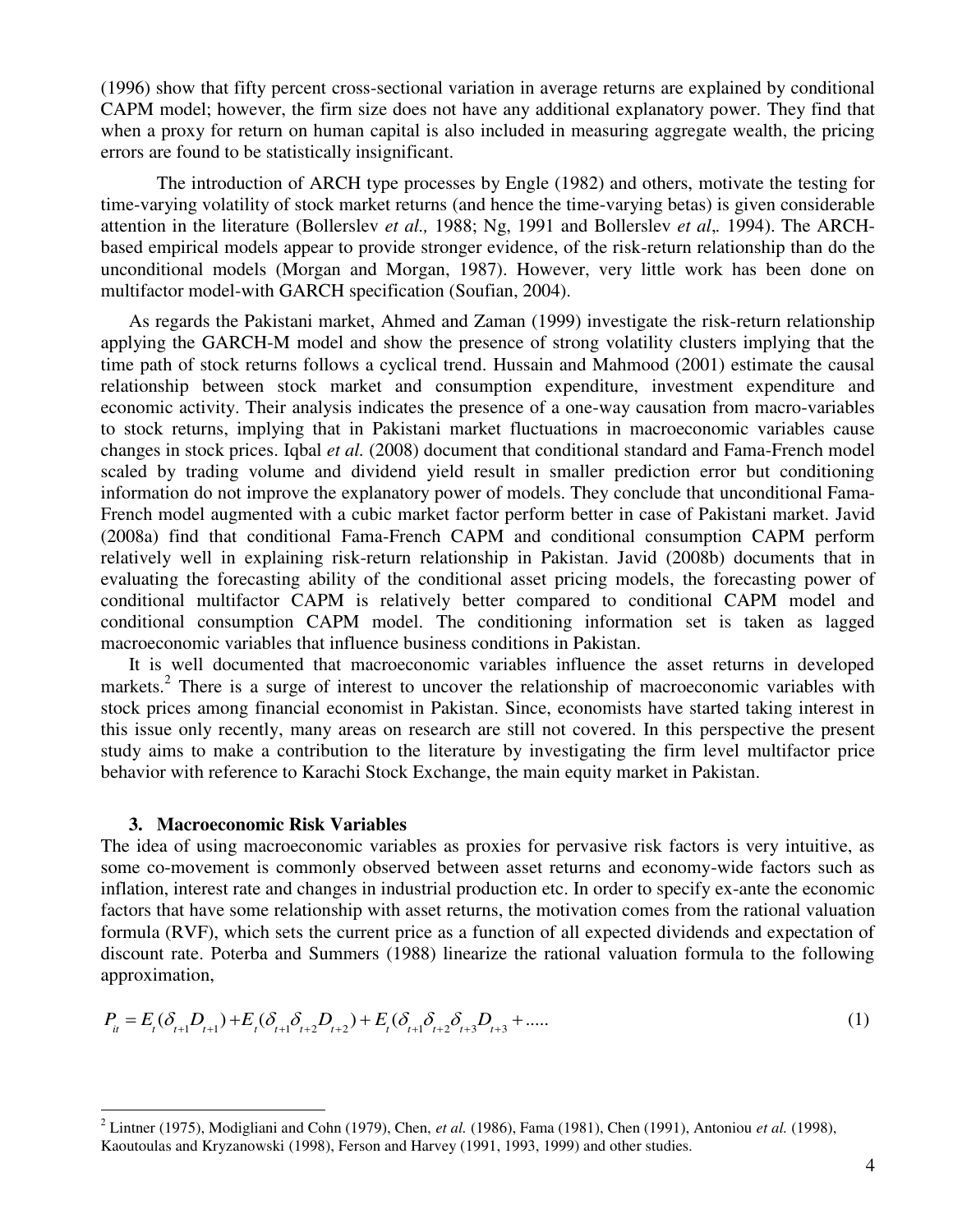Here  $P_{it}$  is the price of asset i,  $E_t$  denotes conditional expectations based on the information available at time t,  $D_t$  is dividend,  $\delta_t = 1/(1 + r_f + r_p)$ ,  $r_f$  is risk free rate and  $r_p$  is risk premium. According to this representation, stock prices change if the future expected dividends are revised or if discount factor changes. It follows that systematic economic factors, that influence stock prices are those that changes expected cash flow and the discount rate. The choice of these macroeconomic variables is guided by general economic theory, but in practice the identification of economic variables is provided by empirical literature.

In this study a set of macroeconomic variables are considered that investors are likely to count as risk factors for investment and need compensation in the emerging market of Pakistan. The standard CAPM indicates a role of market portfolio of aggregate wealth, and a proxy for the market return is used as KSE 100 index in excess of the weighted average of treasury-bill return.

In economic literature interest rate is commonly used for capturing the state of economic opportunities. Merton (1973), Cox, *et al.* (1985), Chen, *et al.* (1986) and Ferson (1989) and many recent studies have used interest rate as state variable. In this study, call money rate is used as proxy for the short-term interest rate. The short-term interest rates also affect economic conditions and stock prices. Fama and French (1989) observed that treasury-bill rate tend to be low in business contraction, especially in the low turning points of business cycle. The term structure between long-term government bonds and treasury-bill rates is used as proxy for difference between long-term interest rate and short-term interest rate. The term structure of interest rate is related to expected growth rate of GDP and consumption and serves as an indicator of economic activity (Chen, 1991 and Campbell, 1987). The intuition behind is that if future output is expected to be high, individuals have greater desire to smooth consumption by attempting to borrow against future expected production, thereby bidding-up interest rate. In inter-temporal setting assets are priced according to their covariance with aggregate marginal utility of consumption (Lucas, 1978; Breeden, 1980 and Cox *et al*., 1985). The intuition is that individual will adjust their inter-temporal consumption streams so as to hedge against changes in opportunity set. The changes in the expected growth rate of GDP affect term structure, which in turn influence the discount rate and hence pricing. Although term structure and call rate generally are not mean zero, since the term structure is usually upward sloping, most of the studies have used them directly as innovations (Chen, *et al.*, 1986). But in some studies the innovation of these variables is used to ensure that they are both zero mean and serially uncorrelated (Kaoutoulas and Kryzanowski, 1998 and other studies).

The inflation could be the source of economic risk because this variable affect expected aggregate marginal utility. If firms also differ in their exposure to changes in inflation, there may be an inflation risk premium in multiple-factor model. Thus in this study the unanticipated inflation is also used as a measure of risk following Chen, *et al.* (1986). The unanticipated inflation rate is the difference between actual and expected inflation rate; the latter measured by forecasted inflation rate based on the best-fitted ARMA process. Inflation rate is based on wholesale price index.

The influence of macro-economy such as the level of aggregate economic activity measured by private consumption and the level of aggregate industrial production also affects the flows of corporate sector. The level of activity, as measured by growth in industrial sector captures real sector of the economy. They serve as indicators of current health of the economy and hence influence the earning expectations of the investors. Both the real-sector variables are taken in terms of growth rates.

The exchange rate, which is defined as domestic currency price of foreign currency is one of the factors that captures the effect of foreign sector on the asset returns. It is well known that investment decision in the foreign asset is dependent on investment performance of foreign asset and performance of domestic currency relative to foreign currency (De Santis and Gerard, 1998). Thus variation in exchange rate effects cash flows because when purchasing power parity is violated, this variation in exchange rate reflects currency risk to shareholders who want to maximize returns and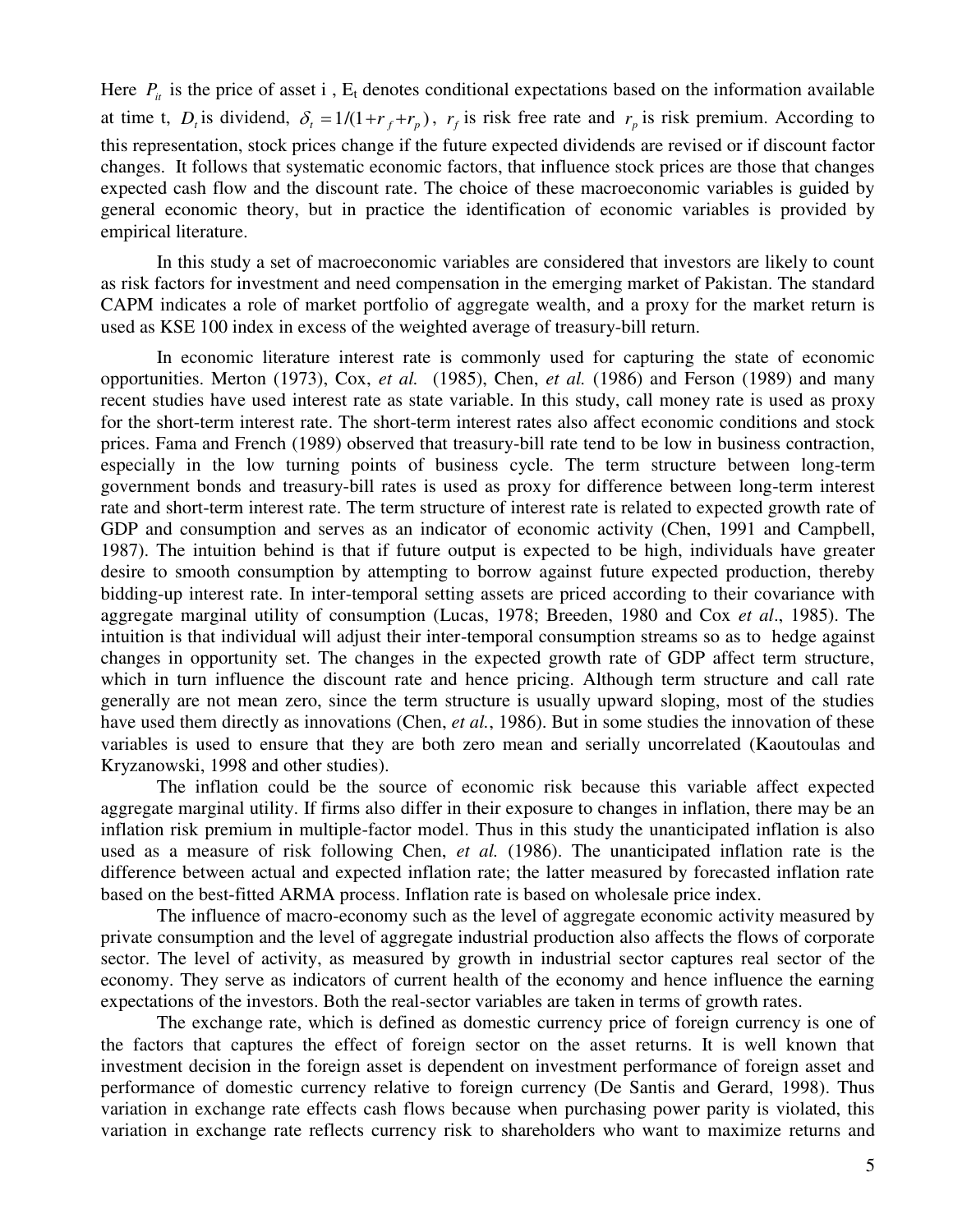minimize risk. Another economic risk factor that influences assets prices is the oil prices and Chen, *et al.,* 1986) and other studies used this risk factor for testing multifactor model.

The macroeconomic variables that are found to influence the stock returns in the empirical literature, the general economic and financial theoretical give guidance. Finally those variables are selected which derive business conditions in Pakistan and explain the pricing behavior significantly. Following the standard practice, lagged values of macroeconomic variables are selected as instruments. This set includes market return (RM), call money rate (CR), term structure (TS) defined as difference between ten-year government bond rate and treasury bill rate, unanticipated inflation (UI), industrial production growth rate (IP), unanticipated change in foreign exchange rate (EU), consumption growth rate (CG) and the growth rate of world crude oil prices (OG).

# **Table1. Economic Variables**

| <b>Definition</b>                                 | Data Source                                   |
|---------------------------------------------------|-----------------------------------------------|
| Market Return defined as KSE 100 Index (RM)       | Ready Board Quotations of KSE and KSE website |
| Manufacturing Output Index (IP)                   | Monthly Statistical Bullion, SBP              |
| Per Capita Real Consumption (C)                   | Economic Survey                               |
| Call Money Rate (CR)                              | Monthly Statistical Bullion, SBP              |
| Term Structure: Difference b/w 10-year government | Monthly Statistical Bullion, SBP              |
| bond yield and 6-month treasury bills rate (TR)   |                                               |
| Whole Sale Price Index (WPI)                      | Monthly Statistical Bullion, SBP              |
| Oil Price Index $(O)$                             | <b>OPEC</b> Website                           |
| Foreign Exchange rate (E)                         | Monthly Statistical Bullion, SBP              |

# **Data and Sample**

The test of adequacy of multifactor CAPM models is performed on the data of 49 firms<sup>3</sup> (which contributed 90% to the total turnover of KSE in the year 2000) listed on the Karachi Stock Market (KSE), the main equity market in the Pakistan for the period January 1993 to December 2004.. In selecting the firms three criteria are used: (1) continuous listing on exchange for the entire period of analysis; (2) representative of all the important sectors and (3) have high average turnover over the period of analysis.

From 1993 to 2000, the daily data on closing price turnover and KSE 100 index are collected from the Ready Board Quotations issued by KSE at the end of each trading day, which are also available in the files of Security and Exchange Commission of Pakistan (SECP). For the period 2000 to 2004 the data are taken from KSE website. Information on dividends, right issues and bonus share book value of stocks are obtained from the annual report of companies, which are submitted on regular basis to SECP. Using this information daily stock returns for each stock are calculated as log first difference of closing prices after adjusting for dividends, bonus shares and right issues. The six months treasury-bill rate is used as risk free rate and KSE 100 Index as the rate on market portfolio. The economic variables such as treasury-bill rate, call rate, long-term government bond rate, wholesale price index, crude oil prices index, and index of manufacturing output and foreign exchange rate are available on monthly frequencies and are obtained from Monthly Statistical Bullion of State Bank of Pakistan.

# **4. Empirical Methodology**

 In linking macroeconomic variables with expected returns, we start our analysis with the unconditional multifactor CAPM. The multifactor asset-pricing model implies that the expected returns of assets are related to their sensitivity to change in the state of the economy. Following Chen, *et al.* 

 $\overline{a}$ <sup>3</sup> The list of companies is provided in appendix Table A1.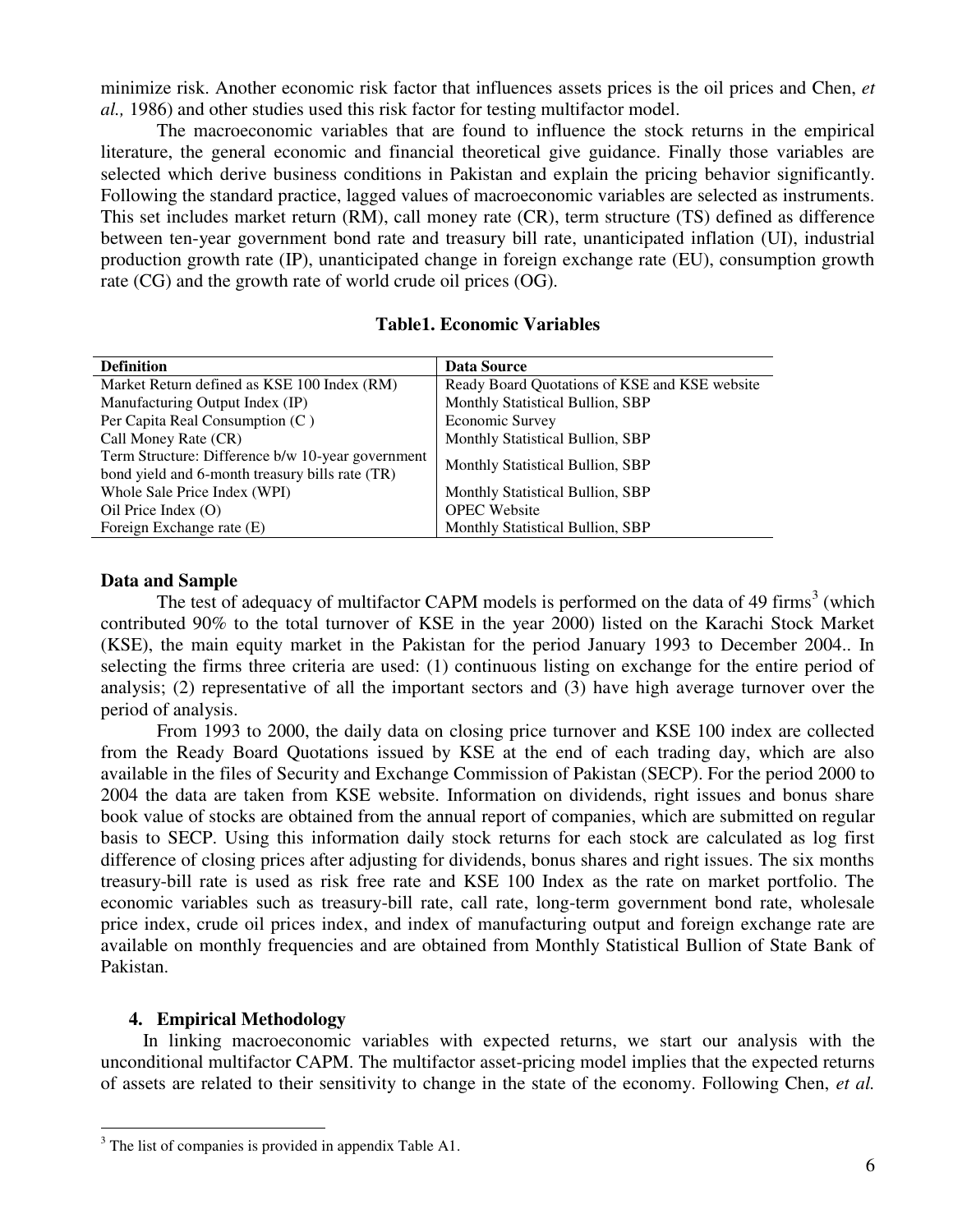(1986), a set of economic variables is specified as proxies for economic risks in section 3 and it is investigated whether or not these risk factors are rewarded in the stock market. For the analysis a modified version of standard Fama and MacBeth (1973) two-step estimation procedure is used. This technique is also used in Chen *et al.* (1986), Ferson and Harvey (1991, 1993 and 1999) and several other studies.

 The set of macroeconomic variables is included in the test of CAPM with the perspective to see whether these factors have pricing significance as against the market index. First, the changes in asset returns are linked to the changes in economic variables, therefore, the step one is time series regression of the excess returns of each asset on the economic variables and market return. The Generalized Method of Moments (GMM) method is applied as estimation method and lag explanatory variables are used as instruments. The slope coefficients in these time-series regressions give estimates of assets' sensitivity to economic state variables, called betas. The estimated sensitivity or betas are used as independent variables in cross-sectional regressions with average asset's excess returns of a particular month being the dependent variable. The step two is cross-sectional regression estimation done month by month. Each set of coefficients of cross section for any particular month gives estimate of risk premiums associated with the economic variables for that month. Then these two steps are repeated for each month and as a result time series of these estimated risk premiums are obtained. Then time series means of these estimates are tested for statistical significance under the null hypotheses that the means of risk premiums are equal to zero. The t-ratio for testing the hypothesis that the average premium is zero is calculated using the standard deviation of the time series of estimated risk premiums, as Fama and McBeth (1973). Since estimated betas are used in second stage regressions, the regression involves error-in-variables problem. These t-ratios are adjusted for correction as suggested by Shanken (1992).

 It is assumed that the stock returns of asset *i* follows a linear factor model with *j* economic variables. Therefore following Chen *et al.* (1986):

$$
E(r_{it}) = E(\sum_{j=1}^{J} \beta_{jt} f_j)
$$
 (2)

Or,

$$
r_{it} = \beta_{0t} + \sum_{j=1}^{J} \beta_{jt} f_j + \varepsilon_{it}
$$
\n(3)

Where  $\beta_{0t}$  are the constants,  $\beta_{ij}$  are factor sensitivities on the macroeconomic variables and  $\varepsilon_{it}$  is idiosyncratic error term. The market beta and macroeconomic betas are estimated simultaneously and then risk premiums are estimated by cross-sectional regression equation (4) which is estimated by GLS for each month:

$$
r_{it} = \lambda_0 + \sum_{j=1}^{J} \lambda_j \beta_{ijt} + \varepsilon_{it}
$$
\n(4)

Where  $\lambda_0$  is the intercept and  $\lambda_j$  is the slope coefficients using economic variables, and  $\beta_{ij}$  are time series estimated factor sensitivities estimated by equation (3).

The multifactor model is extended to allow investors to have conditional as against unconditional expectations and there are several approaches to deal with this. The GARCH-M model has the capacity to describe direct relationship between conditional first and second moment. Therefore multifactor CAPM-plus-GARCH-M asserts that inventors revise their estimation of mean and variance of asset returns each period to reflect expansion of information set upon which expected returns are based. The multifactor regression model becomes: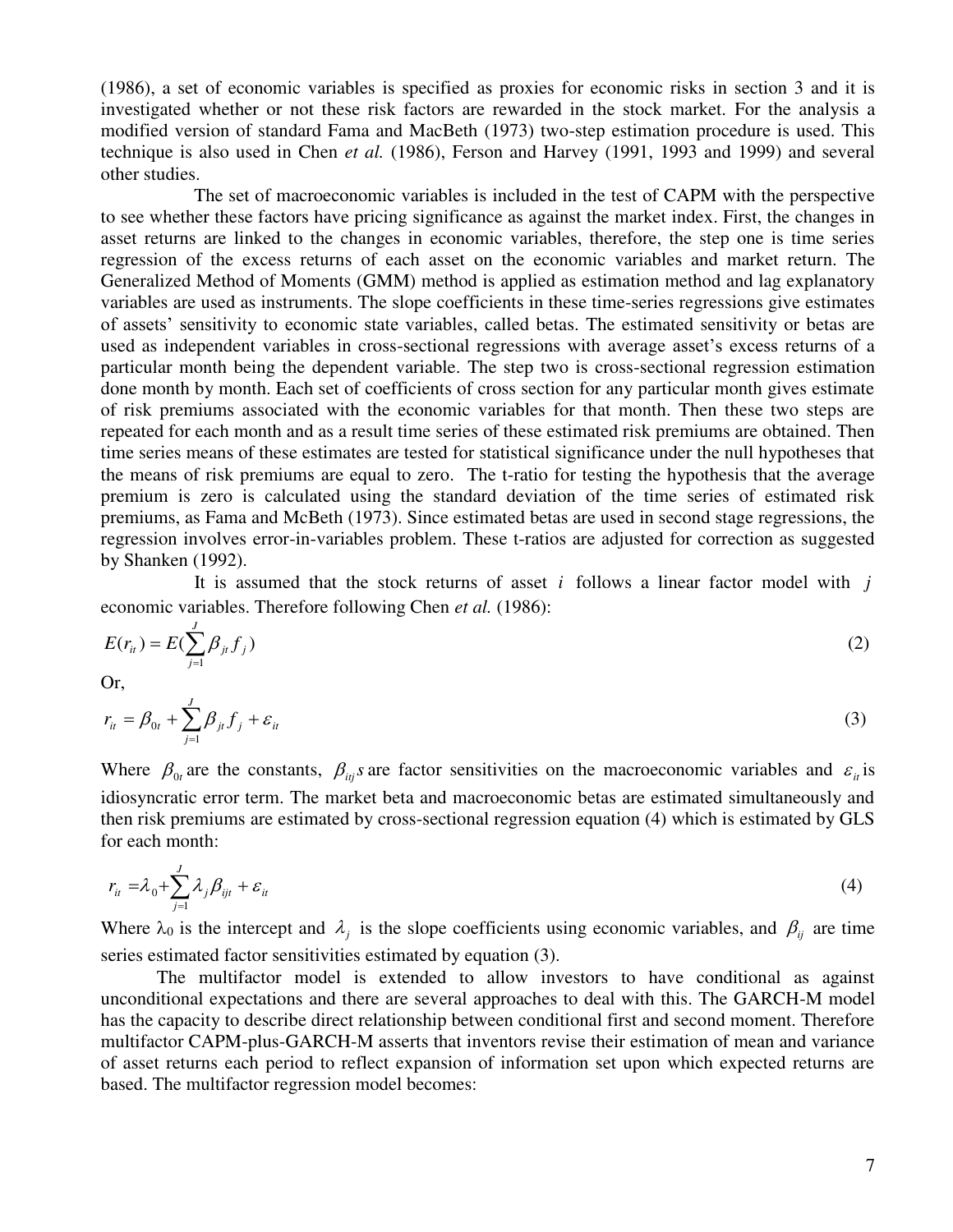$$
r_{it} = \beta_{0t} + \sum_{j=1}^{J} \beta_{ijt} f_j + \sum_{i=1}^{p} \alpha_i r_{t-i} + \sum_{s=0}^{q} \beta_j \varepsilon_{t-j} + \theta_i f(h_i^{1/2}) + \varepsilon_{it}
$$
  

$$
\varepsilon_i = v_t \sqrt{h_t}
$$
 (5)

$$
h_{t} = \phi_0 + \sum_{k=1}^{l} \phi_k \varepsilon_{t-k}^2 + \sum_{m=1}^{s} \lambda_m h_{t-m}
$$
 (7)

In equation (5)  $\beta_{0t}$  is the constant,  $\beta_{jt}$  are factor sensitivities on the economic variables and  $\varepsilon_{it}$  is idiosyncratic error term. In equation (6) the random error term is decomposed into  $v_t$ , which is homoscedastic with  $\sigma_{v_t}^2 = 1$  and  $h_t$  which is hetroskedastic with ARMA process given by (7). The coefficient  $\phi_k$  is called ARCH coefficient of order k and  $\lambda_m$  the GARCH coefficient of order m. Further, in equation (5)  $f(h_t^{1/2})$  the conditional variance function is used as an explanatory variable in addition to excess market return. The coefficient of  $f(h_t^{1/2})$  measures the premium for variance risk, as opposed to covariance risk. Since the covariance risk is a more relevant risk measure, the crosssection regression is estimated on betas acquired from the time series regression applying GARCH (1,1)-M. The premium for covariance risk is estimated by the following cross-section regression equation using these betas as explanatory variables:

$$
r_{it} = \lambda_{0t} + \sum_{j=1}^{J} \lambda_{jt} \beta_{ijt} + \varepsilon_{it}
$$
\n(8)

The  $\lambda_{0t}$  is the intercept and  $\lambda_{jt}$  is the slope coefficient measuring the risk premiums associated with each economic variable and these estimates are tested for significance by t-test.

The time variation is allowed in the model and conditional variances and covariance of economic risks are estimated month by month. Then cross-section model is used to examine how betas or exposures of economic factor influence expected returns when risk premiums associated with these risks are time varying in nature. The estimation technique is a refined version of the standard Fama-McBeth (1973) approach. The following time series multifactor regression model is estimated in the first stage:

$$
r_{it} = E_{t-1}(r_{it} | Z_{t-1}) + \varepsilon_{it}
$$
\n(9)

$$
E_{t-1}(r_{it}|Z_{t-1}) = E_{t-1}\left\langle \sum_{j=1}^{J} \beta_{jt} f_j \middle| Z_{t-1} \right\rangle \tag{10}
$$

Or

$$
r_{it} = \beta_{0t} + \left\langle \sum_{j=1}^{J} \beta_{jt} f_j \middle| Z_{t-1} \right\rangle + \varepsilon_{it}
$$
\n(11)

 $E_{t-1}(.)$  indicates the conditional expectation, given public information set  $Z_{t-1}$  at time t-1,  $\beta_{ij}$ *s* are conditional betas or the regression coefficients on j economic variables and  $\varepsilon_{it}$  is idiosyncratic error term. The betas are allowed for time variation depending on  $Z_{t-1}$  by making them linear functions of predetermined instruments following Shanken (1990), Ferson and Harvey (1991, 1993, 1999), Ferson and Schadt (1996) and other studies. The information set includes lagged predetermined

(6)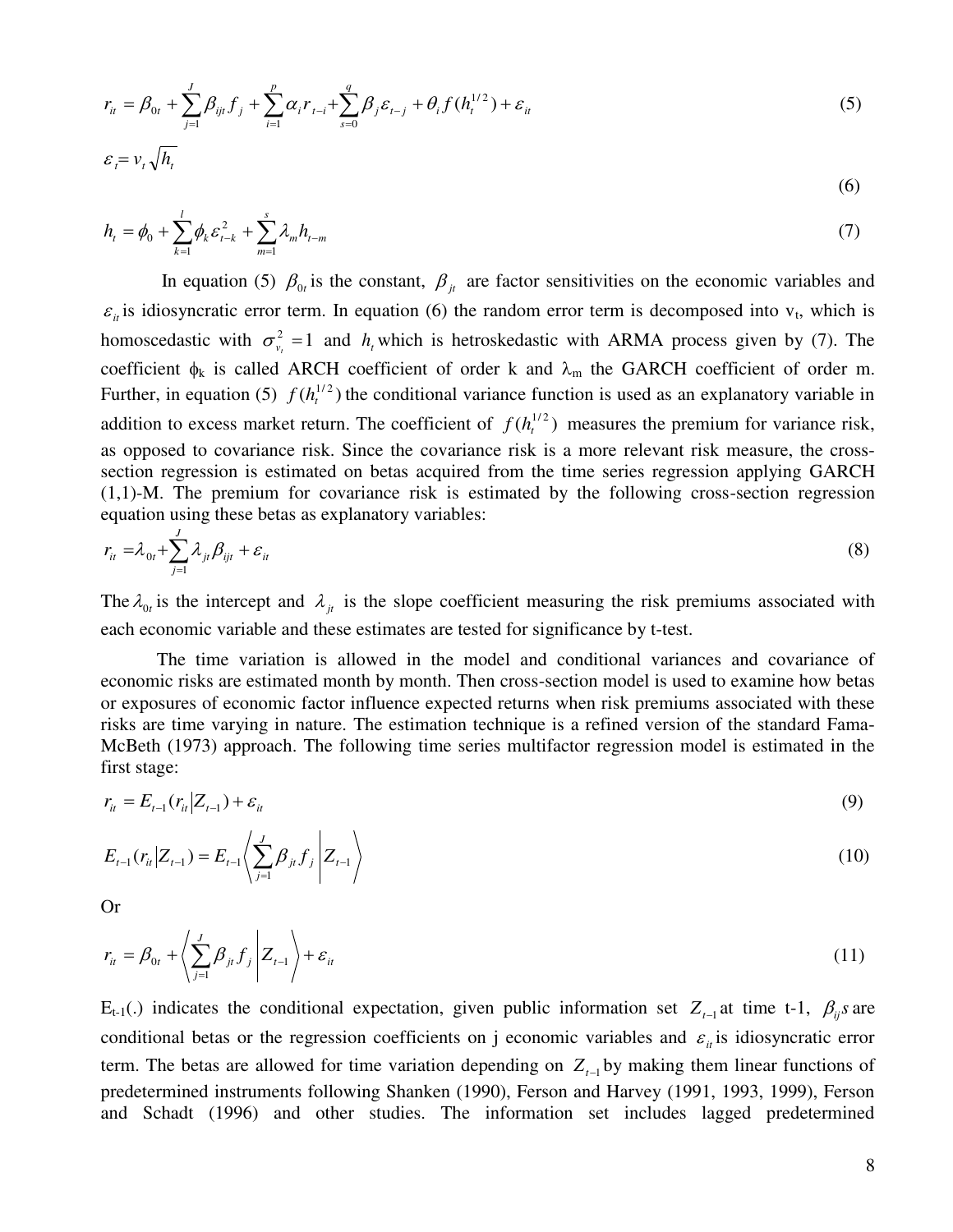macroeconomic variables (market return, call money rate, term structure, industrial production growth, inflation rate, exchange rate, consumption growth and the growth rate of oil prices) and a constant.

In conditional multifactor model, the relevant conditional betas are estimated as inverse of conditional variance-covariance matrix, multiplied by a vector of conditional covariance of an asset's returns with the economic variables.<sup>4</sup> First of all conditional variances are estimated by Davidian-Carroll (1987) method, which form the diagonal of variance-covariance matrix. Next, covariance terms are estimated to complete the variance-covariance matrix. Then for each month the vector of conditional betas is computed by inverting the  $8\times 8$  conditional variance-covariance matrix of the economic variables and post-multiplying the result with the vector multiplied by  $8\times1$  vector of conditional covariance of economic variables with an asset's return. This process is repeated for each of the chosen assets. By using these vectors of conditional betas, the cross section equation (8) is estimated month by month and slope coefficients measure risk premiums for each month. The average of economic risk premiums are then tested for the significance of their difference from zero.

#### **5. Empirical Results**

The unconditional multifactor model is estimated by using modified version of Fama and McBeth (1973) estimation procedure. The estimation procedure composed of two steps. In the step one time series regression of excess return is done on all economic variables and those economic variables that significantly influence the asset pricing are used to estimate factor sensitivities or beta coefficient associated to those factors. The results of this time series are given in Table A3 of the appendix. In the step two these factor sensitivities are used as variables in cross section regression estimated to find risk premiums associated with these risk factors. The results of cross section analysis of risk premiums based on unconditional multifactor model are presented in Table 1. For conditional model when information set is past variances then first step is done on chosen economic variables by multifactor CAPM-with-GARCH-M model. In the second step betas acquired from first step are used as explanatory variables to find compensation for these economic risks. The results of average risk premiums based on conditional multifactor CAPM-plus-GARCH (1,1)-M are presented in Table 2. Finally, all lagged macro-economic variables are considered in the information set that drive asset prices and conditional betas are estimated in step one. Then cross-section regression is done on these betas to obtain conditional risk premiums in second stage and Table 3 documents these results.

The results reported in Table A3 in appendix are based on time series regressions using GMM estimation technique where lag asset returns and lag macroeconomic variables are used as instruments. The results indicate that market risk  $\beta_{RM}$  is positive, that is, the rates of return on the individual stocks rise and fall with the market return and, hence, the individual assets are exposed to covariance risk. The results show that in most cases the asset returns are inversely related to consumption growth, showing that as the rate of growth of consumption increases, the rates of returns on assets tend to decline. The reason is as follows. For the given GDP growth rate, the increase in consumption growth indicates greater desire for savings, which in turn increases the supply of loan-able funds. This in turn is likely to reduce the rates of returns on assets.

The parameters of sensitivity of stock returns to unanticipated inflation risk, that is  $\beta_{UI}$ , have a mix signs but for most of the stocks it is negative. This results show that stock returns decrease as inflation rate increases and such investment become less attractive for most of the cases. The effect of increase in call money rate on asset returns is not conclusive as indicated by  $\beta_{CR}$ , but for most of the stocks it is positive. Only for few stock returns are negatively related to call money rate. As interest rate rises, asset become more competitive compared with other assets on which the rates of return are closely tied with call money rate, therefore assets in stock market become more attractive. Term structure factor

 $\overline{a}$ 

<sup>&</sup>lt;sup>4</sup> The procedure is discussed in more detail in Appendix B.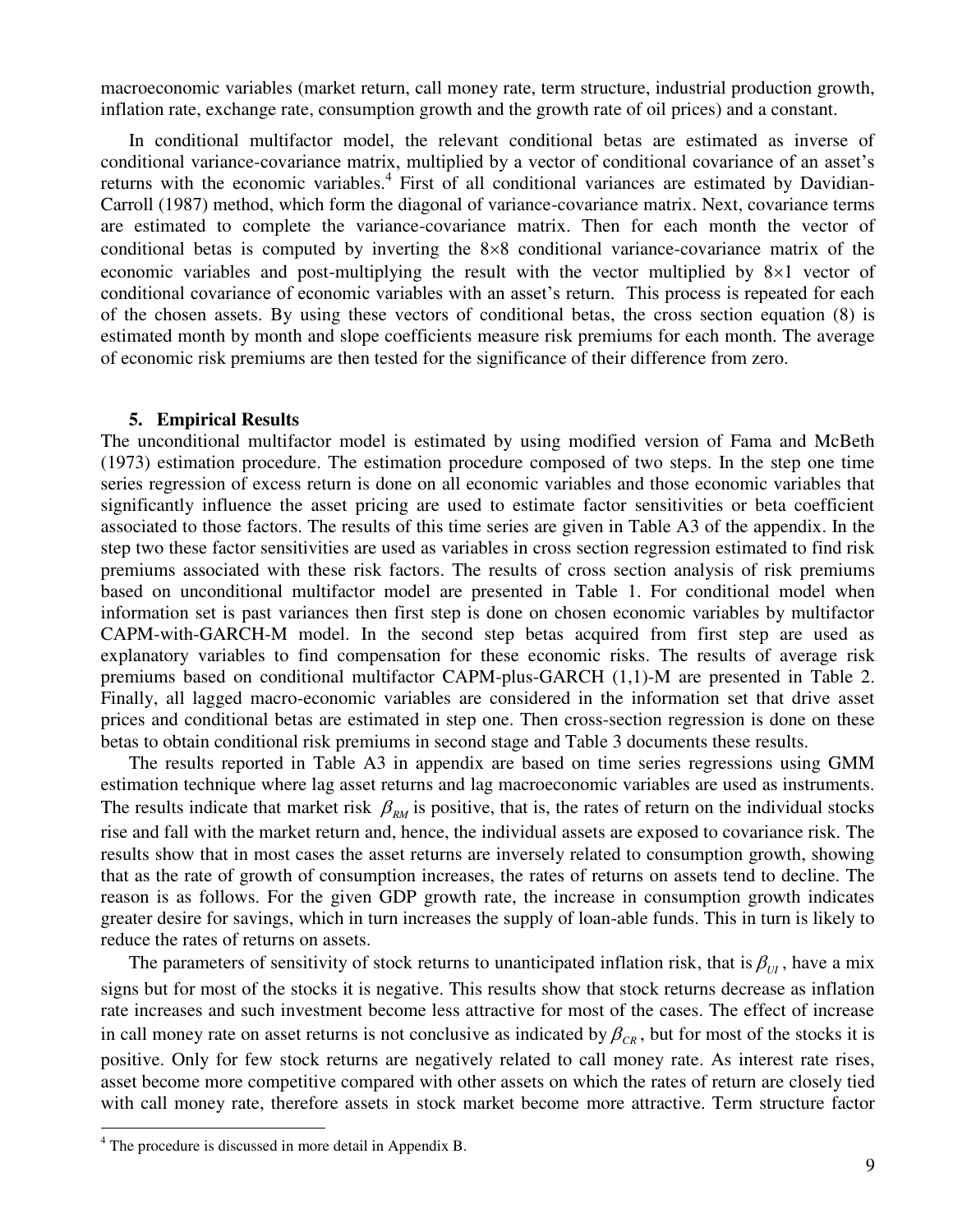loading  $\beta_{TS}$  is negative showing inverse relationship between asset returns and returns on government bonds above the treasury-bill rate. The sensitivity of asset returns to growth of industrial production is negative for most of the stocks as represented by  $\beta_p$ . This implies that instability in real sector of the economy has adverse effect on asset returns in stock market. The association of stock returns with oil prices risk is mixed but negative for most of the stocks. The exposure of asset returns to exchange rate risk  $\beta_{\text{FU}}$  is negative for most of the stocks, because exchange rate instability adversely affects stock returns.

 Table 2 reports the average risk premiums associated with the economic variables for unconditional multifactor CAPM and t-ratios in the parenthesis are reported for the hypothesis that mean premium is equal to zero. The results show that average premium associated with market risk is positive and significant only for sub-periods 2002-2004 and for other sub-periods and for entire sample period it is inconclusive and insignificant. The CAPM theory suggests that there is positive compensation of facing market risk. The results show that the including economic variables as risk factors in the standard model has enhanced the impact of market return in limited way (only for one sub-period), which shows still negative risk premium for other sub-periods and overall period. This finding suggests that if market is not efficient, other macroeconomic risk factors also fail to improve the pricing significance of market risk in unconditional multifactor model. This result is consistent with the findings by Chen, *et al.* (1986) and they argue that other economic variables largely subsume the market premium, but opposite result are found by Ferson and Harvey (1991). The average premium associated with call money rate is negative for the sub-period 1999-2001, 2002-2004 and 1999-2004 and in longer sub-period 1993-1998. The term structure risk has negative compensation in the market only for the period 1993-1995 and positive and significant in the period 2002-2004 and 1993-1998 and 1999-2004. The inflation risk has no significant influence on asset prices behavior. The risk premium associated with industrial growth has no impact on the cross-section variation of asset returns, reflecting stock market provides no assurance against real systematic production risks. The foreign exchange rate risk and oil price shocks also have not shown any conclusive and significant pricing behavior. However, market reward negative risk premium only in 1996-1998 for foreign exchange risk and oil price growth is negatively compensated in 1993-1995. The market also rewards the consumption risk positively and significantly for most of the sub-periods 1993-1995, 2002-2004, 1993- 1998, 1999-2004 and overall sample period 1999-2004. The intercept terms are also significantly different from zero for most of the sub-periods and overall sample period.

The test of multifactor in conditional setting multifactor CAPM-with-GARCH-M is carried out on monthly and daily data. Table A4 in appendix reports the estimates of beta, ARMA parameters, the parameter of conditional variance, and GARCH equation parameters and  $R^2$  for all 49 stocks based on monthly data. The autoregressive of order one, two and three and moving average of order one are significantly different from zero. The coefficient of market beta is positive and significant at 1% level for almost all the stocks. The sensitivity of other economic variables has mixed sign; these factor sensitivity parameters are inconclusive but significant for most stocks. The GARCH estimates provide large  $R^2$  than unconditional estimates. More specifically the results of multifactor CAPM-plus-GARCH (1, 1)-M show a strong support for positive relation market return and individual stock returns. However, significant risk premium for variance risk is observed only for a few stocks (11 stocks out of 49 stocks). The results suggest that there is some evidence of relation between the conditional mean and conditional variance of excess returns of the stocks however, covariance risks are more relevant risk measure. Therefore, the premiums for covariance risks are estimated by crosssection regression using these betas as explanatory variables and the average of these economic risk premiums are reported in Table 3.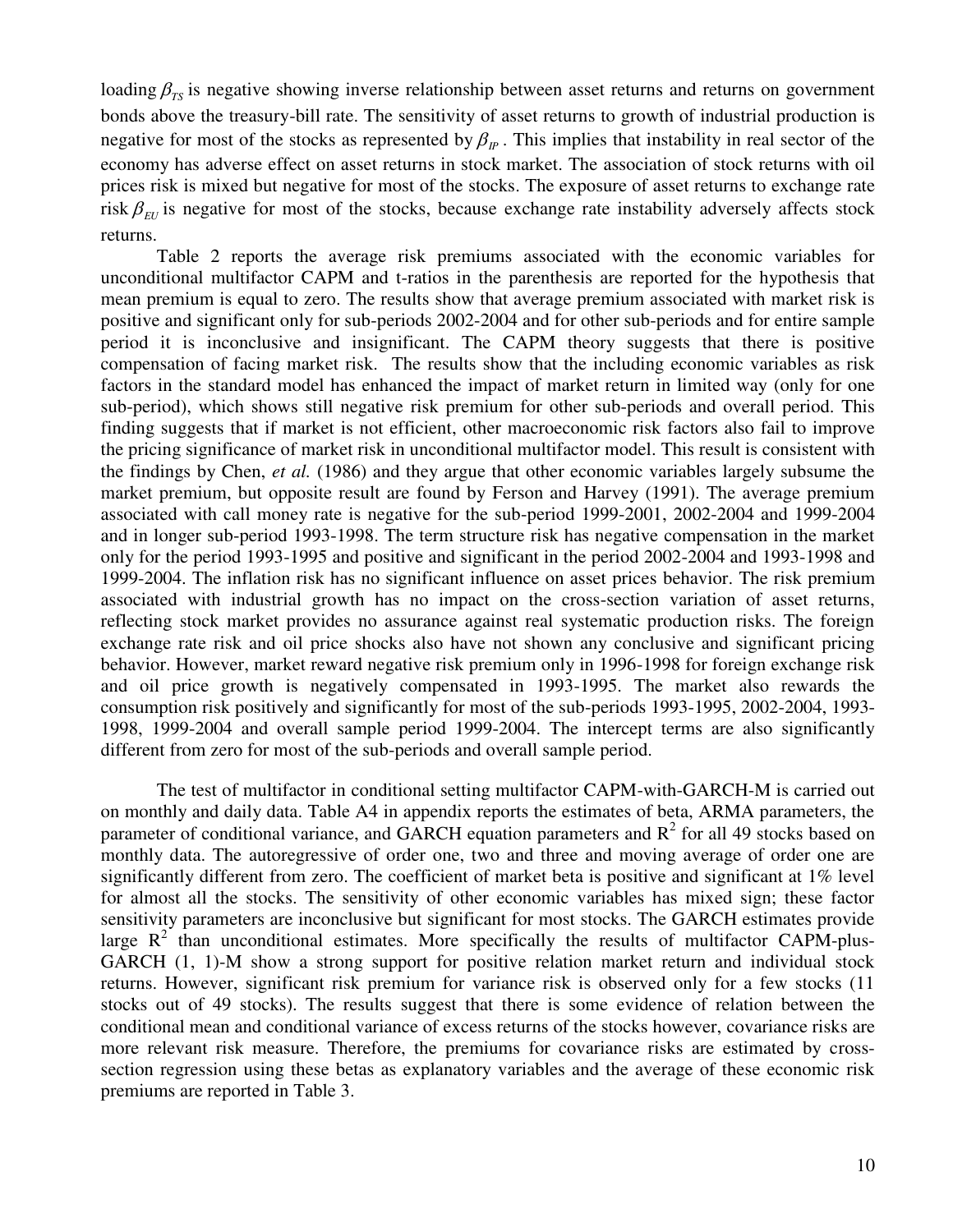|         | $\lambda_{0t}$ | $\lambda_{\rm RM}$ | $\lambda_{\scriptscriptstyle CR}$ | $\lambda_{TS}$ | $\lambda_{\rm \scriptscriptstyle IP}$ | $\lambda_{UI}$ | $\lambda_{\scriptscriptstyle EU}$ | $\lambda_{CG}$ | $\lambda_{OG}$ | $R^2$ |
|---------|----------------|--------------------|-----------------------------------|----------------|---------------------------------------|----------------|-----------------------------------|----------------|----------------|-------|
| 1993-95 | $0.01*$        | $-0.01$            | $0.002*$                          | $-0.001*$      | 0.003                                 | 0.003          | 0.005                             | $0.002*$       | $-0.01***$     | 0.34  |
|         | (1.51)         | $(-1.04)$          | (3.48)                            | $(-2.77)$      | (0.36)                                | (1.10)         | (1.11)                            | (2.58)         | $(-1.13)$      |       |
|         | [1.48]         | $[-1.03]$          | [3.46]                            | $[-2.76]$      | [0.37]                                | [1.10]         | [1.10]                            | [2.57]         | $[-1.12]$      |       |
| 1996-98 | $-0.02*$       | (0.01)             | 0.004                             | 0.003          | $-0.002$                              | 0.001          | $-0.01*$                          | 0.004          | $-0.01*$       | 0.39  |
|         | $(-4.66)$      | $[-0.86]$          | (0.32)                            | $(-0.18)$      | $(-0.19)$                             | (0.54)         | $(-1.88)$                         | (0.94)         | $(-1.29)$      |       |
|         | $[-4.62]$      | $[-0.86]$          | [0.31]                            | $[-0.17]$      | $[-0.19]$                             | [0.54]         | $[-1.88]$                         | [0.94]         | $[-1.29]$      |       |
| 1999-01 | 0.008          | $-0.003$           | $-0.001***$                       | 0.004          | $-0.004$                              | $-0.002$       | 0.007                             | 0.002          | 0.01           | 0.30  |
|         | (0.85)         | $(-0.21)$          | $(-1.28)$                         | (0.78)         | $(-0.31)$                             | $(-0.62)$      | (0.95)                            | (0.07)         | (0.61)         |       |
|         | [0.85]         | $[-0.21]$          | $[-1.27]$                         | [0.78]         | $[-0.31]$                             | $[-0.62]$      | [0.94]                            | [0.07]         | [0.60]         |       |
| 2002-04 | $0.02*$        | $0.02*$            | $-0.002*$                         | $0.001*$       | 0.01                                  | 0.001          | 0.004                             | $0.002*$       | 0.01           | 0.33  |
|         | (3.30)         | (1.77)             | $(-3.21)$                         | (2.67)         | (0.45)                                | (0.35)         | $(-0.03)$                         | (2.80)         | (0.73)         |       |
|         | [3.19]         | $[1.70]$           | $[-3.20]$                         | [2.66]         | [0.44]                                | [0.35]         | $[-0.03]$                         | [2.80]         | [0.72]         |       |
| 1993-98 | 0.004          | 0.01               | $-0.001*$                         | $0.001*$       | 0.003                                 | 0.004          | $-0.001$                          | $0.001*$       | 0.001          | 0.36  |
|         | (0.03)         | (0.48)             | $(-2.46)$                         | (2.12)         | (0.28)                                | (0.20)         | $(-0.33)$                         | (2.44)         | (0.09)         |       |
|         | [0.03]         | [0.47]             | $[-2.45]$                         | [2.12]         | [0.28]                                | [0.20]         | $[-0.33]$                         | [2.43]         | [0.09]         |       |
| 1999-04 | $0.01*$        | 0.01               | $-0.001*$                         | $0.001*$       | 0.004                                 | $-0.001$       | 0.003                             | $0.001*$       | 0.01           | 0.36  |
|         | (2.52)         | (0.95)             | $(-3.32)$                         | (2.54)         | (0.03)                                | $(-0.27)$      | (0.85)                            | (2.04)         | (0.94)         |       |
|         | [2.47]         | [0.93]             | $[-3.31]$                         | [2.54]         | [0.03]                                | $[-0.27]$      | [0.84]                            | [2.03]         | [0.93]         |       |
| 1993-04 | 0.003          | 0.003              | 0.004                             | 0.003          | 0.003                                 | 0.001          | 0.001                             | $0.004***$     | $-0.001*$      | 0.37  |
|         | (0.73)         | (0.02)             | $(-0.75)$                         | (0.44)         | (0.07)                                | (0.44)         | (0.53)                            | (1.66)         | $(-0.19)$      |       |
|         | $[0.72]$       | [0.02]             | $[-0.75]$                         | [0.44]         | [0.07]                                | [0.44]         | [0.53]                            | [1.66]         | $[-0.19]$      |       |

**Table: 2: Average Risk Premium Associated with Unconditional Multifactor CAPM** 

Note: The t-values reported below the coefficients in round bracket are Fama-McBeth t-values and in square brackets the t-values are error adjusted Shanken tvalues. The \* indicates significant at 1% level, \*\* indicates significant at 5% level and \*\*\* indicates 10% significant rate.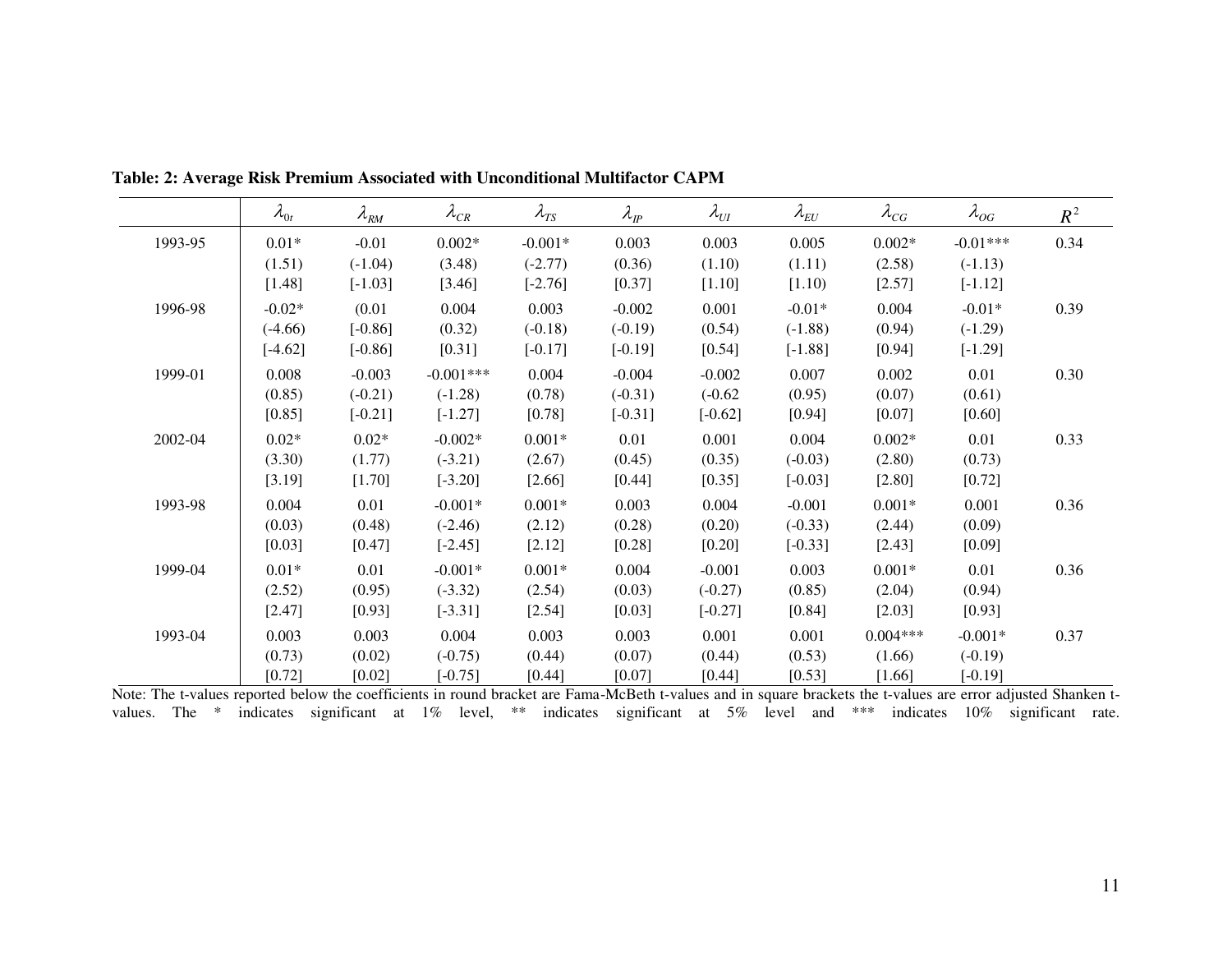From the results reported in Table 3, it is evident that there is limited improvement in the estimated risk premiums using GARCH (1,1)-M betas over the unconditional multifactor CAPM model. The results show that the incorporation of other economic variables as risk factors in the standard CAPM model have improved the results and market risk has positive and significant compensation in the sub-periods 2002-2004 and 1999-2004. The average premium associated with call money rate is negative and significant in 2002-2004 and 1999-2004. However, this risk is positively associated with expected returns in the sub-period 1996-1998 and 1993-1998. The term structure risk has negative compensation in the market for the sub-period 1993-1995, 1996-1998 and 1993-1998 and positive in the sub-period 1999-2001, 2002-2004 and 1999-2004. The interesting thing about these results is that the premiums of call money rate and term structure have opposite signs for both unconditional and conditional multifactor CAPM models as shown by the results reported in Table 1 and Table 2. The average monthly premium associated with inflation risk is negative and significant for the sub-period 1993-1995, 2002-2004 and 1993-1998. However, this risk has no clear and significant compensation other periods. The unanticipated change in prices has the general effect of redistributing wealth among investors; there is no clear presumption about what would be the sign of this risk premium. The negative premium for this risk means that stock market assets are generally perceived to be hedged against the adverse influence of this risk. The risk premium associated with industrial growth is positive and significant for sub-periods 1999-2001, 1999-2004 and overall period 1993-2004. This finding reflects that stock market provides compensation against real systematic production risks, indicating that real sector risk have compensations. The exchange rate risk also has not shown any conclusive and significant pricing behavior. The oil prices shock has negative and significant influence on expected returns for the period 1993- 1995 and 1993-1998 but does not affect the expected returns in other periods. The market also rewards the consumption risk positively and significantly for the sub-periods 1999- 2001, 2002-2004, 1999-2004 and overall period 1993-2004. This results show that variation in expected returns across assets is explained by consumption growth for the period under study. These results indicate that employing multifactor CAPM-with-GARCH-M gives limited improvement over unconditional estimation. This suggests that GARCH-M model is not sufficient to lead satisfactory results for conditional multifactor CAPM.

To examine the time varying behavior of risk factors and the time-varying risk premiums, the conditional betas for risk factors are estimated for each month by Davidian-Carroll (1987) method. The information set consists of lags of business-cycle variables. Table 4 reports the average of the conditional risk premiums estimates over sub-periods and the overall sample period. The t-ratios for the test of hypothesis that mean premium is zero are presented in the parenthesis.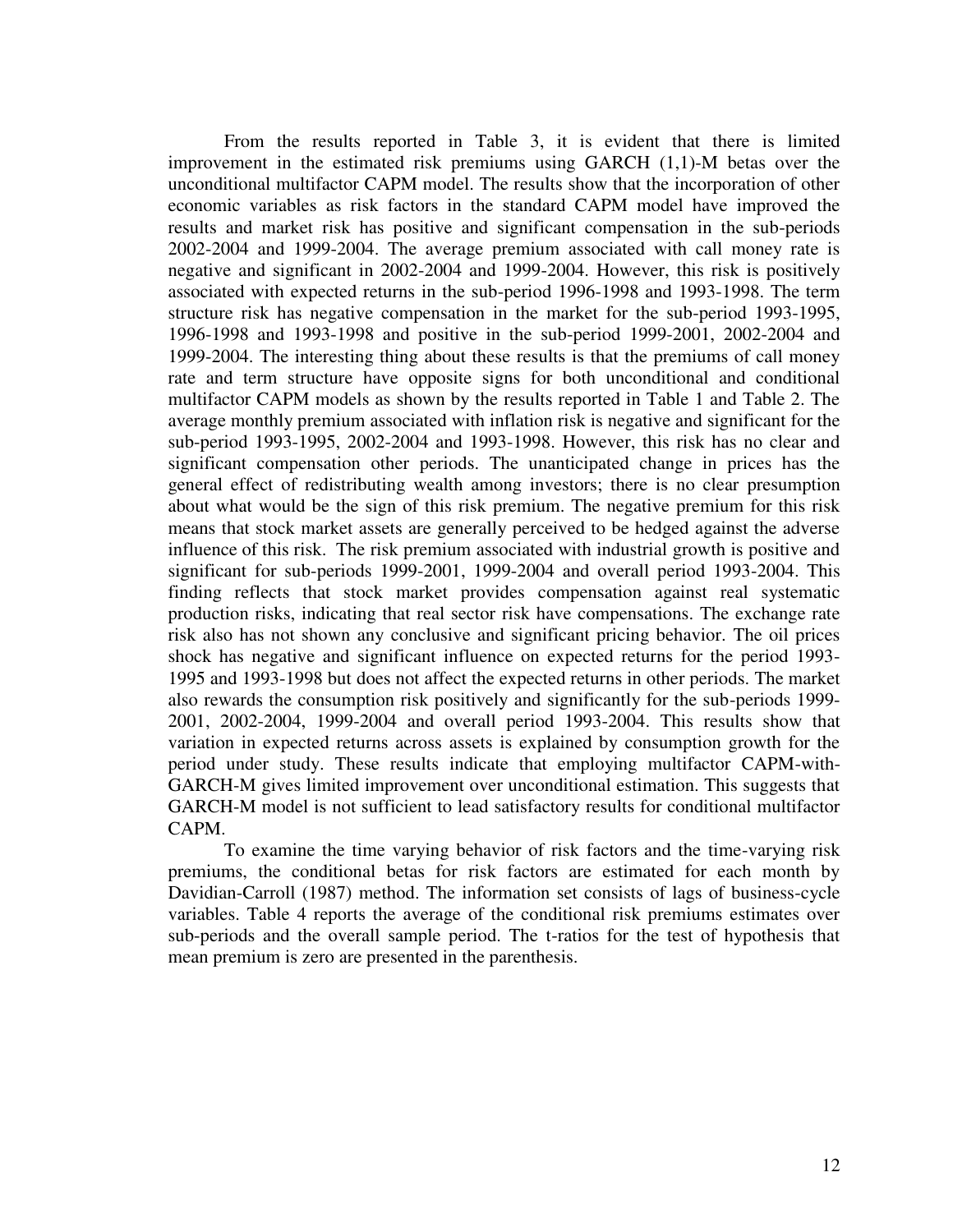|         | $\lambda_{0t}$ | $\lambda_{\rm RM}$ | $\lambda_{CR}$ | $\lambda_{TS}$ | $\lambda_{\rm\scriptscriptstyle IP}$ | $\lambda_{UI}$ | $\lambda_{\scriptscriptstyle EU}$ | $\lambda_{CG}$ | $\lambda_{OG}$ | $R^2$ |
|---------|----------------|--------------------|----------------|----------------|--------------------------------------|----------------|-----------------------------------|----------------|----------------|-------|
| 1993-95 | $-0.02$        | 0.003              | 0.001          | $0.001*$       | 0.02                                 | $-0.01*$       | 0.003                             | $0.003*$       | $-0.06*$       | 0.51  |
|         | $(-1.16)$      | $(-1.10)$          | $(-0.99)$      | $(-4.17)$      | (0.68)                               | $(-2.34)$      | (0.97)                            | $(-2.92)$      | $(-4.01)$      |       |
|         | $[-1.15]$      | $[-1.10]$          | $[-0.99]$      | $[-4.16]$      | [0.66]                               | $[-2.32]$      | [0.97]                            | $[-2.91]$      | $[-3.60]$      |       |
| 1996-98 | 0.03           | $-0.03*$           | $0.002*$       | $0.001*$       | 0.003                                | 0.001          | 0.001                             | 0.001          | $-0.02$        | 0.38  |
|         | (1.09)         | $(-8.69)$          | (2.65)         | $(-2.85)$      | (0.08)                               | (0.11)         | $(-0.27)$                         | (0.31)         | $(-0.83)$      |       |
|         | $[1.02]$       | $[-8.43]$          | [2.64]         | $[-2.84]$      | [0.08]                               | $[0.11]$       | $[-0.27]$                         | [0.31]         | $[-0.83]$      |       |
| 1999-01 | 0.02           | 0.002              | 0.001          | $0.001*$       | $0.05***$                            | 0.003          | 0.004                             | $0.003***$     | $-0.01$        | 0.32  |
|         | (0.82)         | (1.25)             | $(-0.50)$      | (2.67)         | (1.48)                               | $(-0.78)$      | (0.91)                            | (1.78)         | $(-0.76)$      |       |
|         | $[0.78]$       | [1.24]             | $[-0.49]$      | [2.66]         | [1.28]                               | $[-0.78]$      | $[0.90]$                          | [1.77]         | $[-0.76]$      |       |
| 2002-04 | 0.00           | $0.04*$            | $0.004*$       | $0.002*$       | 0.04                                 | $-0.01**$      | 0.001                             | $0.004*$       | 0.01           | 0.33  |
|         | $(-0.07)$      | (11.06)            | $(-4.62)$      | (4.77)         | (1.07)                               | $(-1.62)$      | (0.01)                            | (2.19)         | (0.68)         |       |
|         | $[-0.07]$      | [9.93]             | $[-4.61]$      | [4.74]         | [0.98]                               | $[-1.61]$      | $[0.01]$                          | [2.18]         | [0.67]         |       |
| 1993-98 | 0.01           | $-0.02$            | $0.001***$     | $-0.001*$      | 0.01                                 | $-0.003$       | 0.001                             | 0.001          | $-0.03*$       | 0.33  |
|         | (0.31)         | $(-7.46)$          | (1.64)         | $(-4.28)$      | (0.39)                               | $(-1.42)$      | (0.25)                            | $(-1.16)$      | $(-2.60)$      |       |
|         | $[0.31]$       | $[-7.41]$          | [1.63]         | $[-4.27]$      | [0.38]                               | $[-1.42]$      | [0.25]                            | $[-1.16]$      | $[-2.51]$      |       |
| 1999-04 | 0.01           | $0.02*$            | $-0.002*$      | $0.001*$       | $0.04**$                             | 0.002          | 0.002                             | $0.003*$       | $-0.001$       | 0.36  |
|         | (0.49)         | (8.12)             | $(-3.37)$      | (4.89)         | (1.68)                               | (0.56)         | (0.60)                            | (2.62)         | $(-0.05)$      |       |
|         | [0.48]         | [7.76]             | $[-3.36]$      | [4.87]         | [1.50]                               | [0.56]         | $[0.60]$                          | [2.60]         | $[-0.05]$      |       |
| 1993-04 | 0.01           | 0.003              | $-0.001***$    | 0.001          | $0.03***$                            | 0.003          | 0.002                             | $0.001***$     | $-0.02***$     | 0.39  |
|         | (0.53)         | (1.29)             | $(-1.41)$      | (0.91)         | (1.42)                               | (1.12)         | (0.57)                            | (1.35)         | $(-1.58)$      |       |
|         | [0.52]         | [1.29]             | $[-1.40]$      | [0.90]         | $[1.34]$                             | [1.12]         | [0.57]                            | [1.35]         | $[-1.57]$      |       |

**Table 3: Average Risk Premium Associated with Conditional Multifactor CAPM-with-GARCH (1, 1)-M Model** 

Note: The t-values reported below the coefficients in round bracket are Fama-McBeth t-values and in square brackets the t-values are error adjusted Shanken tvalues. The \* indicates significant at 1%, \*\* indicates significant at 5% and \*\*\* indicates significant at 10% level.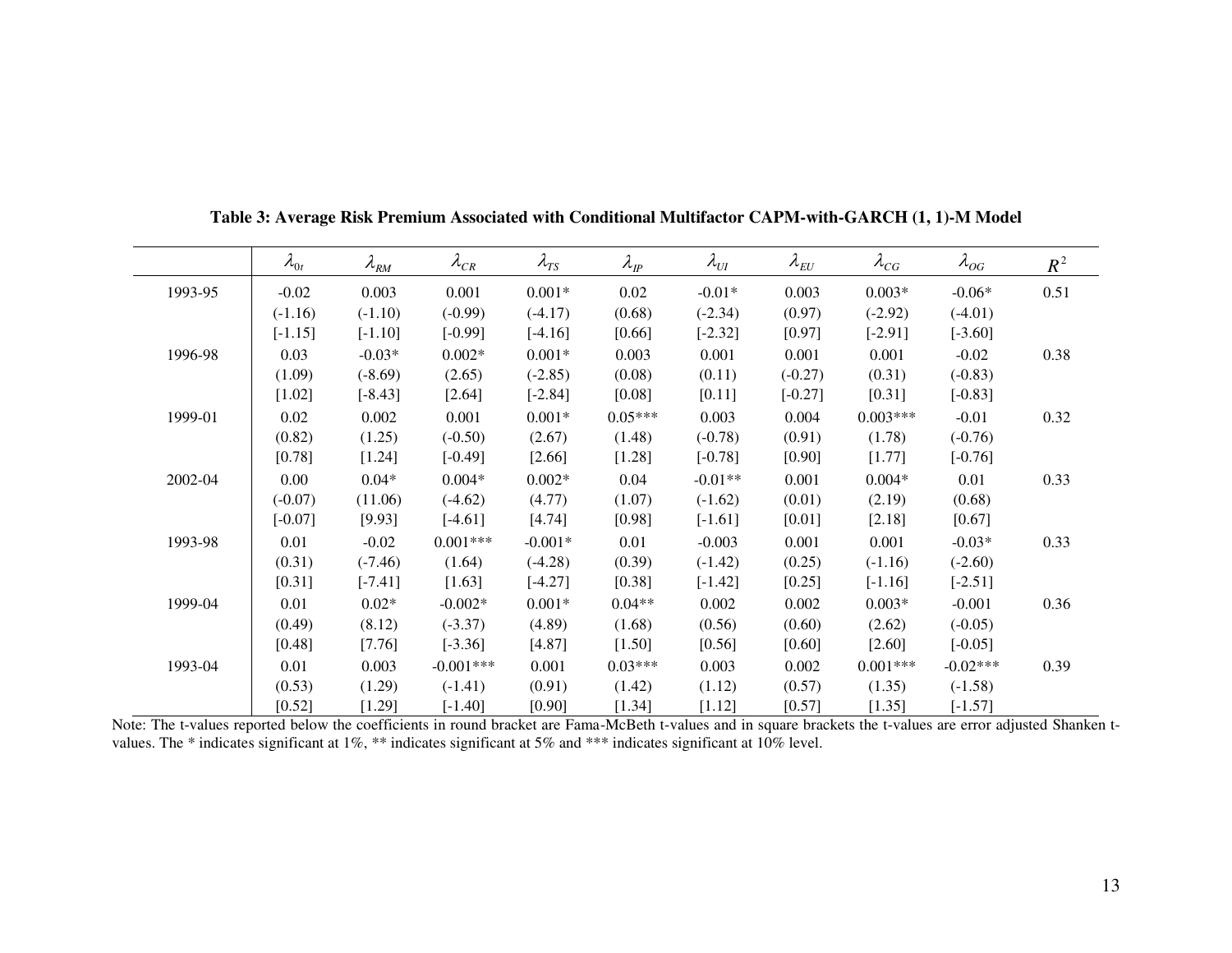The results indicate that there is improvement in the results compared to unconditional multifactor CAPM and conditional multifactor CAPM-with-GARCH-M specification. The intercept terms are significantly different from zero for all the subperiods except for the overall period. The results show that average premium for market risk is positive and significant for the sub-period 1999-2004, 2002-2004 and overall period 1993-2004 and inconclusive and insignificant otherwise. The premium for consumption growth is positive and significant in the period 1999-2001, 2002-2004, 1999-2004 and overall period 1993-2004. The foreign exchange rate risk is positively compensated in the market for the period 1993-1995, 1996-1998, 1993-1998 and overall period 1993-2004. The unanticipated inflation, term structure and call money rate have negative compensation. The inflation risk is significantly negatively rewarded in the periods 1993-1995, 1996-1998, 2002-2004 and 1993-1998. The average premium for term structure is negative and significant for the period 1993-1995, 1996-1998, 1993- 1998 and overall period 1993-2004. The call money rate risk has negative and significant compensation in the market for the period 1993-1995, 1999-2001 and 1993-1998. The industrial production risk has mixed but insignificant premium showing that the risk associated with industrial production is not priced during the period under study. The oil price risk is significantly and negatively compensated for the periods 1993-1995 and 1996-1998.

We have developed the connection of stock returns to changes in economic risks. Business cycle variables are included as information set to explain asset prices dynamics. The core finding is that expected returns vary overtime and are correlated with business cycles, that is, returns are high in bad times when investors are not much willing to hold risky assets and, hence, low in good times. The results show that average time varying premium associated with market risk is positive and significant for a few sub-periods. This finding suggests that if market is not efficient other macroeconomic risk factors improve the pricing significance of market risk in conditional model. The negative risk premium for unanticipated inflation risk and term structure risk seem plausible. The expected returns are higher in bad times, since agents are less willing to hold risky assets, and lower in good times. Inflation is lower in bad times and higher in good times, so this explains why investors get negative compensation for facing inflation risk. Fama and Schwert (1977) have also come up with the same conclusion. Another explanation is that if investors prefer stocks whose returns are positively correlated with inflation and if this is the determining factor then risk premium for inflation risk variable would be negative. The unanticipated changes in inflation have the general effect of redistributing wealth among investors. The negative sign of these variables means that stock market asset is hedged against the adverse influence on other assets that are relatively more fixed in nominal terms. The term structure risk is negatively compensated, which shows that stocks whose returns are inversely related to increase in long-term over short-term rates are more valuable. One way to explain this result is that term structure measures change in the long-term real rates of interest (inflation effects are included in other variables as well). After long term interest rate decreases, there is subsequently a lower real returns on any form of capital. Investors who want protection against this possibility place a relatively higher value on assets whose returns increase when the long-term real rates decline and such risk will carry negative risk premiums. Thus stocks whose returns are correlated with the long term bond returns, holding other things equal, are more valuable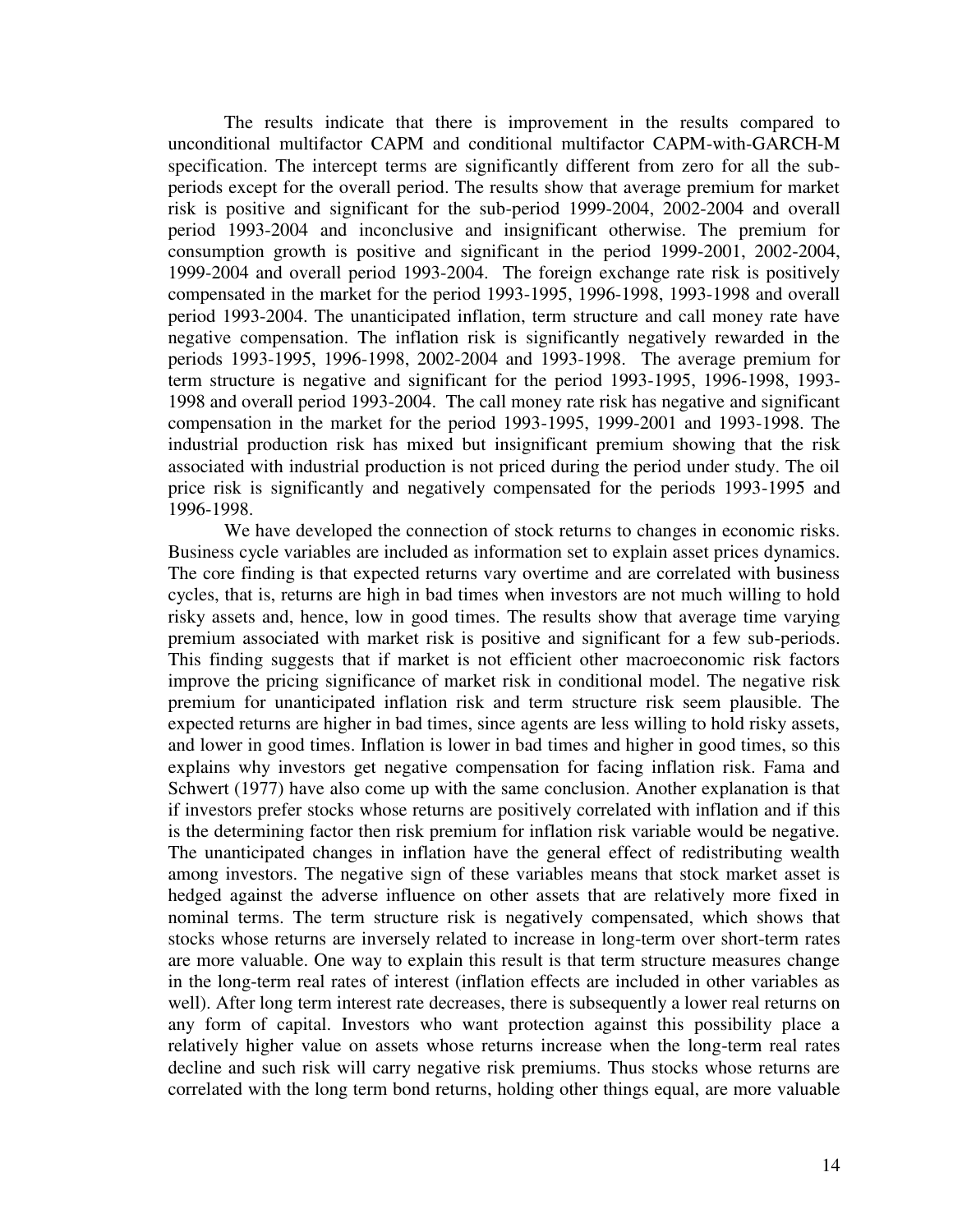than stocks that are uncorrelated or negatively correlated with the long term bonds returns. The consumption growth risk is intuitively important to link asset returns to macroeconomics, because consumption reveals all information about wealth and income prospects. The results reveal that investor gets positive premium for consumption risk and. Ferson (1990) also comes up with same conclusion.

The results of conditional multifactor model show that production risk has no significant premium. Therefore one can say that instability in real sector of the economy does not have much role in explaining the variation in the expected returns of stocks at KSE. The reason may be that in Pakistani market the information about production changes is not assessable to investor. As regards the foreign exchange risk and oil price risks, these have weak effects, that is, negative premium for few sub-periods. This suggests that instability of foreign exchange rate or in oil prices affects the stock returns adversely only in a few sub-periods. The oil prices risks are considered important economic variable, impact of oil price shock is insignificant for explaining the asset prices behavior for most of the sub-periods and overall period.

The joint hypothesis that market is efficient does not hold true due to presence of significant mean pricing errors in all models. The standard asset pricing theory says that that beta on market portfolio is sufficient to capture the pricing impact of macroeconomic state variables. The results of unconditional and conditional multifactor model have shown that market index fails to have a statistically significant effect in most of the subperiods. The insignificance of market index in pricing the stocks is opposite with its significance in time series regression with good t-values. This suggests that although market index explains much of the inter-temporal movement but market beta could not explain the cross-sectional differences in average returns even after the betas of economic state variables have been included. On the other hand, macroeconomic variables have some significant effects on asset pricing. Overall, the results suggest that time variation in economic risks and their rewards provide some explanation of variation in expected returns across assets.

### **6. Conclusions**

The analysis of this study investigates a set of macroeconomic variables in addition to market return as the systematic sources of explaining variations in stock returns. Some of these economic variables are found to be significant in explaining expected stock returns. The test of conditional multifactor CAPM is carried out by specifying conditional variance as a GARCH(1,1)-M process The result of the model reveal that conditional CAPM performs relatively well in explaining risk-return relationship in Pakistan during 1993-2004. As regards the risk premium for variance risk, the results are not so convincing, only for a few stocks significant compensation for this risk by investors is observed. The model is then extended to allow variability in economic risk variables and their rewards. The empirical results show evidence in support of conditional multifactor CAPM. The conditioning information is taken as lagged macroeconomic variables that influence business conditions in Pakistan. The economic variables that are observed to perform relatively well in explaining variations in assets' returns include consumption growth, inflation risk, call money rate and term structure. However, the market return, exchange risk and oil prices risk, which explain a significant portion of the time series variability of stock returns, have limited influence on the asset pricing.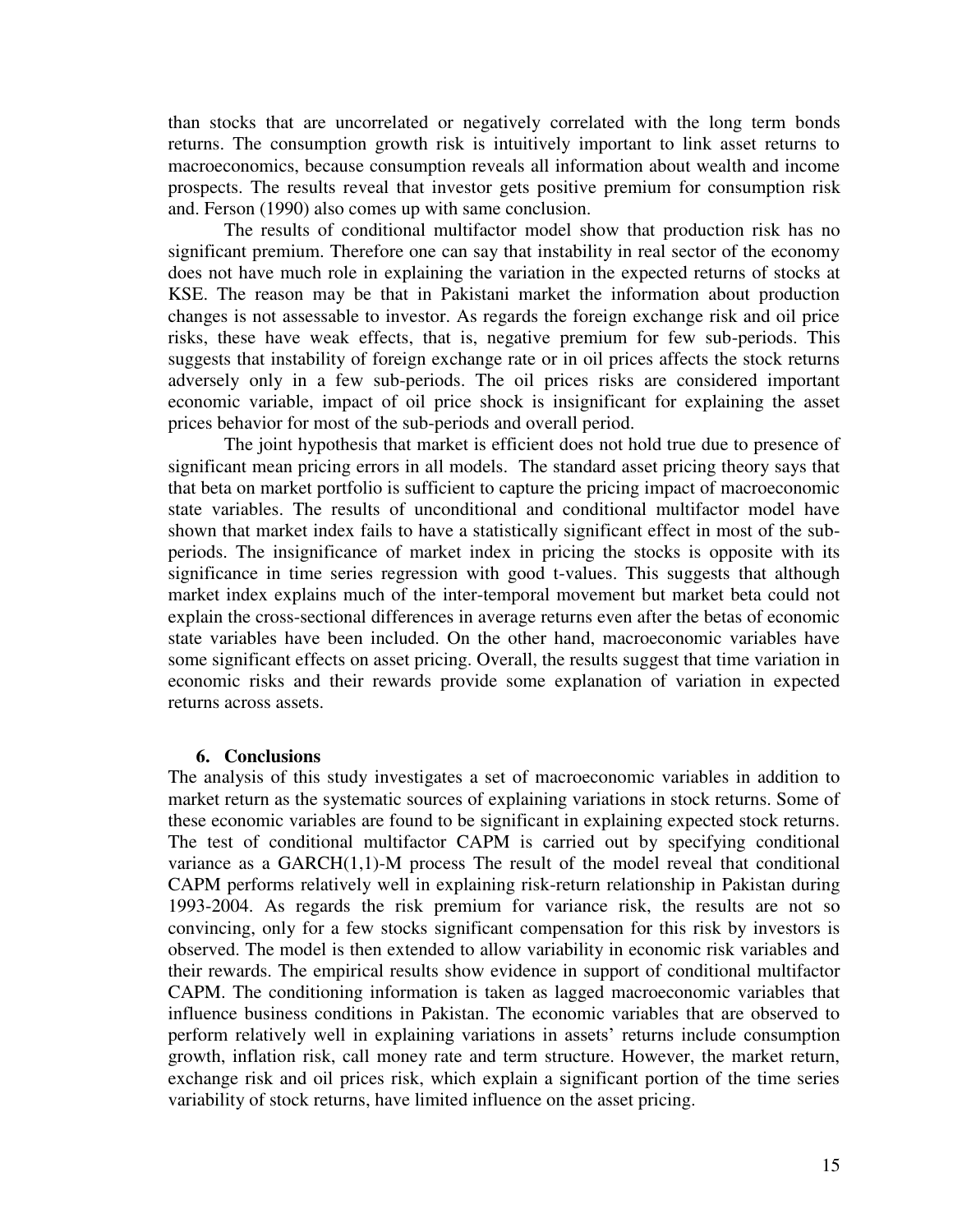|         | $\lambda_{0t}$ | $\lambda_{\rm RM}$ | $\lambda_{CR}$ | $\lambda_{TS}$ | $\lambda_{\rm IP}$ | $\lambda_{UI}$ | $\lambda_{\scriptscriptstyle EU}$ | $\lambda_{CG}$ | $\lambda_{OG}$ | $R^2$ |
|---------|----------------|--------------------|----------------|----------------|--------------------|----------------|-----------------------------------|----------------|----------------|-------|
| 1993-95 | $-0.01***$     | 0.03               | $-1.75**$      | $-16.92***$    | $-0.03$            | $-0.77***$     | $1.37***$                         | $-0.26$        | $-0.08***$     | 0.35  |
|         | $(-0.71)$      | (1.03)             | $(-1.72)$      | $(-1.64)$      | $(-0.72)$          | $(-1.60)$      | (1.67)                            | $(-0.10)$      | $(-1.68)$      |       |
|         | $[-0.71]$      | $[.98]$            | $[-1.06]$      | $[-0.01]$      | $[-0.70]$          | $[-0.21]$      | [1.12]                            | $[-0.04]$      | $[1-.29]$      |       |
| 1996-98 | $-0.02*$       | $-0.01$            | 0.33           | $-8.50***$     | $-0.06$            | $-0.70*$       | 1.79*                             | 1.10           | $-0.12***$     | 0.36  |
|         | $(-3.48)$      | $(-0.46)$          | (0.24)         | $(-1.61)$      | $(-1.15)$          | $(-2.80)$      | (2.45)                            | (0.43)         | $(-1.29)$      |       |
|         | $[-3.46]$      | $[-0.46]$          | [0.07]         | $[-0.02]$      | $[-1.03]$          | $[-2.40]$      | [2.14]                            | [0.04]         | $[-0.85]$      |       |
| 1999-01 | $0.01***$      | $-0.01$            | $-2.04***$     | $-5.59$        | $-0.05$            | $-0.06$        | 0.74                              | 7.97*          | $-0.02$        | 0.37  |
|         | (1.53)         | $(-0.36)$          | $(-1.56)$      | $(-0.35)$      | $(-0.73)$          | $(-0.10)$      | (0.77)                            | (1.69)         | $(-0.18)$      |       |
|         | [1.50]         | $[-0.36]$          | $[-1.03]$      | $[-0.01]$      | $[-0.67]$          | $[-0.09]$      | [0.10]                            | [1.62]         | $[-0.18]$      |       |
| 2002-04 | $0.02*$        | $0.03***$          | 3.23           | 0.19           | 0.04               | $-0.96***$     | 0.20                              | 9.71**         | $-0.12$        | 0.33  |
|         | (2.86)         | (1.65)             | (0.66)         | (0.02)         | (1.00)             | $(-1.44)$      | (0.34)                            | (1.86)         | $(-1.00)$      |       |
|         | [2.72]         | [1.57]             | [0.02]         | [0.01]         | [0.89]             | $[-1.15]$      | [0.14]                            | [1.72]         | $[-0.67]$      |       |
| 1993-98 | $-0.01**$      | 0.01               | $-0.61***$     | $-12.33**$     | $-0.04$            | $-0.73*$       | $1.60**$                          | 0.49           | $-0.03$        | 0.36  |
|         | $(-1.95)$      | (0.44)             | $(-1.39)$      | $(-1.74)$      | $(-0.83)$          | $(-2.21)$      | (1.96)                            | (0.17)         | $(-0.33)$      |       |
|         | $[-1.95]$      | [0.44]             | $[-1.06]$      | $[-1.01]$      | $[-0.78]$          | $[-1.30]$      | [1.22]                            | [0.03]         | $[-0.32]$      |       |
| 1999-04 | $0.02*$        | $0.01**$           | 0.60           | $-2.70$        | 0.00               | 0.45           | 0.47                              | 8.84*          | $-0.07$        | 0.31  |
|         | (3.08)         | (1.80)             | (0.20)         | $(-0.28)$      | $(-0.11)$          | (0.99)         | (0.84)                            | (2.53)         | $(-0.86)$      |       |
|         | [2.97]         | [1.79]             | [0.03]         | $[-0.01]$      | $[-0.11]$          | [0.21]         | [0.17]                            | [2.03]         | $[-0.73]$      |       |
| 1993-04 | 0.002          | $0.01**$           | 0.02           | $-7.30**$      | $-0.02$            | $-0.12$        | $1.01*$                           | 4.85*          | $-0.05$        | 0.40  |
|         | (0.78)         | (1.88)             | (0.01)         | $(-1.62)$      | $(-0.70)$          | $(-0.40)$      | (2.06)                            | (2.12)         | $(-0.82)$      |       |
|         | [0.78]         | $[1.86]$           | $[0.01]$       | $[-1.23]$      | $[-0.69]$          | $[-0.27]$      | $[1.20]$                          | [2.04]         | $[-0.75]$      |       |

**Table 4: Average Time-varying Risk Premium in Conditional Multifactor CAPM** 

Note: The t-values are reported below the average premium, Fama-McBeth t-values and Shanken error adjusted t-values .to test that the premium is different from zero. The \* indicates significant at 1%, \*\* indicates significant at 5% and \*\*\* indicates 10% significant rate.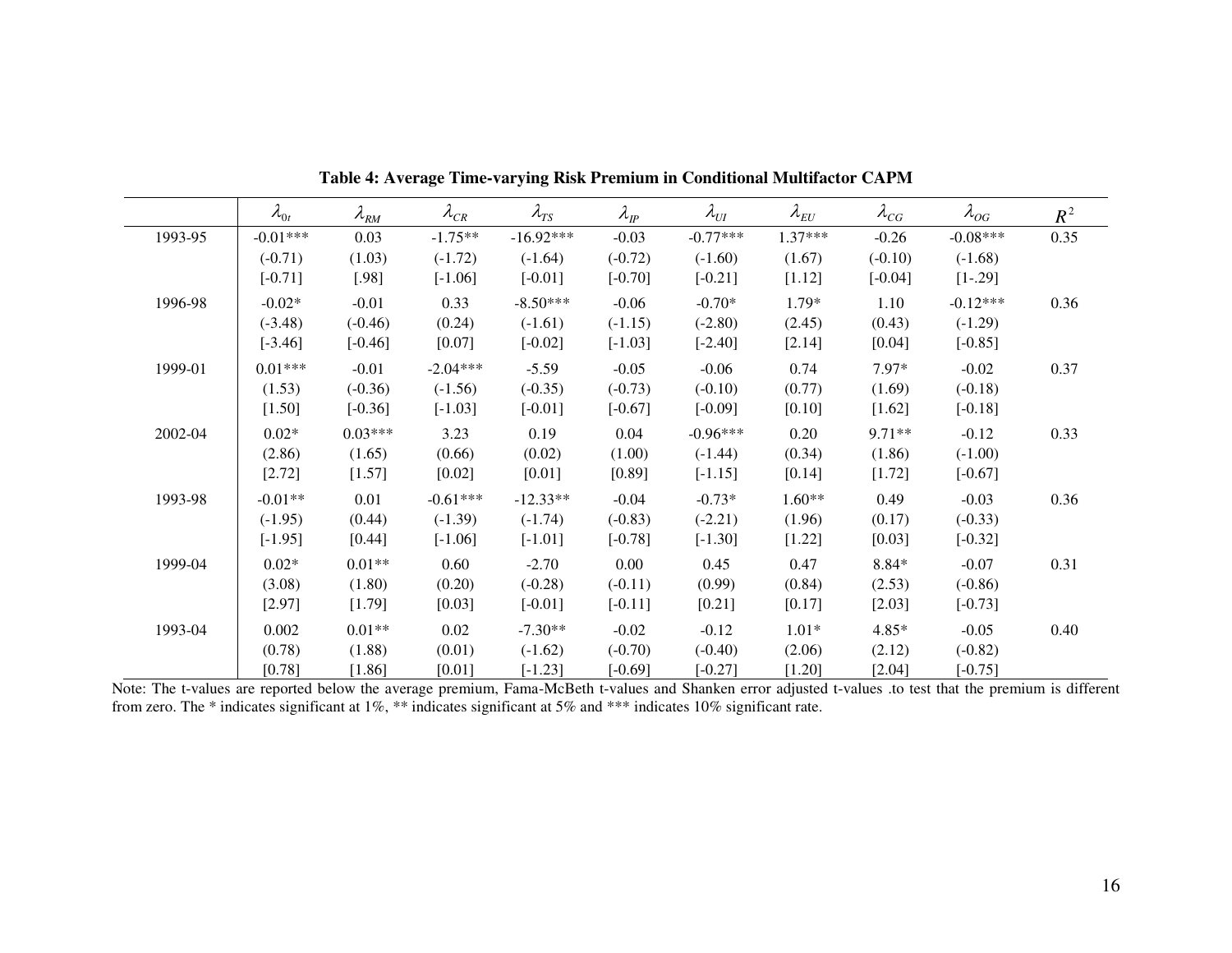Therefore we can conclude that expected returns variation could be explained by macroeconomic variations that are real risks facing investors. Then expected returns vary over time and this variability has some business cycle correlations. This is the reason that expected returns are high in bad economic times because investors are less willing to hold risky assets and lower in good times.

### **Acknowledgment**

The study is based on Ph D dissertation of Attiya Y. Javid. The authors wish to thank Dr Rashid Amjad, Dr Abdul Qayyum, Dr Fazal Hussain and Tariq Mahmood for their valuable comments. They are grateful to Muhammad Ali Bhatti for providing assistance in compiling data. The usual disclaimer applies.

# **REFRENCES**

- [1] Adler and B. Domas. (1983) International Portfolio choice and Corporation: A Synthesis. *Journal of Finance* 38, 925–984.
- [2] Ang, Andrew and Piazzesi, Monika (2004) No Arbitrage Vector Autoregressive of Term Structure Dynamics with Macroeconomic and Latent Variables. *Journal of Monetary Economics* 50, 745–787.
- [3] Ahmad Eatzaz and Badar-u-Zaman (1999) Volatility and Stock Return at Karachi Stock Exchange. *Pakistan Economic and Social Review* 37:1, 25–37.
- [4] Antoniou, A., I. Garrett and Priestley, R. (1998) Macroeconomic Variables as Common Pervasive risk factors and the Empirical Content of Arbitrage Pricing Theory. *Journal of Empirical Finance* 5, 221–240.
- [5] Bollerslev, T. Engle, R. F. and J. M. Wooldridge (1988) A Capital Asset Pricing Model with Time Varying Covariance. *Journal of Political Economy*, 96, 116– 131.
- [6] Bollerslev, T. Engle, R. F. and Nelson, D. (1994) ARCH Models. In R. F. Engle and D. L. McFadden (eds.) *Handbook* of *Econometrics*, 6.
- [7] Breeden, Douglas (1980) An Intertemporal Asset Pricing Model with Stochastic Consumption and Investment Opportunities. *Journal of Financial Economics* 7, 265–296.
- [8] Chen, Nai-Fu., Richard Roll, and Stephen A. Ross, (1986) Economic Forces and the Stock Market, *Journal of Business* 59, 383–403.
- [9] Chen, Nai-Fu (1991) Financial Investment Opportunities and the Macroeconomy. *Journal of Finance* 46, 529–554.
- [10] Cochrane, John H. (2005).Financial Markets and the Real Economy. NBER, Cambridge. *Working Paper No. 11193*.
- [11] Cox, John C., Jonathan E. Ingersoll, and Stephen A. Ross (1985) A Theory of the Term Structure of Interest Rates. *Econometrica* 53, 385–408.
- [12] Campbell, John Y. (1987) Stock Returns and Term Structure. *Journal of Financial Economics* 18, 373–400.
- [13] Davidian, Marie and Raymond J. Carroll (1987) Variance Function Estimation. *Journal of the American Statistical Association,* 1079–1091.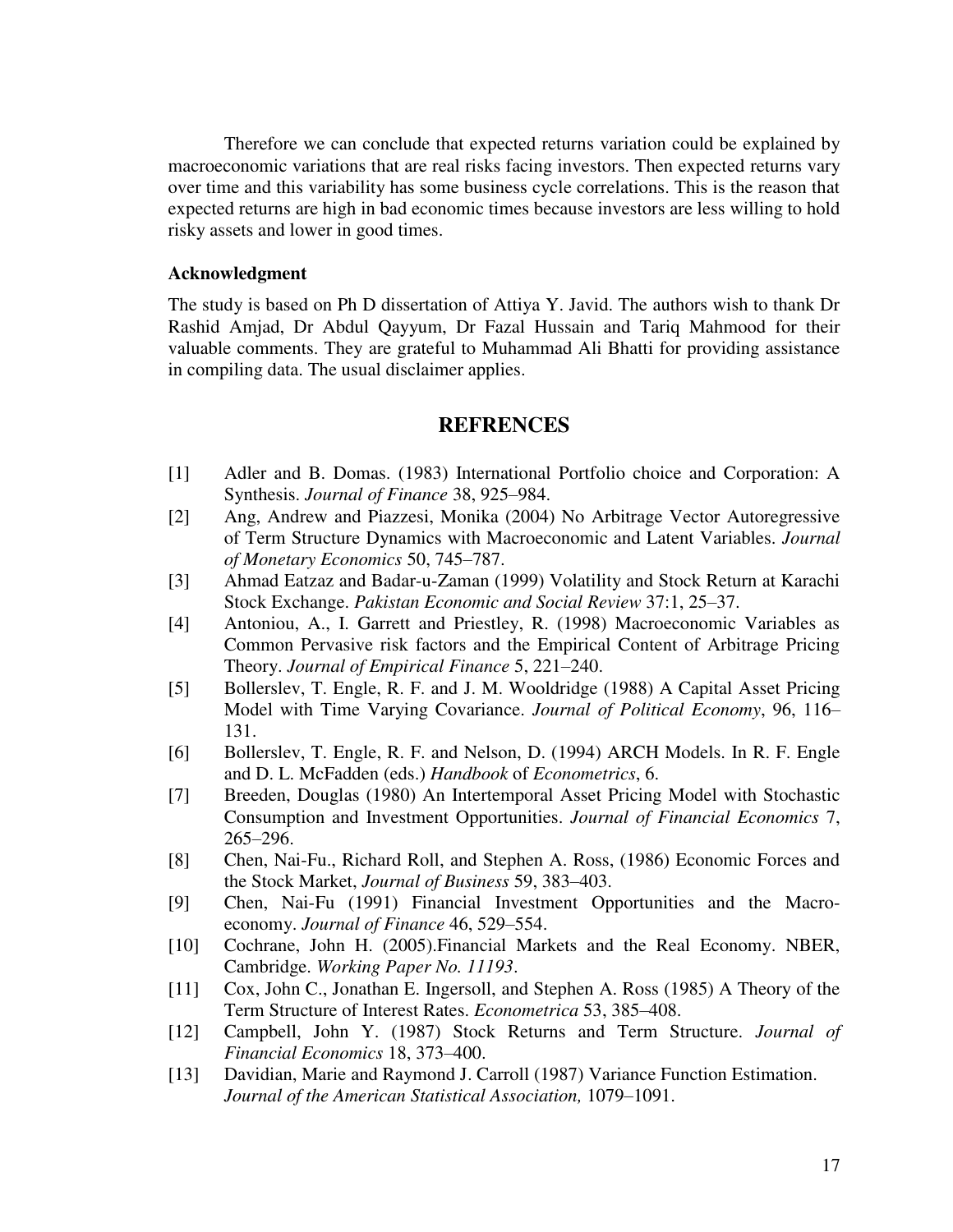- [14] DeSanta, G. and B. Gerard (1998) How Big is the Premium for Currency Risk? *Journal of Financial Economics* 49, 375–412.
- [15] Domas, B. and B. Solnik (1995) The World Price of Foreign Exchange Risk. *Journal of Finance* 50, 445–79.
- [16] Engle, R. F. (1982) Autoregressive Conditional Heteroskedasticity with Estimates of UK Inflation. *Econometrica*, 50 987–1007.
- [17] Estella, A. and G. Harddouvelis (1991) The Term Structure as Predictor of Real Activity. *Journal of Finance* 46, 555–576.
- [18] Fama, Eugene F. (1981) Stock Return, Real Activity, Inflation and Money. *American Economic Review* 67, 487–496.
- [19] Fama, Eugene F. and G. W. Schwert (1997) Asset Returns and Inflation. *Journal of Financial Economics* 5, 115–146.
- [20] Fama, Eugene F. and Kenneth R. French (1989) Business Conditions and Expected Returns. *Journal of Financial Economics* 25, 23–50.
- [21] Fama, Eugene F. and Kenneth R. French (1992) The Cross Section of Expected Return. *Journal of Finance* 47:2, 427–465.
- [22] Fama, Eugene F. and Kenneth R. French (1993) Common Risk Factors in the Returns of Stocks and Bonds. *Journal of Financial Economics* 33, 3–56.
- [23] Fama, Eugene F. and Kenneth R. French (1995) Size and Book-to-Market Factors in Earnings and Returns. *Journal of Finance* 50:1, 131–155.
- [24] Fama, Eugene F. and Kenneth R. French (1996) Multifactor Explanation of Asset Pricing Anomalies. *Journal of Finance,* 51, 55–87.
- [25] Fama, Eugene F. and Kenneth R. French (2004) The Capital Asset Pricing Model: Theory and Evidence. *Journal of Economic Perspectives* 18:1, 25–46.
- [26] Fama, Eugene F. and James D. MacBeth (1973) Risk, Return and Equilibrium: Empirical Tests. *Journal of Political Economy,* 81(3), 607–36.
- [27] Ferson, Wayne E. and Campbell R. Harvey (1991) The Variation of Economic Risk Premiums. *Journal of Political Economy,* 99, 385–415.
- [28] Ferson, Wayne E. and Campbell R. Harvey (1993) The Risk and Predictability of International Equity Returns. *Review of Financial Studies,* 6, 527–566.
- [29] Ferson Wayne E. and Campbell R. Harvey (1999) Economic, Financial and Fundamental Global Risk In and Out of EMU. *Swedish Economic Policy Review,* 6, 123–184.
- [30] Ferson, Wayne E. and Schadt R. (1996) Measuring Fund Strategy and Performance in Changing Economic Conditions. *Journal of Finance* 51, 425–462.
- [31] Gulltekin, N. B. (1983) Stock Market Returns and Inflation: Evidence From Other Countries. *Journal of Finance* 38, 49–65.
- [32] Hussain, Fazal and Tariq Mahmood (2001) The Stock Market and the Economy of Pakistan. *The Pakistan Development Review* 40:2, 107–114.
- [33] Iqbal, Javed, Robert Brooks and D. U. Galagedera (2008) Testing Conditional Asset Pricing Model: An Emerging Market Perspective. *Working Paper 3/08*. Monash University, Australia.
- [34] Jagannathan, R. and Z. Wang (1996) The Conditional CAPM and the Cross Section of Expected Return. *Journal of Finance* 51, 3–53.
- [35] Javid, Attiya Yasmin (2008a) Time Varying Risk Return Relationship: Evidence from listed Pakistani Firms. *European Journal of Scientific Research* 22:1, 16-39.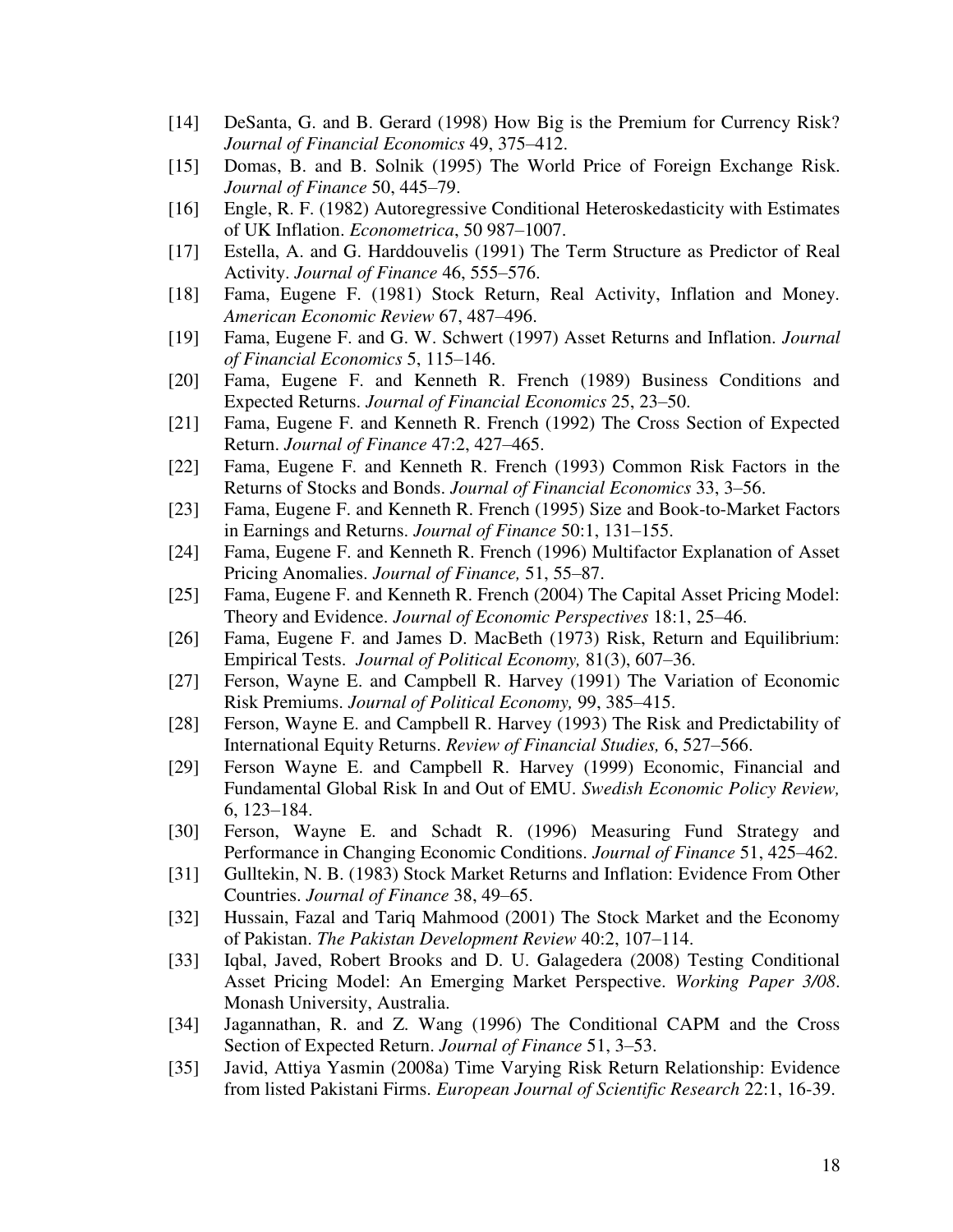- [36] Javid, Attiya Yasmin (2008b) Forecasting Performance of Capital Asset Pricing Models in Case of Pakistani Market. *Cambridge Business Review* vol. II.
- [37] Jaffee, Jeffery and Gershon Mandelker (1976) The Fisher Effect for Risky Assets: An Empirical Investigation. *Journal of Finance* 31, 447–458.
- [38] Joulion, P. (1991) Pacing of Exchange Rate Risk in the Stock Market. *Journal of Financial and Quantitative Analysi*s 26, 363–76.
- [39] Koutoulas, G. and Lawrence Kryzanowski (1996) Macro-factor Conditional Volatilities, Time-Varying Risk Premium and the Stock Return Behavior. *The Financial Review,* 31:1, 169–195.
- [40] Lettau Martin and Sydney Ludvigon (2001) Resurrecting the (C) CAPM: A Cross-sectional Test When the Risk Premia Are Time Varying. *Journal of Political Economy,* 109, 1238–87.
- [41] Lucas, Robert E. Jr. (1978) Asset Prices in an Exchange Economy. *Econometrica,* 46, 1429–1445.
- [42] Lintner, J. (1975) Inflation and Stock Return. *Journal of Finance* 30.
- [43] Morgan, A. and I. Morgan (1987) Measurement of Abnormal returns from Small Firms. *Journal of Business and Statistics*, 5, 121-129
- [44] Merton, Robert C. (1973) An Intertemporal Capital Asset Pricing Model. *Econometrica* 41:5, 867–87.
- [45] Merton, Robert C. (1980) On Estimating the Expected Return on the Market: An Exploratory Investigation. *Journal of Financial Economics* 8:4 32, 3–361.
- [46] Nelson, D. B... (1976) Inflation and Rate of Return on Common Stocks, *Journal of Finance*, 31, 471-483.
- [47] Pakistan, Government of (Various Issues) *Pakistan Economic Survey.*
- [48] Poterba, James and Lawrence Summers (1988) Mean Reversion in Stock Prices: Evidence and Implications. *Journal of Financial Economics*, 22, 27-59.
- [49] Ross, S. A., (1976) The Arbitrage Pricing Theory of Capital Asset Pricing, *Journal of Economic Theory* 13(3), 341-60.
- [50] Schwert, William G. (1981) The Adjustment of Stock Prices to Information about Inflation. *Journal of Finance*, 36, 15-29.
- [51] Schwert, William G. (1989) Why Does the Stock Price Volatility Change Over Time? *Journal of Finance*, 44. 1115-1153.
- [52] Shanken, Jay, (1990) Intertemporal Asset Pricing: An Empirical Investigation. *Journal of Econometrics,* 45, 99-120.
- [53] Shanken, Jay, (1992) On the Estimation of Beta Pricing Models. *Review of Financial Studies* 5, 1-34.
- [54] Sharpe, W. F., (1964) Capital Asset Prices: A Theory of Market Equilibrium under Conditions of Risk. *Journal of Finance* 19(3), 425-442.
- [55] State Bank of Pakistan, *Monthly Statistical Bulletin*, (various issues. Karachi.
- *[56]* Solnik (1994) The Performance of International Asset Allocation Strategies Using Conditional Information, *Journal of Empirical Finance*, 1, 33-47.
- *[57]* Soufian, Nasreen (2004) Applying GARCH for examining CAPM and APT Across Time. Manchester Business School *Working Paper WP 02/04.*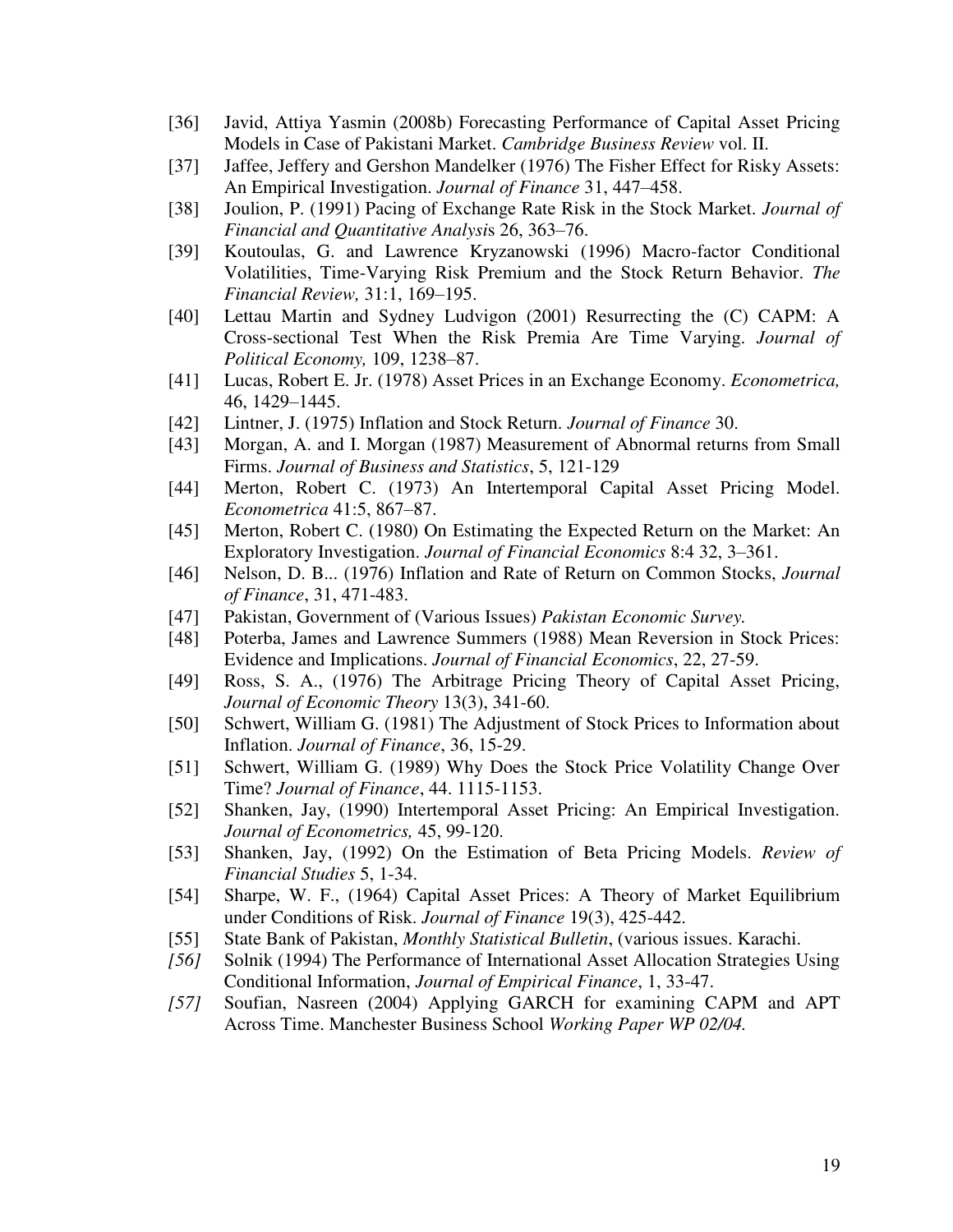| <b>Name of Company</b>         | <b>Symbol</b> | Sector                               |
|--------------------------------|---------------|--------------------------------------|
| Al-Abbas Sugar                 | <b>AABS</b>   | Sugar and Allied                     |
| Askari Commercial Bank         | ACBL          | Insurance and Finance                |
| Al-Ghazi Tractors              | AGTL          | Auto and Allied                      |
| Adamjee insurance Company      | AICL          | Insurance                            |
| Ansari Sugar                   | <b>ANSS</b>   | Sugar and Allied                     |
| Askari Leasing                 | ASKL          | Leasing Company                      |
| <b>Bal Wheels</b>              | BWHL          | Auto and Allied                      |
| <b>Cherat Cement</b>           | <b>CHCC</b>   | Cement                               |
| <b>Crescent Textile Mills</b>  | <b>CRTM</b>   | <b>Textile Composite</b>             |
| <b>Crescent Steel</b>          | <b>CSAP</b>   | Engineering                          |
| Comm. Union Life Assurance     | <b>CULA</b>   | Insurance and Finance                |
| Dadabhoy Cement                | <b>DBYC</b>   | Cement                               |
| <b>Dhan Fibres</b>             | <b>DHAN</b>   | Synthetic and Rayon                  |
| Dewan Salman Fibre             | DSFL          | Synthetic and Rayon                  |
| Dewan Textile                  | <b>DWTM</b>   | <b>Textile Composite</b>             |
| Engro Chemical Pakistan        | ENGRO         | Chemicals and Pharmaceuticals        |
| Faisal Spinning.               | FASM          | <b>Textile Spinning</b>              |
| FFCL Jordan                    | <b>FFCJ</b>   | <b>Chemicals and Pharmaceuticals</b> |
| Fauji Fertilizer               | <b>FFCL</b>   | Fertilizer                           |
| <b>Fateh Textile</b>           | FTHM          | <b>Textile Composite</b>             |
| General Tyre and Rubber Co.    | <b>GTYR</b>   | Auto and Allied                      |
| <b>Gul Ahmed Textile</b>       | <b>GULT</b>   | <b>Textile Composite</b>             |
| Habib Arkady Sugar             | HAAL          | Sugar and Allied                     |
| Hub Power Co.                  | <b>HUBC</b>   | Power Generation & Distribution      |
| I.C.I. Pak                     | ICI           | <b>Chemicals and Pharmaceuticals</b> |
| <b>Indus Motors</b>            | <b>INDU</b>   | Auto and Allied                      |
| J.D.W. Sugar                   | <b>JDWS</b>   | Sugar and Allied                     |
| Japan Power                    | <b>JPPO</b>   | Power Generation & Distribution      |
| Karachi Electric Supply Co.    | <b>KESC</b>   | Power Generation & Distribution      |
| Lever Brothers Pakistan        | <b>LEVER</b>  | Food and Allied                      |
| Lucky Cement                   | LUCK          | Cement                               |
| Muslim Commercial Bank         | MCB           | <b>Commercial Banks</b>              |
| Maple Leaf Cement              | <b>MPLC</b>   | Cement                               |
| <b>National Refinery</b>       | NATR          | Fuel and Energy                      |
| Nestle Milk Pak Ltd            | <b>NESTLE</b> | Food and Allied                      |
| Packages Ltd.                  | <b>PACK</b>   | Paper and Board                      |
| Pak Electron                   | PAEL          | Cables and Electric Goods            |
| Pakistan Tobacco Company       | <b>PAKT</b>   | Tobacco                              |
| Pakland Cement                 | PKCL          | Cement                               |
| Pakistan State Oil Company.    | PSOC          | Fuel and Energy                      |
| PTCL $(A)$                     | <b>PTC</b>    | Fuel and Energy                      |
| Southern Electric              | SELP          | Cables and Electric Goods            |
| <b>ICP SEMF Modarba</b>        | <b>SEMF</b>   | Modarba                              |
| Sitara Chemical                | <b>SITC</b>   | <b>Chemicals and Pharmaceuticals</b> |
| Sui Southern Gas Company       | <b>SNGC</b>   | Fuel and Energy                      |
| Sui Northern Gas Company       | SSGC          | Fuel and Energy                      |
| Tri-Star Polyester Ltd         | <b>TSPI</b>   | Synthetic and Rayon                  |
| <b>Tri-Star Shipping Lines</b> | <b>TSSL</b>   | <b>Transport and Communication</b>   |
| Unicap Modarba                 | <b>UNIM</b>   | Modarba                              |

# **Appendix A Table A1: List of Companies included in the Sample**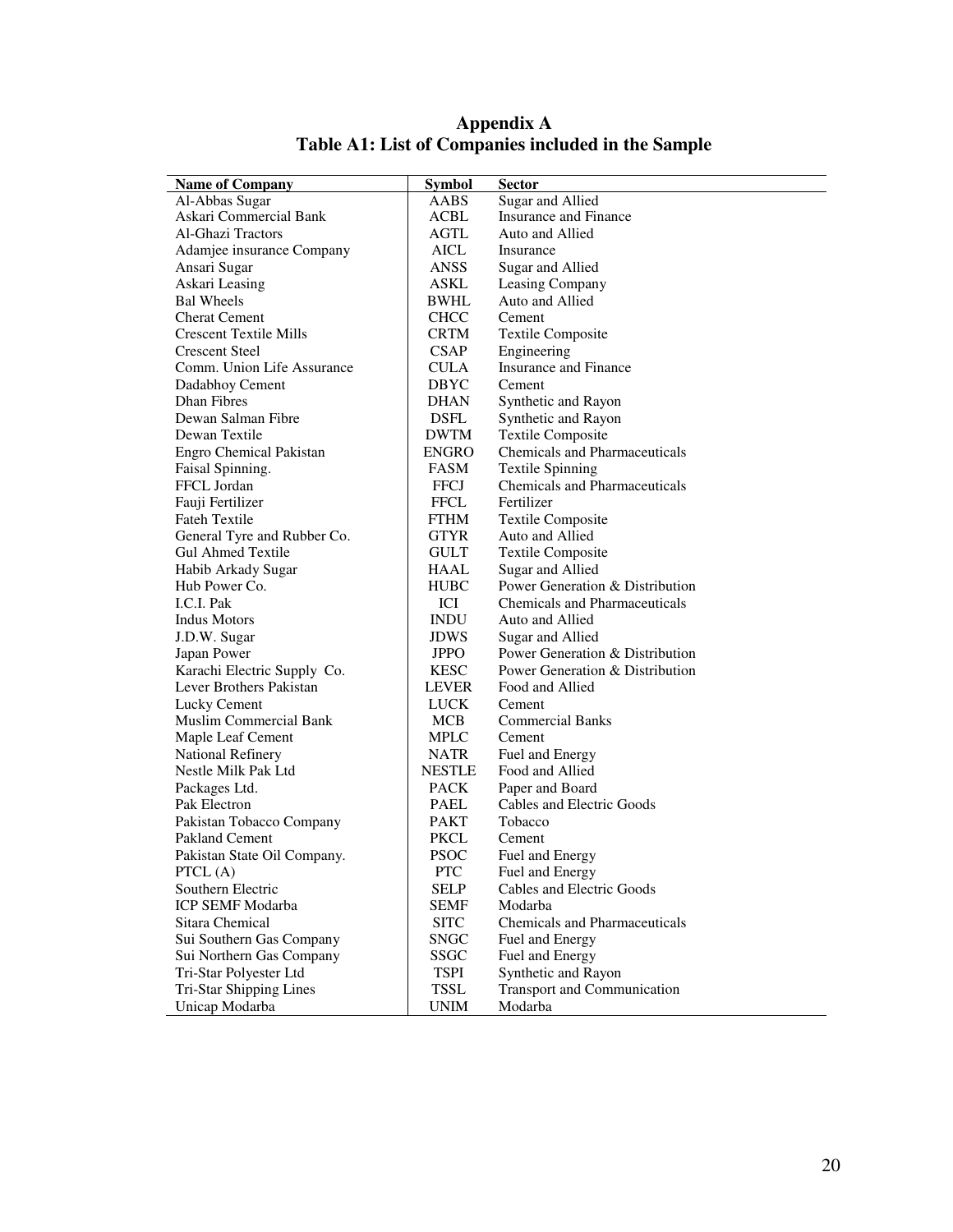| Company       | No. of Obs. | Mean      | St. Dev.  | <b>Skewness</b> | <b>Excess Kurtosis</b> | Jarque-Bera |
|---------------|-------------|-----------|-----------|-----------------|------------------------|-------------|
| AABS          | 1990        | $0.13**$  | $3.57*$   | $0.65*$         | $4.54*$                | 1849.67*    |
| <b>ACBL</b>   | 2697        | $0.10***$ | $2.81*$   | $-0.02$         | $8.62*$                | 8342.60*    |
| <b>AGTL</b>   | 2094        | $0.21*$   | $3.15*$   | 0.40            | 11.48*                 | 11556.03*   |
| <b>AICL</b>   | 2681        | 0.08      | $3.54*$   | 0.02            | $8.25*$                | 7604.82*    |
| <b>ANSS</b>   | 1544        | 0.00      | $7.75*$   | $-0.61$         | 11.34*                 | 8364.52*    |
| <b>ASKL</b>   | 2426        | 0.09      | $3.46*$   | 0.22            | $8.32*$                | 7016.92*    |
| <b>BWHL</b>   | 1644        | $-0.01$   | $4.61*$   | 0.31            | $7.29*$                | 3665.67*    |
| <b>CHCC</b>   | 2491        | 0.07      | $3.42*$   | $0.36**$        | $4.36*$                | 2023.86*    |
| <b>CRTM</b>   | 2149        | 0.07      | $4.36*$   | 0.20            | 11.14*                 | 11127.45*   |
| <b>CSAP</b>   | 1829        | 0.12      | $4.44*$   | 0.49            | 12.77*                 | 12504.90*   |
| <b>CULA</b>   | 1664        | 0.06      | $4.31*$   | 0.34            | $6.07*$                | 2528.65*    |
| <b>DBYC</b>   | 2166        | 0.00      | $6.57*$   | 0.45            | 16.36*                 | 24229.89*   |
| <b>DHAN</b>   | 1489        | $-0.05$   | $4.34*$   | $1.37*$         | $9.23*$                | 5749.70*    |
| <b>DSFL</b>   | 2707        | 0.02      | $3.25*$   | $0.48**$        | $4.85*$                | 2753.04*    |
| <b>DWTM</b>   | 385         | $-0.02$   | $4.90*$   | 0.68            | 11.43*                 | 2125.84     |
| <b>ENGRO</b>  | 2660        | 0.08      | $2.63*$   | 0.11            | $8.55*$                | 8107.69*    |
| <b>FASM</b>   | 1405        | 0.18      | $2.96*$   | $-1.28$         | 23.45*                 | 32574.22*   |
| <b>FFCJ</b>   | 2080        | 0.03      | $3.26*$   | $0.62**$        | $7.23*$                | 4656.48*    |
| <b>FFCL</b>   | 2704        | 0.08      | $2.29*$   | $-0.24$         | $5.54*$                | 3479.76*    |
| <b>FTHM</b>   | 239         | 0.50      | $8.33*$   | 0.39            | $5.63*$                | 321.46*     |
| <b>GTYR</b>   | 2192        | 0.08      | $3.51*$   | $1.40*$         | 13.89*                 | 18339.20*   |
| <b>GULT</b>   | 587         | 0.26      | 5.96*     | $0.43*$         | $10.28*$               | 2601.98*    |
| <b>HAAL</b>   | 1863        | $0.20**$  | $3.81*$   | $0.45*$         | $3.77*$                | 1167.39*    |
| <b>HUBC</b>   | 2380        | 0.08      | $3.13*$   | $-0.81$         | 17.86**                | 31877.97*   |
| ICI           | 2667        | 0.03      | $2.90*$   | 0.34            | $4.32*$                | 2128.42*    |
| <b>INDU</b>   | 2659        | 0.06      | $3.13*$   | $0.59***$       | $4.41*$                | 2307.69*    |
| <b>JDWS</b>   | 1716        | 0.14      | $5.74*$   | $0.25*$         | $8.01*$                | 4607.77*    |
| <b>JPPO</b>   | 1944        | $-0.02$   | $4.10*$   | $0.94*$         | $8.13*$                | 5637.21*    |
| <b>KESC</b>   | 2702        | $-0.02$   | $3.97*$   | $0.69*$         | $6.52*$                | 5002.83*    |
| <b>LEVER</b>  | 2429        | 0.06      | $2.35*$   | $0.51**$        | $8.54*$                | 7491.23*    |
| <b>LUCK</b>   | 2310        | 0.04      | $4.13*$   | $0.47**$        | $6.31*$                | 3914.20*    |
| <b>MCB</b>    | 2714        | 0.08      | $3.20*$   | $-0.07$         | $4.76*$                | 2567.14*    |
| <b>MPLC</b>   | 2430        | $-0.04$   | $4.18*$   | 0.54            | $3.75*$                | 1540.80*    |
| <b>NATR</b>   | 2391        | 0.09      | $3.19*$   | $0.47***$       | $6.14*$                | 3850.41*    |
| <b>NESTLE</b> | 986         | $0.26**$  | $4.18*$   | 0.14            | $7.44*$                | 2279.29*    |
| <b>PACK</b>   | 1856        | 0.09      | $3.20*$   | $-0.43$         | $10.24*$               | 8169.93*    |
| <b>PAEL</b>   | 1933        | 0.02      | $5.79*$   | 0.42            | 19.20*                 | 29760.13*   |
| <b>PAKT</b>   | 1862        | 0.01      | 3.97*     | $-0.02$         | $9.26*$                | 6654.47*    |
| <b>PKCL</b>   | 1776        | 0.02      | $4.53*$   | 0.21            | $5.57*$                | 2307.90*    |
| <b>PSOC</b>   | 2713        | $0.11***$ | $2.71*$   | $-0.28$         | 11.19**                | 14189.96*   |
| <b>PTC</b>    | 2402        | 0.03      | $2.80*$   | 0.08            | $7.35*$                | 5415.82*    |
| <b>SELP</b>   | 2024        | 0.01      | $3.92*$   | $-0.47$         | 43.68*                 | 161003.70*  |
| <b>SEMF</b>   | 2598        | 0.10      | $3.14***$ | $0.91***$       | 9.67***                | 10486.12*   |
| <b>SITC</b>   | 1807        | 0.09      | $3.24*$   | 0.38            | $11.33*$               | 9708.85*    |
| <b>SNGP</b>   | 2711        | 0.08      | $3.13*$   | 0.29            | $4.59*$                | 2418.05*    |
| <b>SSGC</b>   | 2706        | 0.05      | $3.25*$   | 0.56            | 10.77*                 | 13220.94*   |
| <b>TSPI</b>   | 1833        | $-0.05$   | 11.32*    | 0.12            | $7.71*$                | 4542.77*    |
| <b>TSSL</b>   | 1304        | $-0.11$   | 8.79*     | $-0.34$         | 18.43*                 | 18478.51*   |
| <b>UNIM</b>   | 1999        | $-0.04$   | $10.35*$  | 0.54            | $16.61*$               | 23068.60*   |

**Table A2. Summary Statistics of Daily Stock Returns** 

*Note: \* indicates significance at 1%, \*\* indicates*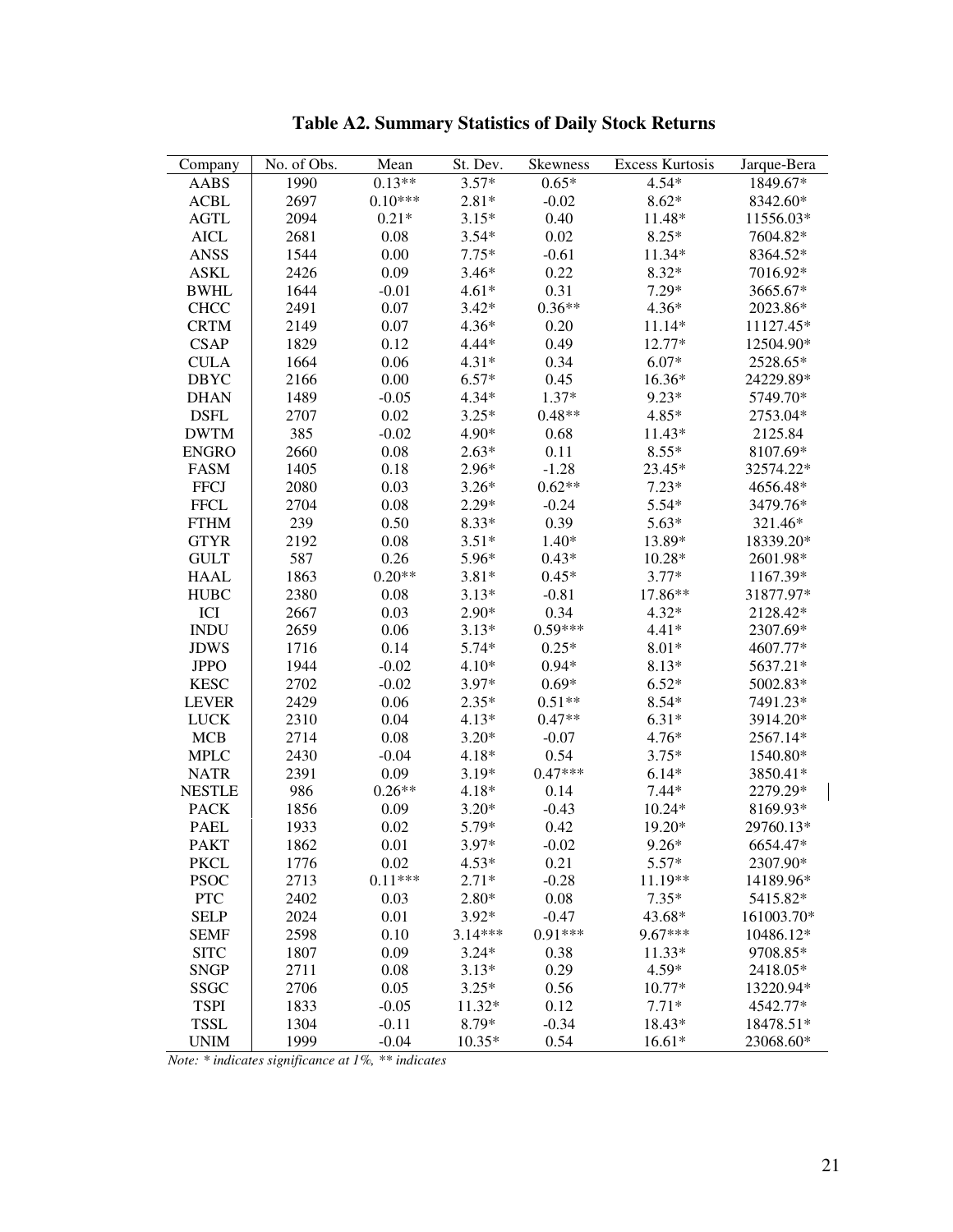|               | $\beta_{\scriptscriptstyle 0}$ | $\beta_{\text{RM}}$ | $\beta_{\scriptscriptstyle CR}$ | $\beta_{\rm \scriptscriptstyle TS}$ | $\beta_{\scriptscriptstyle I\!P}$ | $\beta_{\scriptscriptstyle UI}$ | $\beta_{\scriptscriptstyle EU}$ | $\beta_{\rm CG}$ | $\beta_{_{OG}}$ | $R^2$ |
|---------------|--------------------------------|---------------------|---------------------------------|-------------------------------------|-----------------------------------|---------------------------------|---------------------------------|------------------|-----------------|-------|
| <b>AABS</b>   | $0.40*$                        | $0.27*$             | $-5.32*$                        | 25.69*                              | $-0.06***$                        | $-0.86*$                        | 0.20                            | $-11.56*$        | $-0.11**$       | 0.31  |
| <b>ACBL</b>   | $0.42*$                        | $0.71*$             | $-18.71*$                       | $-16.89$                            | $-0.69*$                          | $1.67***$                       | $-0.13$                         | $-6.40$          | $-0.40**$       | 0.26  |
| <b>AGTL</b>   | $-0.16***$                     | $0.57*$             | 1.87                            | 13.66**                             | $0.27*$                           | $1.30*$                         | $0.52***$                       | $3.25***$        | 0.11            | 0.42  |
| <b>AICL</b>   | $-0.10$                        | $1.20*$             | 18.03*                          | 14.97***                            | 0.07                              | $-3.68*$                        | $-1.21*$                        | $-1.51$          | 0.23            | 0.41  |
| <b>ANSS</b>   | 0.23                           | $0.86*$             | 15.65***                        | 12.52                               | $1.14*$                           | $-3.12*$                        | $-2.01**$                       | $-10.4**$        | 1.58*           | 0.87  |
| <b>ASKL</b>   | $-0.28*$                       | $0.91*$             | 15.85*                          | 23.38*                              | $0.39*$                           | $-1.16**$                       | $-0.54*$                        | 3.47             | $0.37**$        | 0.39  |
| <b>BWHL</b>   | $-0.28*$                       | $0.45*$             | 5.94***                         | $-0.16$                             | $-0.15$                           | $2.86**$                        | $-0.43**$                       | $6.89*$          | $0.51*$         | 0.37  |
| <b>CHCC</b>   | $0.48*$                        | $1.03**$            | $-11.40**$                      | 8.78                                | $-0.68*$                          | $-1.87*$                        | $1.12*$                         | $-11.33*$        | $-0.53*$        | 0.40  |
| <b>CRTM</b>   | $-0.31*$                       | $0.99*$             | $11.14*$                        | 11.85**                             | $0.37*$                           | $-1.10**$                       | $1.61*$                         | $6.23**$         | $-0.15$         | 0.29  |
| <b>CSAP</b>   | $0.40*$                        | $0.56*$             | $8.04**$                        | 25.64*                              | $-0.38*$                          | $-2.98*$                        | $0.86*$                         | $-13.53*$        | $-0.56*$        | 0.32  |
| <b>CULA</b>   | $-0.47*$                       | $0.35*$             | $-3.73$                         | $-13.83*$                           | $-0.26*$                          | $1.23**$                        | 0.02                            | $14.51*$         | $-0.45*$        | 0.34  |
| <b>DBYC</b>   | 0.11                           | $0.61*$             | $9.59*$                         | 48.45*                              | 0.11                              | $2.19*$                         | $-1.00*$                        | $-7.40**$        | $-0.38**$       | 0.36  |
| <b>DHAN</b>   | 0.17                           | $1.11*$             | 3.06                            | 12.12**                             | $-0.25*$                          | $-1.77**$                       | $0.99*$                         | $-6.59**$        | $-0.80*$        | 0.41  |
| <b>DSFL</b>   | $0.22*$                        | $0.96*$             | 3.10                            | $13.11*$                            | 0.11                              | $0.92***$                       | $-0.67*$                        | $-7.62*$         | $0.25**$        | 0.52  |
| <b>DWTM</b>   | $0.20*$                        | $0.16*$             | $-4.93*$                        | $-16.62*$                           | $-0.24*$                          | $-0.47$                         | $-0.39**$                       | $-3.30**$        | $-0.12$         | 0.32  |
| <b>ENGRO</b>  | 0.00                           | $0.56*$             | $7.00*$                         | 12.90*                              | $0.22*$                           | $-0.85$                         | $-0.83*$                        | $-1.83$          | $-0.22**$       | 0.35  |
| <b>FASM</b>   | $0.33**$                       | $0.93*$             | $-7.22***$                      | 6.28                                | $-0.57*$                          | $-1.93**$                       | $2.35*$                         | $-7.56**$        | $-0.77*$        | 0.35  |
| <b>FFCJ</b>   | $-0.21**$                      | $0.34*$             | $-4.68**$                       | $-22.97*$                           | $0.28*$                           | $1.39*$                         | $-3.62*$                        | $7.62*$          | $0.20**$        | 0.42  |
| <b>FFCL</b>   | $-0.48*$                       | $0.70*$             | 4.62                            | $-7.28*$                            | $-0.22*$                          | 0.65                            | $-1.50*$                        | 12.49*           | 0.12            | 0.36  |
| <b>FTHM</b>   | $0.09*$                        | $0.04***$           | $-4.64*$                        | $-4.26*$                            | $-0.06*$                          | $-0.20**$                       | $0.10***$                       | $-1.40*$         | $-0.06*$        | 0.36  |
| <b>GTYR</b>   | $0.49*$                        | $0.44*$             | $-5.80**$                       | 19.64*                              | $-0.24$                           | $-1.85*$                        | 0.54                            | $-13.65*$        | $-0.50*$        | 0.31  |
| <b>GULT</b>   | $0.44*$                        | $0.27*$             | $-16.48*$                       | $-3.39$                             | $-0.10*$                          | $-0.48$                         | 0.07                            | $-8.34*$         | $-0.20*$        | 0.43  |
| <b>HAAL</b>   | $0.19*$                        | $0.28*$             | $-12.25*$                       | $12.24*$                            | $-0.19*$                          | 0.20                            | $-0.49**$                       | $-3.47**$        | $-0.06$         | 0.35  |
| <b>HUBC</b>   | $-0.39*$                       | $1.59*$             | $-3.01$                         | $-42.68*$                           | 0.06                              | $1.05*$                         | $-0.20$                         | 13.82*           | $0.36*$         | 0.56  |
| ICI           | 0.04                           | $1.25*$             | $-5.51*$                        | $-5.32***$                          | $-0.06$                           | $-0.08$                         | $-0.55**$                       | $-0.16$          | 0.13            | 0.54  |
| <b>INDU</b>   | <b>ICP</b>                     | $0.26*$             | $1.10*$                         | $-5.63*$                            | $-7.23***$                        | $0.75**$                        | $0.25***$                       | $-5.59*$         | 0.12            | 0.41  |
| <b>JDWS</b>   | <b>INDU</b>                    | $0.17*$             | $1.12*$                         | $-4.63*$                            | $-2.30$                           | $1.00*$                         | $-0.97*$                        | $-3.21**$        | $-0.18**$       | 0.31  |
| <b>JPPO</b>   | <b>JDWS</b>                    | 0.02                | $0.65*$                         | $-42.31*$                           | $-49.30*$                         | 0.32                            | 0.49                            | 9.39**           | 0.25            | 0.43  |
| <b>KESC</b>   | <b>JPPO</b>                    | $-0.03$             | $0.51*$                         | $-9.91*$                            | $-15.88*$                         | $-0.25$                         | 0.23                            | 3.36             | $-0.31*$        | 0.26  |
| <b>LEVER</b>  | <b>KESC</b>                    | $0.23*$             | $1.63*$                         | $-10.58*$                           | $-11.66*$                         | $1.34**$                        | $0.58*$                         | $-3.62$          | $-0.39*$        | 0.63  |
| <b>LUCK</b>   | <b>LUCK</b>                    | $-0.54*$            | $0.97*$                         | $10.55*$                            | $-3.30$                           | $2.07*$                         | $0.95*$                         | 13.59*           | $0.35**$        | 0.37  |
| <b>MCB</b>    | <b>LEVER</b>                   | $-0.06$             | $0.64*$                         | $-5.00*$                            | $-10.14*$                         | $-0.63*$                        | $-0.25**$                       | $3.05**$         | $0.21*$         | 0.32  |
| <b>MPLC</b>   | MCB                            | $-0.22*$            | $1.12*$                         | 1.45                                | $-8.59*$                          | $1.01*$                         | $0.54**$                        | $6.44*$          | 0.08            | 0.59  |
| <b>NATR</b>   | $-0.38*$                       | $0.72*$             | $7.26*$                         | $-26.51*$                           | $0.14*$                           | 0.77                            | $0.74**$                        | 9.84*            | $0.20**$        | 0.42  |
| <b>NESTLE</b> | $0.14**$                       | $0.83*$             | $-8.85*$                        | 5.25***                             | $-0.26*$                          | $-1.40*$                        | $-0.34**$                       | $-2.21$          | $0.12***$       | 0.39  |
| <b>PACK</b>   | $-0.10*$                       | $0.11*$             | $-4.24*$                        | $-3.91$                             | $-0.16*$                          | $0.98\,{*}$                     | 0.26                            | 3.80*            | $-0.19*$        | 0.40  |
| <b>PAEL</b>   | 0.07                           | $0.38*$             | $-1.45$                         | $6.97*$                             | $-0.18*$                          | $-2.23*$                        | $0.27**$                        | $-2.02$          | $-0.13$         | 0.37  |
| <b>PAKT</b>   | 0.35                           | $0.75*$             | $-13.80*$                       | 15.29*                              | $-0.44*$                          | $-1.02**$                       | $-0.95*$                        | $-8.54*$         | $-0.03$         | 0.29  |
| <b>PKCL</b>   | 0.09                           | $1.14*$             | 3.79**                          | 8.47                                | $-0.12$                           | $-2.71*$                        | $-0.84*$                        | $-3.60$          | 0.13            | 0.34  |
| <b>PSOC</b>   | $0.49*$                        | $0.36*$             | $-2.74$                         | $-9.25$                             | $0.47*$                           | $-3.93*$                        | $-4.32*$                        | $-11.84*$        | $1.36*$         | 0.38  |
| <b>PTC</b>    | 0.03                           | $1.32*$             | $-7.76*$                        | $-15.12*$                           | $-0.14*$                          | $2.38*$                         | 1.87*                           | 1.64             | $-0.13*$        | 0.65  |
| <b>SELP</b>   | 0.06                           | $1.35*$             | $-4.89*$                        | $-11.73*$                           | 0.05                              | $-0.61*$                        | $-0.20$                         | $-0.11$          | 0.09            | 0.67  |
| <b>SEMF</b>   | $-0.07$                        | $1.16*$             | $-12.67$                        | $-19.04*$                           | $-0.16*$                          | 0.62                            | $0.79*$                         | 5.36*            | $-0.22*$        | 0.39  |
| <b>SITC</b>   | $0.22*$                        | $0.13*$             | $-4.98*$                        | 13.24*                              | $-0.06$                           | $-1.78*$                        | $1.14*$                         | $-5.73*$         | $-0.16*$        | 0.38  |
| <b>SNGP</b>   | $-0.08***$                     | $1.46*$             | 2.89*                           | $-8.93*$                            | $-0.11*$                          | $-0.21$                         | $0.75*$                         | 2.83**           | $-0.28*$        | 0.67  |
| <b>SSGC</b>   | $-0.20*$                       | $1.00*$             | $11.21*$                        | 10.75*                              | $0.32*$                           | $2.97*$                         | $-1.13*$                        | $3.26*$          | $0.14***$       | 0.61  |
| <b>TSPI</b>   | $-1.30*$                       | $0.49*$             | 43.28*                          | 28.33*                              | $0.71*$                           | $3.62*$                         | $-3.17*$                        | 25.84*           | $0.76*$         | 0.42  |
| <b>TSSL</b>   | $-0.04$                        | $0.22*$             | 14.53*                          | 17.89*                              | $0.10\,$                          | $-0.27$                         | 0.31                            | $-3.25$          | $0.34*$         | 0.50  |
| <b>UNIM</b>   | $0.63*$                        | $0.58\%$            | $0.11\,$                        | 10.73***                            | $0.56*$                           | $-2.49*$                        | 0.09                            | $-18.41*$        | $0.36**$        | 0.42  |

**Table A3: The Coefficient of Economic Factors Sensitivity** 

Note: The t-values are presented in the parenthesis below the coefficient. The \* indicates significant at 1%, \*\*indicates significant at 5% and \*\*\* indicates significant at 10%.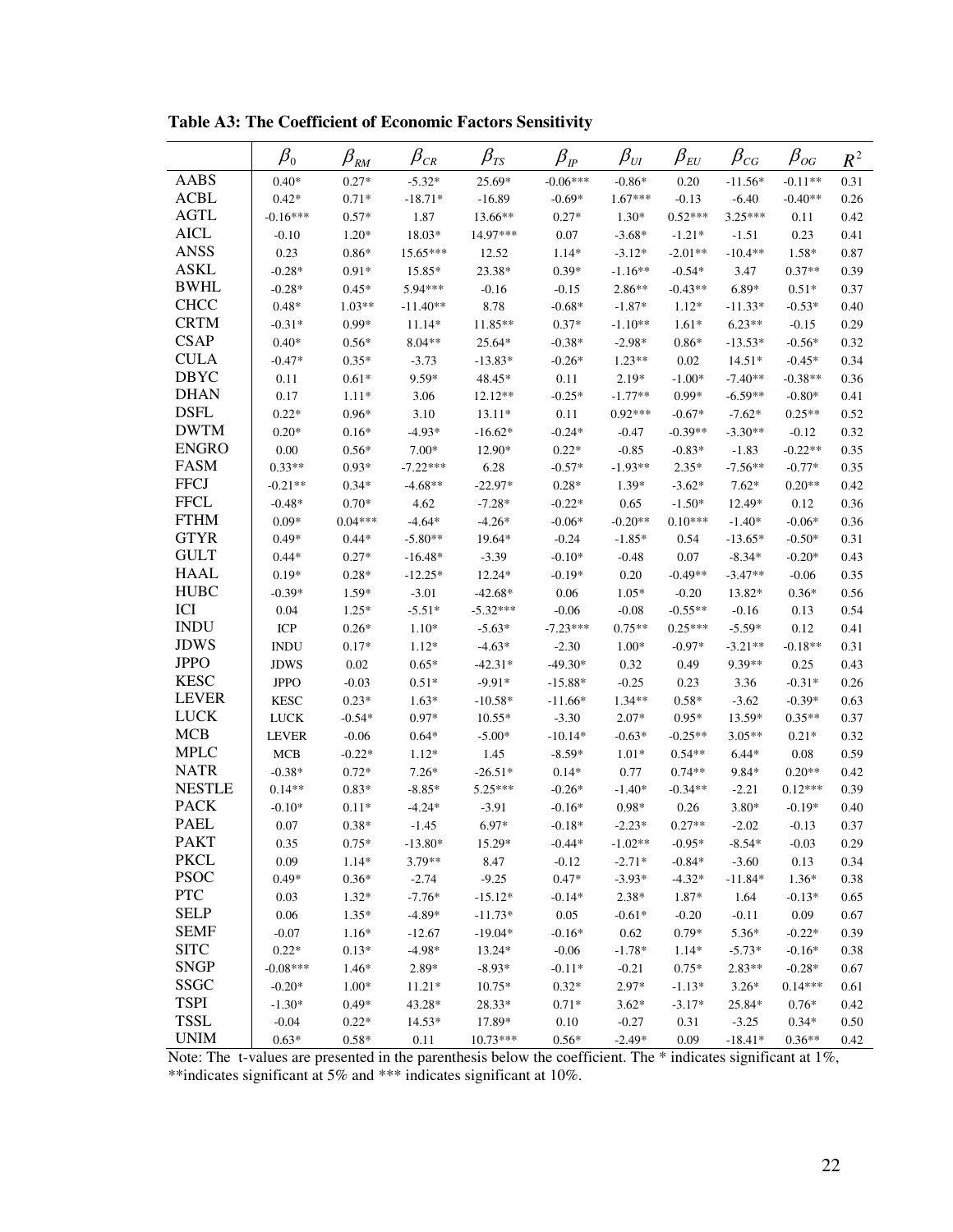|                                     | AABS             | $\bf ACBL$       | $\operatorname{AGTL}$ | <b>AICL</b> | ANSS     | ASKL      | <b>BWHL</b> | <b>CHCC</b> | <b>CRTM</b> | <b>CSAP</b> | <b>CULA</b> | <b>DBYC</b> | $\rm{DHAN}$ |
|-------------------------------------|------------------|------------------|-----------------------|-------------|----------|-----------|-------------|-------------|-------------|-------------|-------------|-------------|-------------|
| $\beta_{\scriptscriptstyle 0}$      | 0.12             | $0.20***$        | $-0.12$               | $-0.26*$    | $-0.39*$ | $-0.10$   | $-0.11$     | 0.09        | $-0.03$     | 0.03        | 0.03        | $0.66*$     | $-0.01$     |
| $\beta_{\scriptscriptstyle rm}$     | $0.38*$          | $1.00*$          | $0.33*$               | $1.30*$     | $0.48*$  | $0.59*$   | $0.27**$    | $0.98*$     | $1.08*$     | $0.74*$     | $0.18*$     | $1.35*$     | $0.70**$    |
| $\beta_{\rm cr}$                    | $-0.61$          | $-2.61$          | 9.35***               | 5.88**      | $3.18*$  | $-7.88*$  | 1.52        | $-0.47$     | 0.91        | 2.76        | $-4.40*$    | 2.57        | $-7.29**$   |
| $\beta_{\rm \scriptscriptstyle ts}$ | $12.61*$         | 1.17             | 21.85**               | $-4.74$     | $-1.94$  | $9.26**$  | 6.40        | 7.48        | 4.92        | 6.42        | $5.10***$   | $27.55*$    | 5.35        |
| $\beta_{\scriptscriptstyle ip}$     | $-0.12***$       | $-0.03$          | 0.01                  | $-0.07$     | $0.07**$ | $-0.07**$ | 0.01        | $-0.01$     | 0.03        | $-0.01$     | 0.03        | $-0.02$     | $-0.09$     |
| $\beta_{\scriptscriptstyle{ui}}$    | $-0.51$          | $-0.67$          | 0.91                  | 0.19        | $0.89**$ | $-0.74*$  | $-0.70$     | 0.61        | $-1.28**$   | 0.24        | $0.62*$     | $-2.17**$   | $1.10***$   |
| $\beta_{\scriptscriptstyle e u}$    | 0.34             | 0.23             | 1.03                  | $-0.26$     | 0.42     | $-0.17$   | 0.11        | 0.49        | $1.26*$     | 0.56        | $0.28***$   | 0.15        | $-0.60$     |
| $\beta_{\rm cg}$                    | $-3.61$          | $-2.74$          | $-4.65$               | $6.69**$    | $-0.41$  | $-1.33$   | 1.51        | $-2.31$     | 0.82        | $-1.26$     | 0.46        | $-11.35*$   | 1.31        |
| $\beta_{_{og}}$                     | $-0.12$          | $-0.28*$         | $-0.30***$            | $-0.03$     | $0.16*$  | 0.08      | 0.18        | $-0.22**$   | $-0.12$     | $-0.20$     | 0.05        | $-0.51*$    | 0.03        |
| $\alpha_{\text{\tiny{l}}}$          | $-0.30*$         | $-0.21*$         | $0.15*$               |             |          |           |             |             | $-0.19*$    | $-0.13**$   |             | $-0.35*$    |             |
| $\alpha_{\scriptscriptstyle 2}$     |                  | $-0.10$          | 0.01                  | $-0.31*$    | $-0.24*$ |           |             |             |             | 0.04        |             |             |             |
| $\alpha_{3}$                        |                  | $-0.16**$        | $0.13***$             |             | $-0.18*$ |           |             |             |             |             | $-0.29*$    |             |             |
| $\alpha_{\scriptscriptstyle 4}$     |                  |                  |                       |             |          |           |             |             |             |             |             |             |             |
| $\beta_1$                           |                  |                  |                       |             |          |           | $-0.22**$   |             |             |             |             |             |             |
| $\beta_{2}$                         |                  |                  |                       |             |          |           |             |             |             |             |             | $-0.20**$   |             |
| $\beta_{\scriptscriptstyle 3}$      |                  |                  |                       |             |          |           |             |             |             |             |             | $-0.16**$   | $0.25*$     |
| $\beta_{\scriptscriptstyle 4}$      |                  | $0.25*$          | $0.14***$             |             |          |           |             |             |             |             |             | $-0.13$     |             |
| $\theta_i$                          |                  | $-0.72$          | $1.63**$              |             | $2.79*$  | $1.69*$   | 0.22        |             |             |             | $-0.25**$   | $-2.01**$   |             |
| $\phi_{0}$                          | $0.00\mathrm{*}$ | $0.00\mathrm{*}$ | $0.001*$              | 0.002       | $0.01*$  | $0.01*$   | $0.00\,$    | $0.00\,$    | $0.01\,$    | $0.001*$    | 0.00        | 0.002       | $0.001*$    |
| $\phi_{1}$                          | $-0.08*$         | $-0.08*$         | $-0.04*$              | 0.08        | $0.50*$  | $0.76*$   | $0.16**$    | 0.04        | $-0.10*$    | $-0.06*$    | $0.91*$     | 0.07        | $-0.04*$    |
| $\lambda_{1}$                       | $0.82*$          | $0.79*$          | $1.03*$               | $0.93*$     | $-0.38*$ | $-0.04$   | $0.74*$     | $0.90*$     | $0.72*$     | $1.03*$     | $0.43*$     | $0.73*$     | $1.05*$     |
| $R^2$                               | 0.30             | 0.58             | 0.37                  | 0.54        | 0.33     | 0.36      | 0.35        | 0.52        | 0.41        | 0.36        | 0.38        | 0.49        | 0.42        |

**Table A4: Multifactor CAPM-with GARCH-M Specification**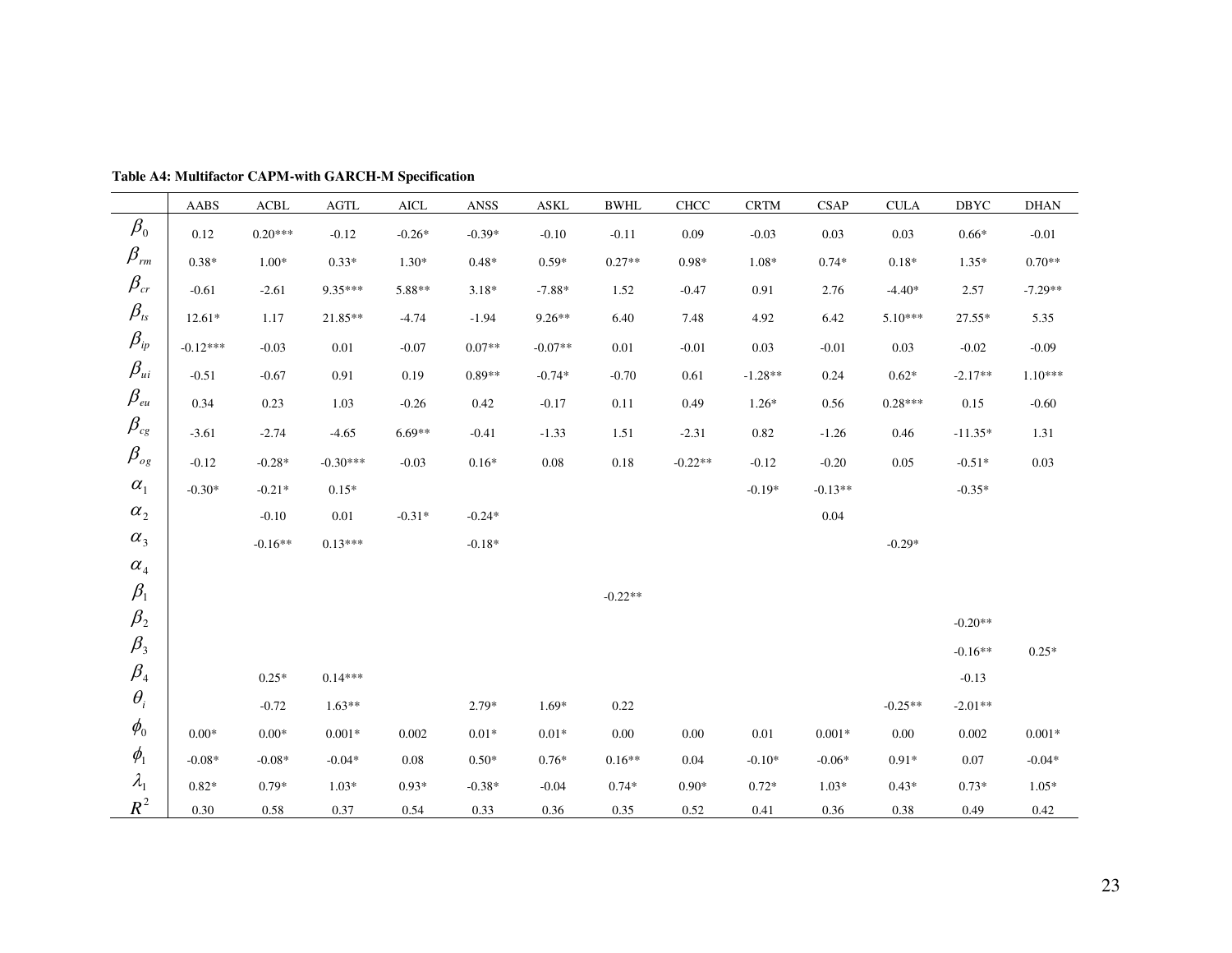|                                     | <b>DSFL</b>                    | <b>DWTM</b> | <b>ENGRO</b> | <b>FASM</b> | <b>FFCJ</b> | <b>FFCL</b> | <b>FTHM</b> | <b>GTYR</b> | <b>GULT</b> | <b>HAAL</b> | <b>HUBC</b> | ICI       | <b>ICPSEMF</b> |
|-------------------------------------|--------------------------------|-------------|--------------|-------------|-------------|-------------|-------------|-------------|-------------|-------------|-------------|-----------|----------------|
| $\beta_0$                           | 0.22                           | $-0.04$     | 0.17         | $-0.05$     | $0.02\,$    | 0.004       | $-0.03$     | $-0.19$     | $-0.06$     | $0.01\,$    | $0.27*$     | 0.004     | $-0.10$        |
| $\beta_{\scriptscriptstyle rm}$     | $1.38*$                        | $0.15*$     | $0.80*$      | $0.76*$     | 0.01        | $0.80*$     | 0.01        | $0.78*$     | $-0.19*$    | $0.54*$     | $1.25*$     | $1.29*$   | $1.17*$        |
| $\beta_{\rm \scriptscriptstyle cr}$ | $-3.04$                        | 0.85        | $-0.58$      | $8.85*$     | $-9.76*$    | 0.12        | $3.10**$    | $9.14*$     | $-1.05$     | 0.75        | 1.29        | $6.41*$   | 0.40           |
| $\beta_{\rm \scriptscriptstyle ts}$ | $-3.19$                        | $-13.93**$  | 2.24         | 18.44*      | $-19.92*$   | $-6.47**$   | $11.12*$    | 10.24       | 7.38        | 15.84**     | $-16.50*$   | 13.18*    | $-6.71**$      |
| $\beta_{\scriptscriptstyle ip}$     | 0.09                           | $0.02\,$    | 0.09         | 0.04        | $0.14**$    | $-0.02$     | $0.05**$    | $-0.13$     | $-0.14**$   | $-0.08$     | $0.00\,$    | $-0.02$   | $-0.07$        |
| $\beta_{\scriptscriptstyle{ui}}$    | $-0.10$                        | $0.72*$     | $-0.06$      | 0.07        | $-0.16$     | $-0.24$     | $-0.20$     | $1.69*$     | $0.90***$   | $-0.59$     | $-0.64**$   | $1.41*$   | $-0.01$        |
| $\beta_{\rm \scriptscriptstyle eu}$ | $-0.09$                        | $-0.08$     | $-0.74**$    | 0.77        | $-2.34*$    | $-0.19$     | $-0.55**$   | $-0.34$     | 0.01        | $-0.90*$    | 0.02        | 0.21      | 0.19           |
| $\beta_{\rm \scriptscriptstyle cg}$ | $-5.63$                        | 1.89        | $-4.07$      | 0.60        | 1.68        | 2.99**      | $-0.37$     | 4.38        | 1.48***     | $-1.35$     | $-4.83*$    | $-3.94**$ | $-0.46$        |
| $\beta_{\scriptscriptstyle{og}}$    | $0.17***$                      | $-0.06$     | $-0.25*$     | $-0.09$     | $-0.07$     | $-0.01$     | $-0.25*$    | 0.13        | $-0.13$     | $-0.15***$  | $0.11**$    | $-0.04$   | 0.04           |
| $\alpha_{\scriptscriptstyle 1}$     |                                |             |              | $-0.40*$    | $-0.27**$   | $-0.22**$   |             | $-0.19**$   |             |             |             |           | $-0.29*$       |
| $\alpha_{\scriptscriptstyle 2}$     |                                |             |              | $-0.32*$    |             |             |             |             |             |             |             |           | $-0.30*$       |
| $\alpha_{\scriptscriptstyle 3}$     |                                |             |              |             |             |             |             |             |             |             | $0.27*$     |           | $-0.33*$       |
| $\alpha_{\scriptscriptstyle 4}$     |                                | $0.23*$     |              |             |             |             |             |             |             |             |             |           |                |
| $\beta_1$                           |                                |             |              |             |             |             |             |             |             |             | 0.09        |           |                |
| $\beta_{\scriptscriptstyle 2}$      |                                |             |              |             |             | $-0.08$     |             |             |             |             |             |           |                |
| $\beta_{\scriptscriptstyle 3}$      |                                | $0.31\,^*$  |              | $-0.21*$    |             | $-0.43$     | $0.10**$    |             |             |             |             |           |                |
| $\beta_{\scriptscriptstyle 4}$      |                                |             |              |             |             |             |             | $-0.31$     |             |             |             |           |                |
| $\theta_i$                          | 0.25                           |             | $-0.03$      | $-0.38$     | 0.24        | $-1.21$     | $0.23*$     | $0.004**$   | 0.05        | $0.18\,$    | $-0.57*$    | $0.84**$  | $1.52**$       |
| $\phi_{0}$                          | $0.01*$                        | $0.002**$   | $0.01*$      | $0.01**$    | $0.003**$   | 0.002       | $0.003*$    | $0.23**$    | $0.004*$    | $0.00***$   | $0.00*$     | $0.01*$   | $0.01*$        |
| $\phi_{\scriptscriptstyle 1}$       | $0.26*$                        | $0.34*$     | $0.12**$     | $-0.11**$   | 0.55        | 0.14        | $1.12*$     | $0.67*$     | $0.69*$     | $0.35**$    | $0.93*$     | $0.57*$   | $0.20*$        |
| $\lambda_{1}$                       | $-0.25$                        | 0.39        | $-0.39$      | 0.70        | 0.37        | 0.31        | $-0.10*$    | 0.23        | $0.41*$     | $0.59*$     | $0.01\,$    | $-0.11$   | $-0.09**$      |
| $R^2$                               | 0.58<br>Continued on next page | $0.28\,$    | 0.42         | 0.35        | $0.40\,$    | 0.61        | 0.46        | 0.42        | 0.43        | $0.38\,$    | 0.65        | 0.63      | $0.55\,$       |

*(continued)* **Table A4: Multifactor CAPM-with GARCH-M Specification Based**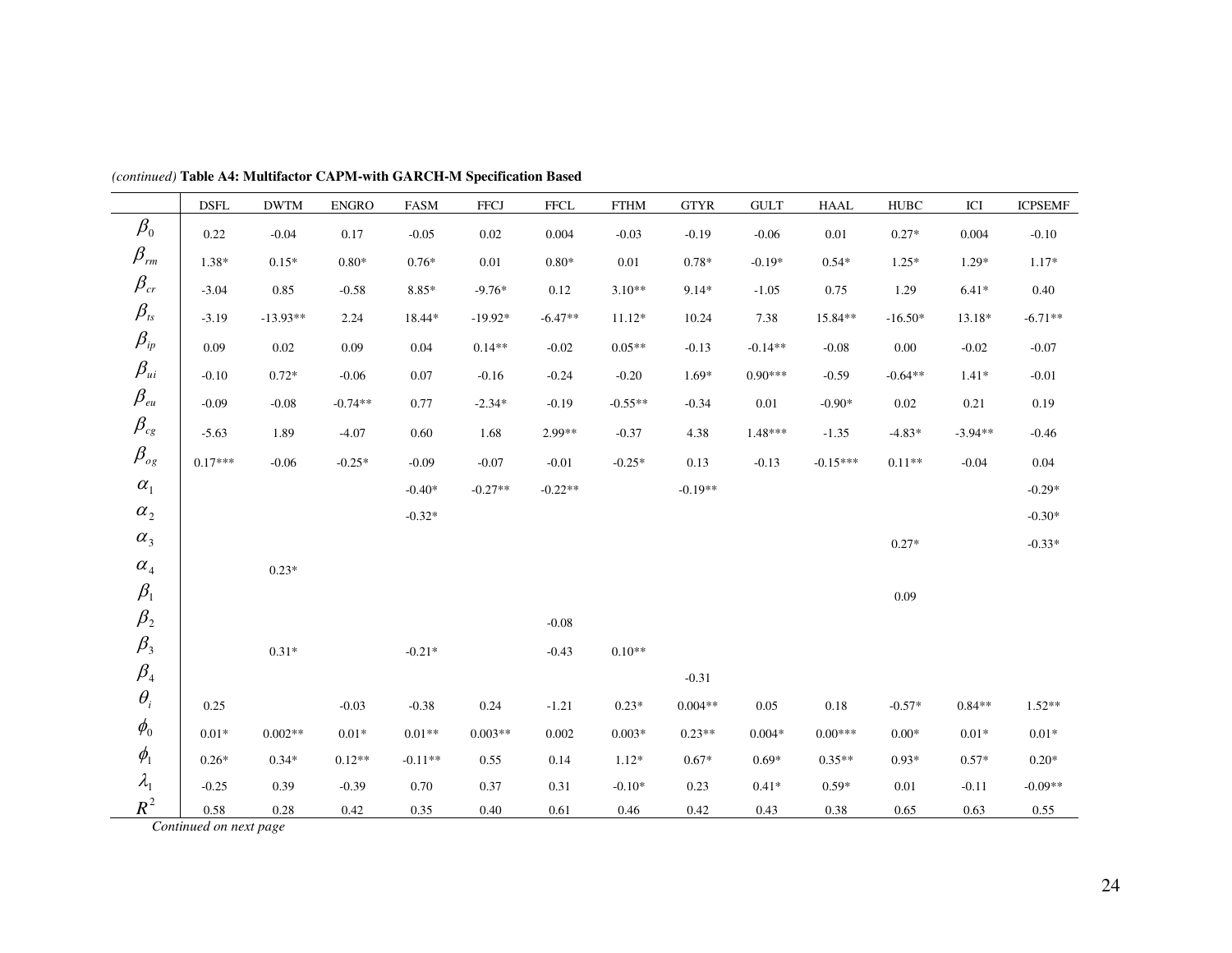|                                     | <b>INDU</b> | <b>JDWS</b> | <b>JPPO</b> | <b>KESC</b> | <b>LEVER</b> | <b>LUCK</b> | MCB      | <b>MPLC</b> | <b>NATR</b> | <b>NESTLE</b> | <b>PACK</b> | <b>PAEL</b> | <b>PAKT</b> |
|-------------------------------------|-------------|-------------|-------------|-------------|--------------|-------------|----------|-------------|-------------|---------------|-------------|-------------|-------------|
| $\beta_{\scriptscriptstyle 0}$      | $(-0.79)$   | $(-0.63)$   | $0.30*$     | 0.07        | $-0.03$      | 0.10        | 0.00     | 0.16        | 0.07        | $0.52*$       | (12.95)     | $-0.11$     | $-0.13$     |
| $\beta_{\scriptscriptstyle rm}$     | (14.57)     | (10.16)     | $0.97*$     | $1.56*$     | $0.42*$      | $1.03*$     | $1.41*$  | $1.23*$     | $0.95*$     | 0.16          | (0.14)      | $0.66*$     | $0.74*$     |
| $\beta_{\rm cr}$                    | (0.16)      | $(-0.52)$   | $-5.13**$   | 2.99        | $-2.19$      | $-2.82$     | $-1.30$  | $-1.56$     | $-4.35**$   | $-5.51$       | $(-0.97)$   | 2.39        | $-1.94$     |
| $\beta_{\rm \scriptscriptstyle ts}$ | $(-1.50)$   | $(-1.10)$   | $-8.16***$  | $-4.06$     | $-4.04$      | 7.50        | $-5.44*$ | 15.97*      | 3.89        | 0.02          | (0.01)      | $12.05*$    | 20.29**     |
| $\beta_{\scriptscriptstyle ip}$     | $(-0.89)$   | (0.48)      | 0.06        | $-0.13$     | $-0.05$      | $-0.13**$   | $-0.02$  | $-0.13*$    | $-0.08$     | 0.24          | (0.35)      | 0.01        | 0.01        |
| $\beta_{\scriptscriptstyle{ui}}$    | $(-0.01)$   | $(-1.23)$   | $-1.03***$  | 0.65        | 0.09         | $-0.70$     | $0.08\,$ | $-1.77*$    | $-0.76$     | $-0.61$       | $(-0.06)$   | $-1.53*$    | 0.48        |
| $\beta_{\scriptscriptstyle e u}$    | (0.36)      | $(-1.30)$   | $-0.29$     | 0.44        | $-0.05$      | $-0.47$     | $-0.20$  | $-0.43$     | $-0.40$     | $-1.63$       | $(-0.28)$   | $-0.55$     | $-0.39$     |
| $\beta_{\rm cg}$                    | $(-0.24)$   | (0.96)      | $-4.07***$  | $-2.23$     | 2.06         | $-1.78$     | $-1.89$  | $-4.53$     | $-0.73$     | $-3.53*$      | $(-4.29)$   | 2.16        | 2.70        |
| $\beta_{_{og}}$                     | (0.41)      | (1.78)      | $0.17**$    | $-0.07$     | 0.09         | 0.02        | 0.06     | 0.02        | 0.01        | 0.37          | (0.20)      | $-0.10$     | $-0.07$     |
| $\alpha_{\scriptscriptstyle 1}$     | $(-2.44)$   |             | $-0.29*$    |             |              |             |          |             | $-0.29*$    | $-0.34**$     | $(-1.71)$   | $-0.15**$   |             |
| $\alpha_{\scriptscriptstyle 2}$     | $(-3.25)$   |             |             |             |              |             |          |             |             | $-0.49*$      | $(-51.25)$  |             |             |
| $\alpha_{\scriptscriptstyle 3}$     | $(-3.63)$   | $(-1.46)$   |             |             |              |             |          |             |             |               |             | $-0.18*$    |             |
| $\alpha_{\scriptscriptstyle 4}$     |             |             | $0.14**$    |             |              |             |          |             |             |               |             |             |             |
| $\beta_{\scriptscriptstyle 1}$      |             | (1.51)      |             |             |              |             | $-0.32*$ |             |             |               |             |             |             |
| $\beta_{2}$                         |             |             |             |             |              |             | $-0.31*$ |             |             |               |             |             |             |
| $\beta_{3}$                         |             |             |             |             |              |             | $-0.34$  |             |             |               |             |             |             |
| $\beta_{\scriptscriptstyle 4}$      |             |             |             |             |              |             |          |             |             |               |             | 0.15        |             |
| $\theta_i$                          | (1.51)      | (0.41)      | $-0.88*$    |             | $-0.20$      | $-0.25$     | $1.28*$  | $-0.21$     | $-0.08$     | $-7.30*$      | $(-27.02)$  | $-0.09$     | 0.02        |
| $\phi_{0}$                          | (3.96)      | (5.76)      | $0.01*$     | 0.004       | $0.00\,$     | 0.003       | $0.00\,$ | $0.02*$     | $0.03*$     | $0.004*$      | $(-3.33)$   | $0.002**$   | $0.03*$     |
| $\phi_{1}$                          | (2.15)      | $(-1.07)$   | $0.52*$     | $0.08**$    | $0.21*$      | $0.20***$   | $0.17*$  | $0.33*$     | $-0.04**$   | $0.17*$       | (13.39)     | $-0.08*$    | $0.18***$   |
| $\lambda_{\rm 1}$                   | $(-1.71)$   | (7.99)      | 0.07        | $0.82*$     | $0.77*$      | $0.64*$     | $0.86*$  | $-0.20*$    | $-0.98*$    | $0.74*$       | (48.15)     | 0.65        | $-0.17***$  |
| $R^2$                               |             |             | 0.48        | 0.65        | 0.32         | 0.51        | 0.68     | 0.48        | 0.43        | 0.43          |             | 0.46        | 0.40        |

*(continued)* **Table A4: Multifactor CAPM-with GARCH-M Specification**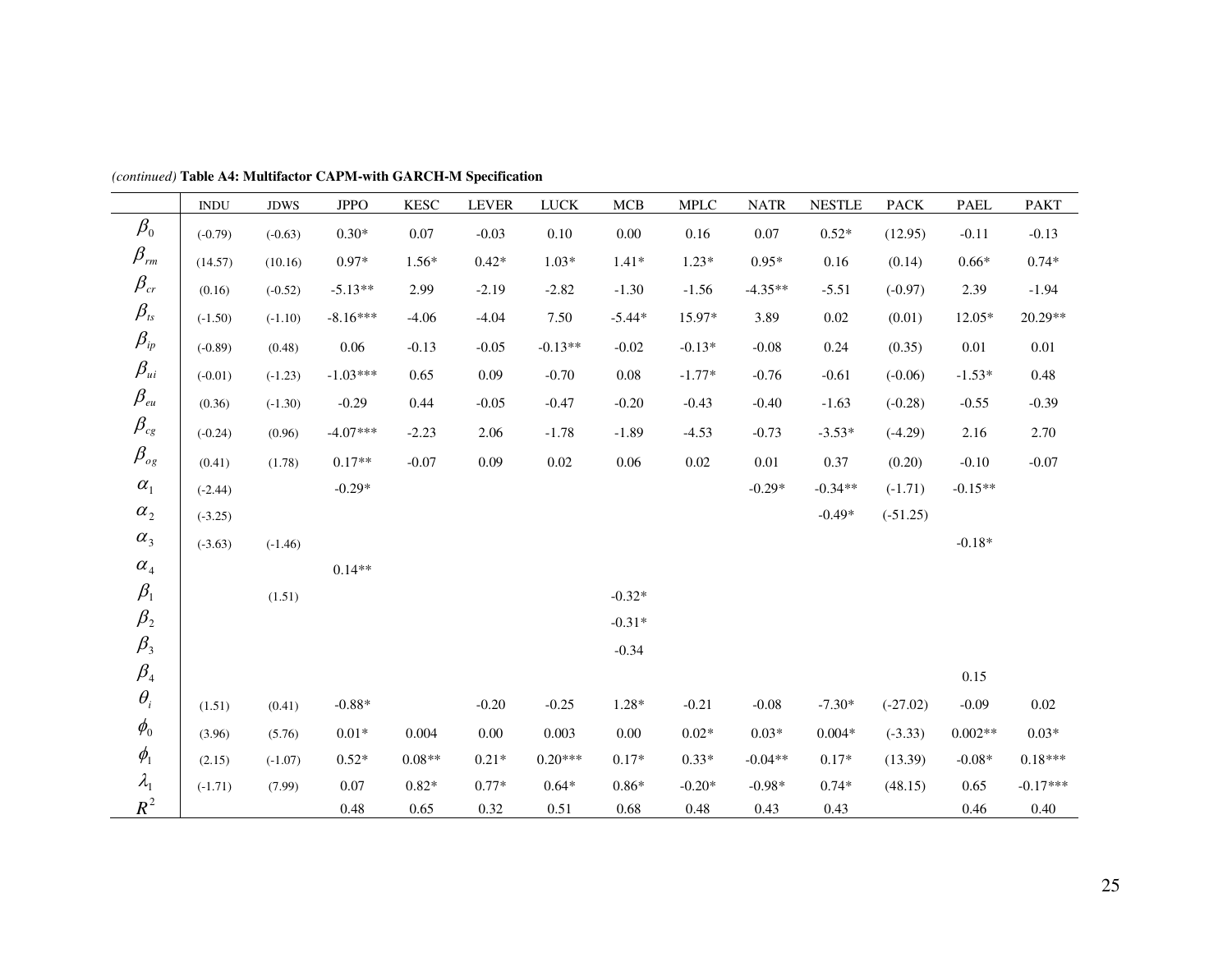|                                     | PKCL       | <b>PSO</b> | <b>PTC</b>  | <b>SELP</b> | <b>SITC</b> | <b>SNGP</b> | SSGC      | <b>TSPI</b> | <b>TSS1</b> | $\ensuremath{\text{UNIM}}$ |
|-------------------------------------|------------|------------|-------------|-------------|-------------|-------------|-----------|-------------|-------------|----------------------------|
| $\beta_{\scriptscriptstyle 0}$      | (0.10)     | $0.35**$   | 0.06        | $0.00\,$    | $-0.08$     | $-0.03$     | $-0.02$   | $-0.20$     | $0.02\,$    | $-0.12$                    |
| $\beta_{\scriptscriptstyle r m}$    | $0.63*$    | $0.60*$    | $1.22*$     | $0.78*$     | 0.63        | $1.28*$     | $1.26*$   | $1.13*$     | $0.46*$     | $0.87*$                    |
| $\beta_{\rm\scriptscriptstyle cr}$  | 1.41       | $-9.62***$ | $-4.19**$   | $-6.10**$   | 0.03        | 0.48        | 2.23      | 13.64*      | 5.88        | $-4.65$                    |
| $\beta_{\rm \scriptscriptstyle ts}$ | 3.43       | $-2.69$    | $-8.89**$   | $-14.92$    | 2.53        | $-5.90$     | $-1.42$   | 13.23       | 1.82        | $-9.11$                    |
| $\beta_{\scriptscriptstyle ip}$     | 0.05       | 0.06       | $0.02\,$    | 0.06        | $-0.04$     | $-0.05$     | 0.01      | $-0.12$     | 0.05        | $-0.38***$                 |
| $\beta_{\scriptscriptstyle{ui}}$    | 0.26       | $-0.35$    | 0.14        | 0.09        | $-0.56$     | $0.89**$    | $0.70**$  | $-0.37$     | $-0.96$     | 0.62                       |
| $\beta_{\rm \scriptscriptstyle eu}$ | $-0.95***$ | $-0.67$    | 0.25        | $-0.74***$  | $0.04\,$    | $-0.08$     | $-0.33$   | $-0.18$     | 0.64        | $-0.77$                    |
| $\beta_{\scriptscriptstyle cg}$     | 0.53       | $-2.71$    | $-0.84$     | 1.33        | 1.65        | 2.69        | $-0.70$   | 2.30        | $-3.44$     | 4.78                       |
| $\beta_{\scriptscriptstyle{og}}$    | 0.09       | $-0.09$    | $0.21*$     | 0.06        | 0.08        | 0.08        | $0.12***$ | $-0.16$     | 0.07        | 0.03                       |
| $\alpha_{\scriptscriptstyle 1}$     |            |            |             |             |             | $-0.18**$   |           | $-0.24*$    |             | $-0.33*$                   |
| $\alpha_{\scriptscriptstyle 2}$     |            |            | $0.28*$     |             |             |             | $-0.14**$ |             | $-0.23**$   |                            |
| $\alpha_{\scriptscriptstyle 3}$     |            |            |             |             |             |             | $-0.19**$ |             | $-0.22*$    | $-0.23*$                   |
| $\alpha_{\scriptscriptstyle 4}$     |            |            |             |             |             |             |           |             |             |                            |
| $\beta_{\rm l}$                     |            | $-0.26*$   |             |             | $-0.13$     |             |           |             |             |                            |
| $\beta_{\scriptscriptstyle 2}$      |            |            |             |             |             |             |           |             |             |                            |
| $\beta_{\scriptscriptstyle 3}$      |            |            |             |             |             |             |           |             |             |                            |
| $\beta_{\scriptscriptstyle 4}$      |            |            |             |             |             | $-0.12$     |           | $0.19*$     |             | $-0.18***$                 |
| $\theta_i$                          | $-1.04$    | $-0.91***$ | 0.43        | 0.24        | 0.31        | 5.36        | 0.68      | $-0.08$     | $0.08\,$    |                            |
| $\phi_{0}$                          | $0.00\,$   | $0.02*$    | $0.01\,{*}$ | $0.00\,$    | 0.002       | 0.003       | $0.00\,$  | $0.02*$     | $0.00\,$    | 0.02                       |
| $\phi_{\scriptscriptstyle 1}$       | 0.09       | $-0.12*$   | $0.22*$     | $0.13**$    | $0.21**$    | $-0.08*$    | $0.07\,$  | $0.82*$     | $0.21**$    | $-0.06*$                   |
| $\lambda_{\rm l}$                   | $0.65*$    | $0.44***$  | $-0.54*$    | $0.78*$     | $0.78*$     | $0.59**$    | $0.75*$   | $-0.04$     | $0.68*$     | $0.70*$                    |
| $R^2$                               | 0.39       | 0.35       | 0.76        | 0.42        | 0.38        | 0.73        | 0.75      | 0.13        | 0.39        | 0.41                       |

 *(continued)* **Table A4: Multifactor CAPM-with GARCH-M Specification**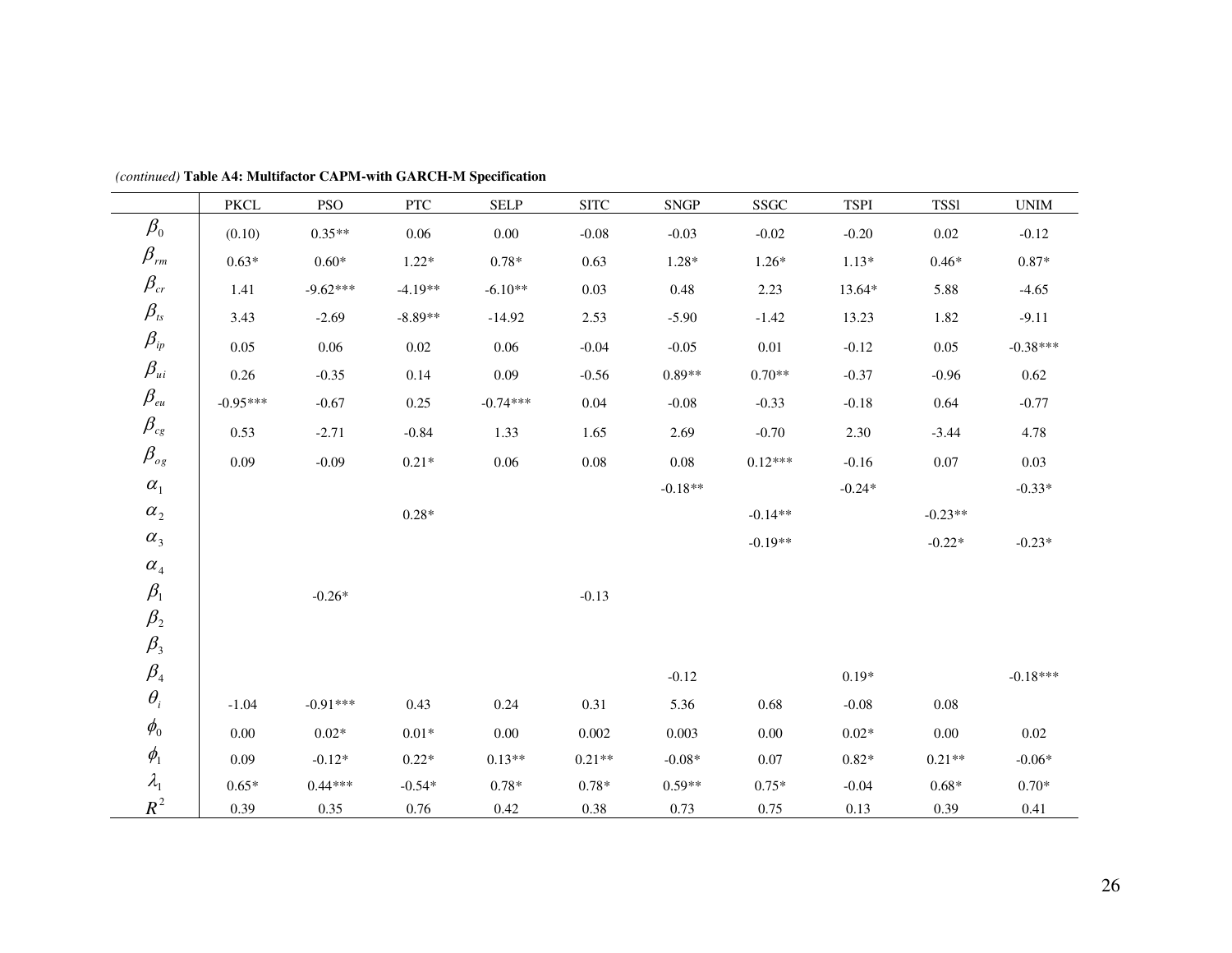#### **Appendix B**

# **Estimation of Conditional Betas**

To estimate conditional betas, first of all conditional variances are estimated. Suppose  $r_{i}$ is actual return and let  $E\langle r_i | Z_{t-1} \rangle$  denotes its conditional return on available information set at time t-1. Let  $\sigma_{it}$  be the unconditional standard deviation of return on asset *i* and let  $E\langle r_i | Z_{t-1} \rangle$ , denotes its conditional form. The conditional standard deviation of  $r_i$ conditional on a vector of lagged predetermined macro variables (marker return, growth in consumption per capita,, growth in industrial production, call money rate, term structure, inflation rate, exchange rate and oil price growth rate) and a constant. These variables are likely to be correlated with asset return and form a publicly available information set. The assumption is that the conditional mean of  $r_{it}$  is linear in  $Z_{t-1}$ . Then the following steps are estimated to transform residuals for estimation of conditional variance function:

$$
r_{it} = Z_{t-i} \delta + \varepsilon_{it} \tag{B1}
$$

$$
\hat{\varepsilon}_{it} = r_{it} - Z_{t-i} \hat{\delta}_t
$$
\n(B2)

Here  $\delta_i$ is the parameter estimate under OLS. The absolute values of residuals are used in the estimation of conditional standard deviation because it is a more robust choice [Davidian and Carroll (1987)]. Therefore a linear function for absolute residuals is estimated by OLS and  $\theta$  $\overline{a}$ is obtained from the regression equation:  $\frac{1}{2}$ 

$$
\left|\hat{\varepsilon}_{it}\right| = \sigma(\theta, Z_{t-1}) + \nu_{it}
$$
\n(B3)

In next step the fitted  $\sigma(\theta, Z_{t-1})$ are used to estimate GLS estimates of  $\delta^*$  given in the following regression equation:

$$
r_{it} / \sigma(\hat{\theta}, Z_{t-1}) = \left[ Z_{t-1} / \sigma(\hat{\theta}, Z_{t-1}) \right] \delta^* + \varepsilon_{it}^*
$$
\n(B4)

Then  $\delta^*$  is used for Weighted Least Square to generate the final residuals, latter these residuals are used to estimate  $\theta^*$ , that is:

$$
\varepsilon_{it}^* = r_{it} - Z_{t-1} \delta^*
$$
\n(B5)\n
$$
|\varepsilon^*| = \sigma(\theta^* \mid Z) + v^*
$$

$$
\left| \varepsilon_{it}^* \right| = \sigma(\theta^*, Z_{t-1}) + v_{it}^* \tag{B6}
$$

The function  $\sigma(\theta^*, Z_{t-1})$  is the fitted conditional standard deviation function. Therefore the conditional standard deviation becomes:

$$
\sigma^* = \sigma(\theta^*, Z_{t-1})\sqrt{\pi/2} \tag{B7}
$$

The term  $\sqrt{\pi/2}$  is a bias adjustment factor, which corrects for the fact that mean absolute deviation differs from standard deviation.<sup>5</sup>

<sup>&</sup>lt;sup>5</sup> This adjustment is motivated by normal distribution, for which standard deviation is equals the mean absolute deviation multiplied by  $\sqrt{\pi/2}$ . Schwert (1989) and Hsieh and Miller (1990) also use this adjustment.